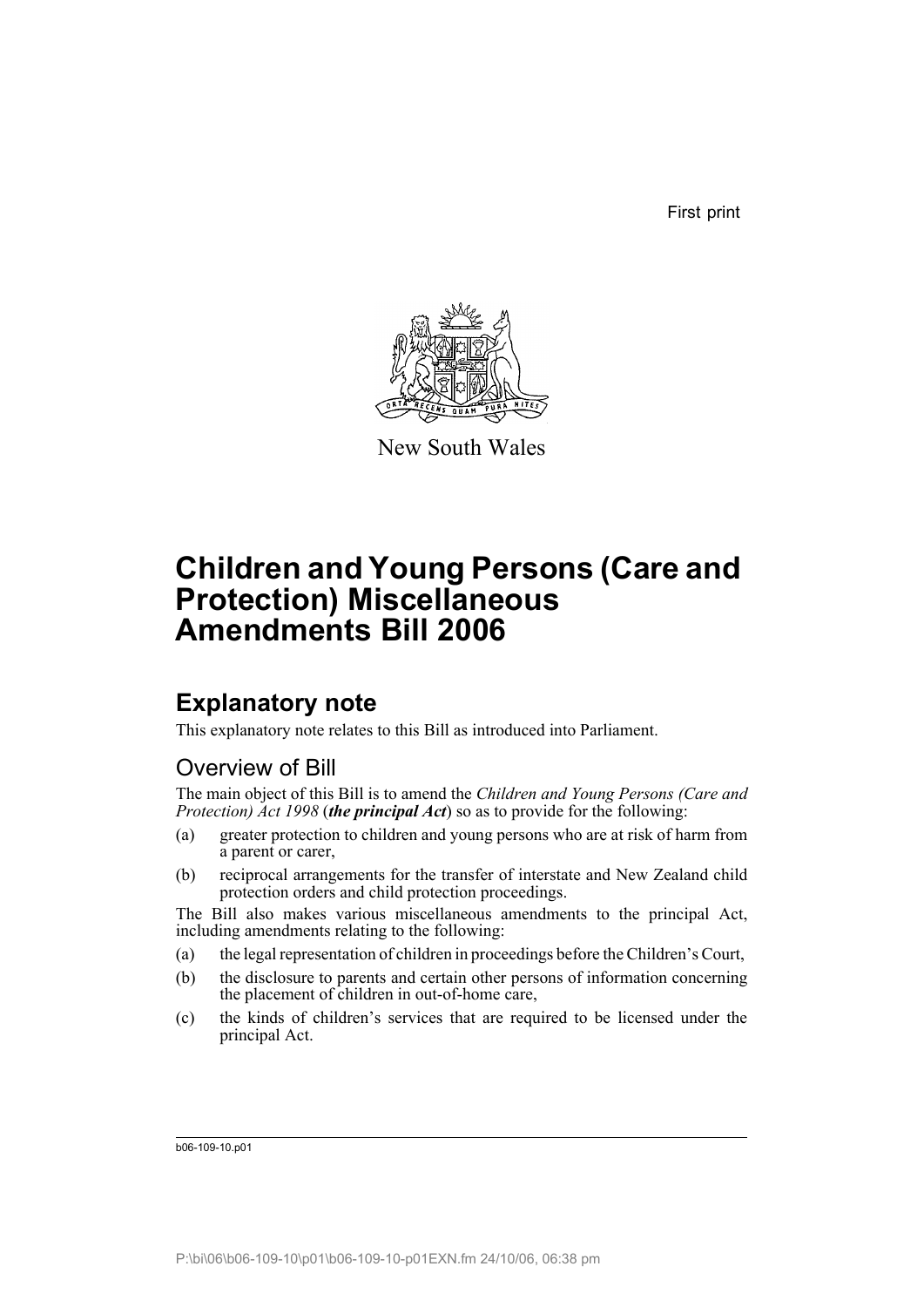Explanatory note

## Outline of provisions

**Clause 1** sets out the name (also called the short title) of the proposed Act.

**Clause 2** provides for the commencement of the proposed Act on a day or days to be appointed by proclamation, except for three amendments associated with two uncommenced amendments made by other Acts.

**Clause 3** is a formal provision that gives effect to the amendments to the *Children and Young Persons (Care and Protection) Act 1998* set out in Schedules 1, 2 and 3.

**Clause 4** is a formal provision that gives effect to the amendments to other Acts set out in Schedule 4.

**Clause 5** provides for the repeal of the proposed Act after all the amendments made by the proposed Act have commenced. Once the amendments have commenced the proposed Act will be spent and section 30 of the *Interpretation Act 1987* provides that the repeal of an amending Act does not affect the amendments made by the Act.

## **Schedule 1 Amendments to Children and Young Persons (Care and Protection) Act 1998 relating to parent and carer harm**

**Schedule 1 [1]** inserts proposed section 23 (f) in the principal Act. Section 23 sets out the circumstances in which a child or young person is taken to be *at risk of harm* for the purposes of Parts 2 (Reports) and  $\overline{3}$  (Investigations and assessment) of Chapter 3 (Requests for assistance and reports) of the principal Act. Proposed section 23 (f) sets out an additional circumstance—namely, that the child was the subject of a pre-natal report under section 25 of the principal Act and that the birth mother did not engage successfully with support services to deal with the risk factors that gave rise to the report.

**Schedule 1 [2]** replaces the current note to section 25 (Pre-natal reports) to explain the three purposes of the section—that is, to allow assistance and support to be provided to the expectant mother to reduce any risk of harm to the child after his or her birth, to provide early information about possible risks to the child and to require reporting on the child after his or her birth if there are reasonable grounds to believe that the child is at risk.

**Schedule 1 [3]** inserts proposed section 106A in the principal Act. The proposed section requires the Children's Court, in proceedings before it under the principal Act, to admit any evidence adduced that a parent or primary care-giver of a child or young person to whom the proceedings relate is a person from whose care and protection a child or young person was previously removed by a court (and not restored), or is a person who has been identified by the coroner or a police officer as a person who may have been involved in causing a death of a child or young person that is reviewable by the Ombudsman under Part 6 of the *Community Services (Complaints, Reviews and Monitoring) Act 1993*. While the evidence is prima facie evidence that the child or young person to whom the proceedings relate is in need of

Explanatory note page 2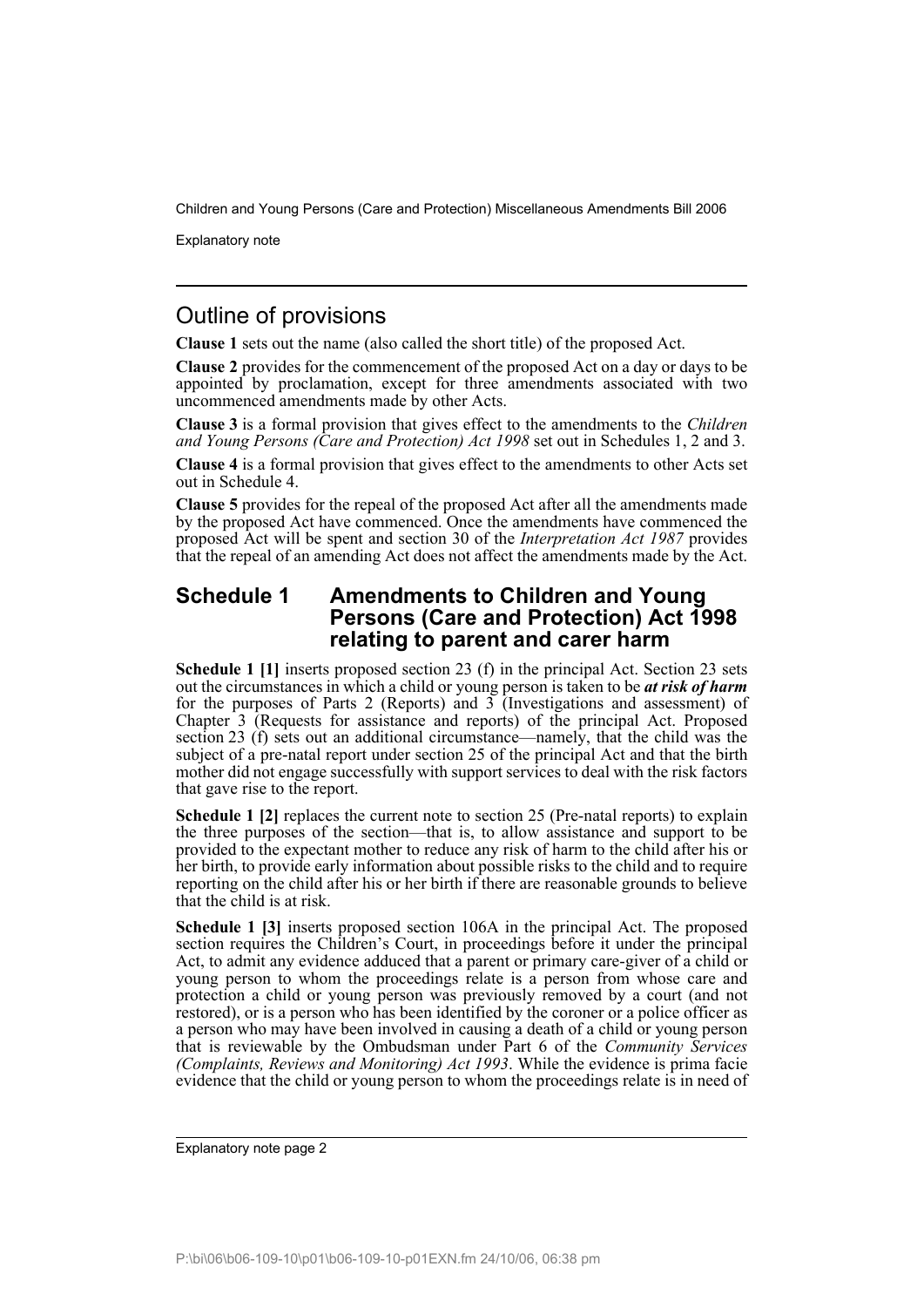Explanatory note

care and protection, that prima facie evidence is rebuttable on the balance of probabilities by the parent or primary care-giver concerned. Section 43 (Removal of children and young persons without warrant) of the principal Act deals with the removal of children and young persons from risk of harm prior to the making of a formal care application.

**Schedule 1 [4]** inserts proposed section 107 (3A) in the principal Act. Section 107 provides (among other things) that witnesses in the Children's Court must not be asked offensive or scandalous questions or examined in an oppressive manner. The proposed subsection makes it clear that questions to a witness who is a parent or a primary care-giver of a child or young person the subject of a care application concerning the witness's previous history of dealings with any child or young person are taken not to be intrinsically offensive, scandalous or oppressive.

**Schedule 1 [5]** inserts proposed section 248 (1A) in the principal Act. Section 248 deals with the provision and exchange of information about children and young persons. The proposed subsection makes it clear that information about an unborn child who is the subject of a pre-natal report under section 25, the family of the unborn child and the expected date of birth may be furnished under the section in the same way as information about children and young persons may be furnished. **Schedule 1 [6]** makes consequential amendments.

## **Schedule 2 Amendments to Children and Young Persons (Care and Protection) Act 1998 relating to reciprocal arrangements**

**Schedule 2 [1]** amends section 229 (Unauthorised removal of children and young persons) of the principal Act to create the offence of the unauthorised removal of a child or young person from the care of a person into whose care and protection the child or young person has been placed under a child protection order, or an interim order, within the meaning of proposed Chapter 14A, other than an order under the principal Act. (Section 229 (1) creates the relevant offence in relation to children and young persons placed into care and protection under the principal Act.)

**Schedule 2 [2]** inserts proposed Chapter 14A (proposed sections 231A–231ZB) in the principal Act. The proposed Chapter provides for the interstate transfer of final child protection orders and child protection proceedings.

Chapters 5 and 6 of the principal Act provide for the making of child protection orders and the conduct of child protection proceedings in the Children's Court. Laws of other States and Territories and New Zealand provide for similar orders and proceedings.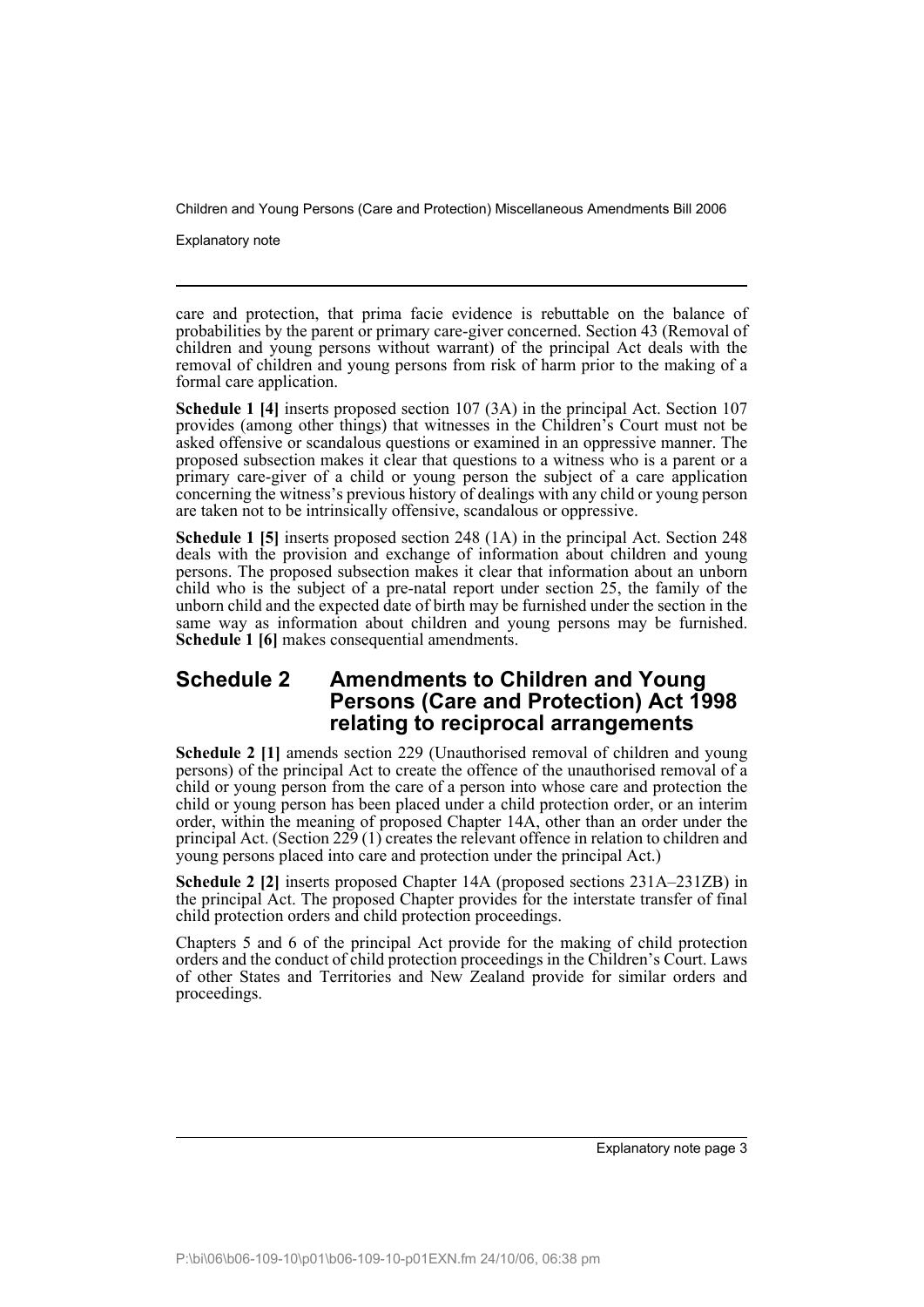Explanatory note

## **Chapter 14A Transfer of child protection orders and proceedings**

## **Part 1 Introductory**

Proposed section 231A sets out the purpose of the proposed Chapter. This is to provide for the transfer of child protection orders and proceedings between New South Wales and participating States so that children who are in need of protection may be protected despite moving from one jurisdiction to another, and so as to facilitate the timely and expeditious determination of court proceedings relating to the protection of a child or young person.

Proposed section 231B defines terms used in the proposed Chapter. The terms defined include *child protection order*, *child protection proceeding*, *child welfare law*, *interstate law*, *interstate officer* and *participating State*.

## **Part 2 Transfer of child protection orders**

## **Division 1 Administrative transfers**

Proposed section 231C sets out the circumstances in which the Director-General may transfer a child protection order to a participating State. These circumstances include the Director-General being of the opinion that a child protection order to the same or a similar effect as the order to be transferred could be made under the child welfare law of the State concerned.

Proposed section 231D specifies the persons whose consent to the transfer of a child protection order is required before the order can be transferred administratively.

Proposed section 231E requires the Director-General to have regard to certain matters in determining whether to transfer a child protection order to a participating State. These matters include the matters referred to in section 9 (What principles are to be applied in the administration of this Act?) of the principal Act and the fact that it is preferable for a child or young person to be subject to a child protection order made under the child welfare law of the State where the child or young person resides.

Proposed section 231F requires the Director-General to give notice of a proposed transfer of a child protection order to the parent of the child or young person concerned (and to the child or young person, if he or she is 12 years of age or older). Certain information about the decision and the right of review by the Administrative Decisions Tribunal must also be provided. **Schedule 2 [3]** makes a consequential amendment to section 245 (Decisions that are reviewable by the Administrative Decisions Tribunal).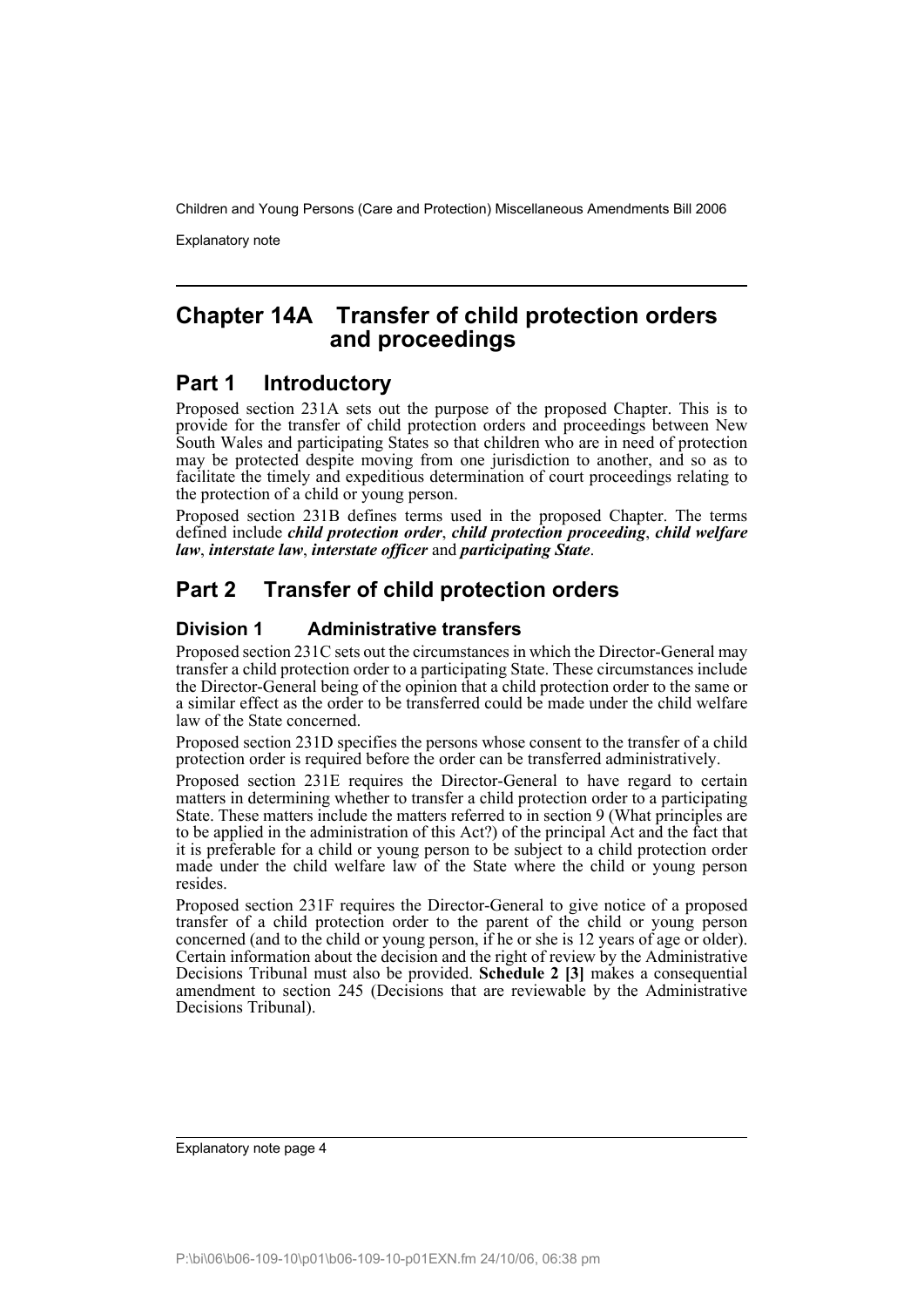Explanatory note

### **Division 2 Judicial transfers**

Proposed section 231G provides for the transfer of a child protection order to a participating State by order of the Children's Court on the application of the Director-General.

Proposed section 231H requires the Director-General to serve a copy of an application under proposed section 231G on each party to the proceedings in relation to the child protection order concerned.

Proposed section 231I provides that, if the Children's Court determines to transfer a child protection order, the terms of the proposed interstate order must be terms that could be the terms of such an order under the child welfare law of the participating State and that the Court believes to be to the same or of a similar effect as the terms of the home order or otherwise in the best interests of the child or young person.

Proposed section 231J provides that the Children's Court must not make an order under the proposed Division unless it has received and considered an updated care plan (if a care plan had been prepared in relation to the original order) or a report by the Director-General that contains the matters required by the regulations to be included in such a report.The proposed section also specifies the matters to which the Court must have regard in determining the kind of order to make. These matters include the matters referred to in section 9 of the principal Act and the fact that it is preferable for a child or young person to be subject to a child protection order made under the child welfare law of the State where the child or young person resides.

Proposed section 231K provides for appeals to be made to the District Court against an order of the Children's Court transferring, or refusing to transfer, a child protection order to a participating State.

## **Part 3 Transfer of child protection proceedings**

Proposed section 231L provides that the Children's Court may make an order under the proposed Part transferring a child protection proceeding pending in the Children's Court to the Children's Court in a participating State if an application for the making of the order has been made by the Director-General and the relevant interstate officer has consented in writing to the transfer.

Proposed section 231M specifies the matters to which the Children's Court must have regard in determining whether to make an order transferring a proceeding under the proposed Part. The matters concerned include the matters referred to in section 9 of the principal Act and the fact that it is preferable that a child is subject to a child protection order made under the child welfare law of the State where the child or young person resides.

Proposed section 231N provides for the Children's Court to make an interim order allocating parental responsibility for the child or young person to any person solely or jointly with another or giving responsibility for the supervision of the child or young person to the interstate officer in the participating State or to any other person in the participating State to whom that responsibility could be given under the child welfare law of that State.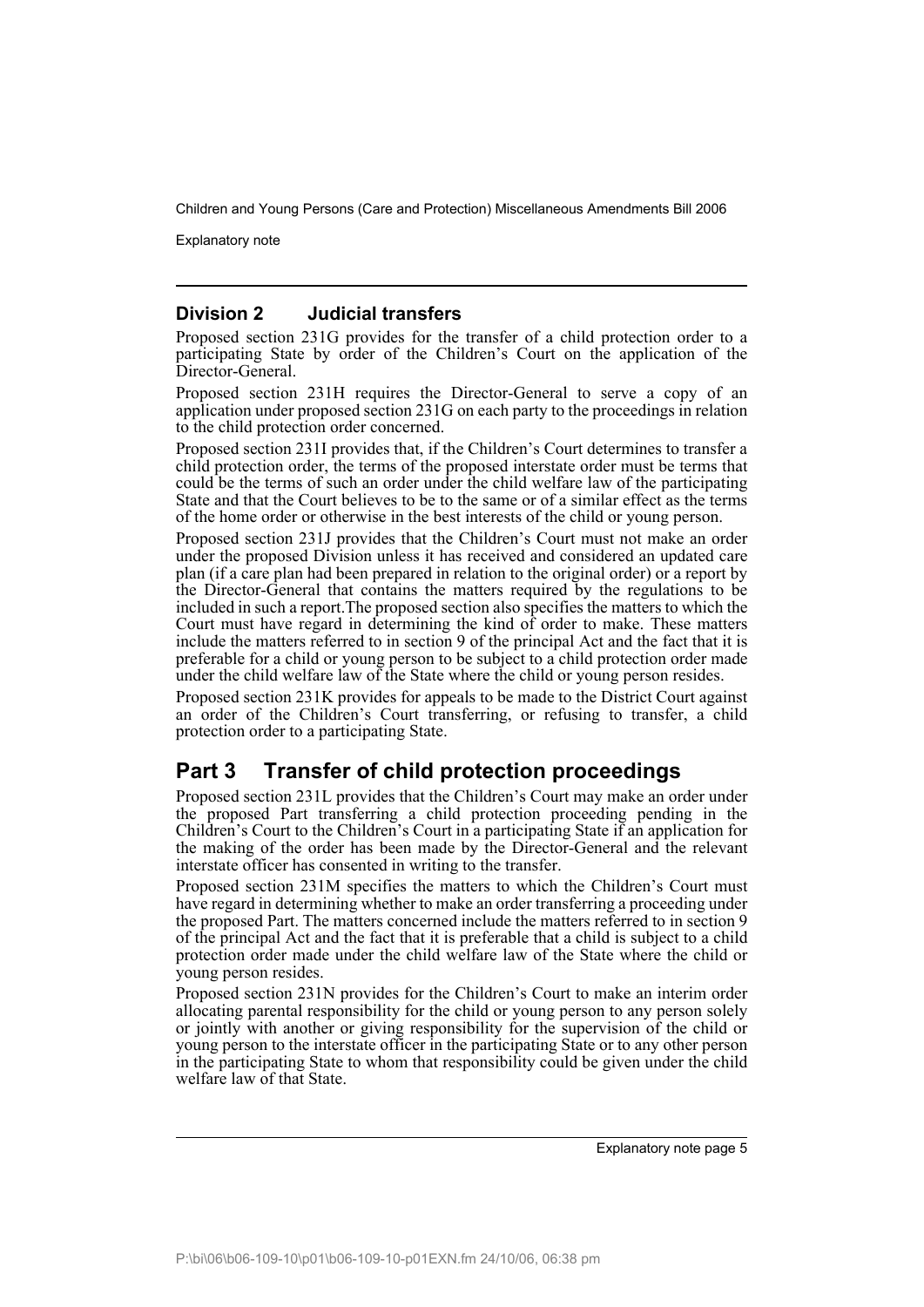Explanatory note

Proposed section 231O provides for appeals to be made to the District Court against an order of the Children's Court transferring, or refusing to transfer, a child protection proceeding to a participating State.

## **Part 4 Registration**

Proposed section 231P requires the Director-General to file in the Children's Court for registration a copy of a child protection order transferred to New South Wales under an interstate law and a copy of an order under an interstate law to transfer a child protection proceeding to New South Wales and any interim order made in relation to the latter order.

Proposed section 231Q requires the appropriate Children's Registrar to immediately notify the appropriate officer of the Children's Court in the sending State and the interstate officer in that State of the registration of any document filed under proposed section 231P or the revocation under proposed section 231R of the registration of any document so filed.

Proposed section 231R provides for the making of an application for the revocation of the registration of any document filed under proposed section 231P. The proposed section further provides for such revocation only if the Children's Court is satisfied that the document was inappropriately registered because the decision or order to transfer the child protection order or the order to transfer the child protection proceeding (as the case requires) was, at the time of registration, subject to appeal or review or a stay or the time for instituting an appeal or seeking a review had not expired under the interstate law.

## **Part 5 Miscellaneous**

Proposed section 231S specifies the effect of registration of a transferred order. On an order being registered in a participating State under an interstate law, the child protection order made by the Children's Court under the principal Act ceases to have effect. That order is revived if the registration of the child protection order transferred from New South Wales is revoked in the participating State under the interstate law.

Proposed section 231T provides for the transfer of court files in connection with a child protection proceeding to the Children's Court in a participating State if the child protection order or proceeding is transferred to the participating State.

Proposed section 231U provides that, in hearing and determining a child protection proceeding transferred to the Children's Court under an interstate law, the Court is not bound by any finding of fact made in the proceeding in the Children's Court in the sending State before its transfer. However, the Children's Court may have regard to the transcript of, or any evidence adduced in, those proceedings.

Proposed section 231V empowers the Director-General to disclose to an interstate officer any information that has come to his or her notice in the performance of duties or exercise of powers under the principal Act if the Director-General considers it necessary to do so to enable the interstate officer to exercise functions under a child welfare law or an interstate law.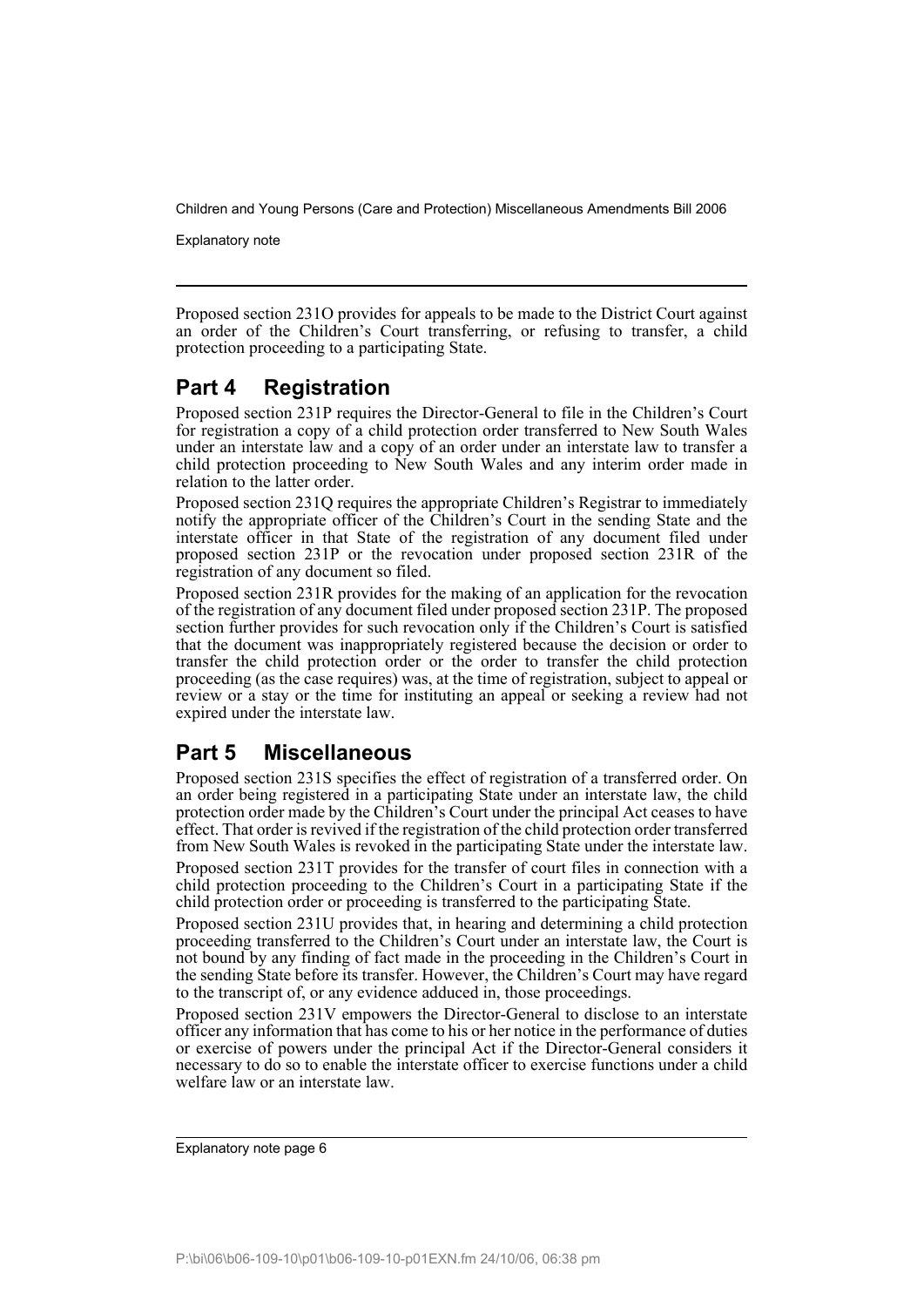Explanatory note

Proposed section 231W permits the Director-General to consent or refuse to consent to the transfer of a child protection order to New South Wales or a proposed transfer of child protection proceedings to the Children's Court of New South Wales.

Proposed section 231X specifies the evidentiary effect of consent of the relevant interstate officer.

## **Part 6 Reciprocity generally**

Proposed Part 6 (proposed sections 231Y–231ZB) transfers the existing section 255 (Reciprocity between States and Territories) to proposed Chapter 14A, and, in doing so, updates the provisions of that section and breaks them into separate sections. In consequence, **Schedule 2 [4]** omits the existing section 255.

## **Schedule 3 Miscellaneous amendments to Children and Young Persons (Care and Protection) Act 1998**

**Schedule 3 [1]** inserts definitions of terms used in other amendments.

**Schedule 3 [2]** inserts a provision that makes it clear that a person who is permitted or required by Part 2 of Chapter 3 of the principal Act to make a report about a child or young person who is suspected to be at risk of harm is not prevented, by reason only of having made the report, from responding to the needs of, or discharging any other obligations in respect of, the child or young person the subject of the report in the course of the person's employment or otherwise.

**Schedule 3 [3]** amends section 43 (5) of the principal Act, which currently states that until a person removed from a place of risk or certain other places under section 43 is placed in the care and protection of the Director-General, the person must be kept separately from any persons who are detained for committing offences or who are on remand. Under the amended section the person must also be kept separately from any persons who are subject to an order under section 33 (1) (g) of the *Children (Criminal Proceedings) Act 1987* committing them to the control of the Minister administering the *Children (Detention Centres) Act 1987*.

**Schedule 3 [4]** permits the Children's Court to make an interim care order prior to determining whether the child or young person the subject of a care application is in need of care and protection if the Court is satisfied that it is appropriate to do so.

**Schedule 3 [5]** inserts a provision that makes it clear that for the purposes of the principal Act, it does not matter whether the conduct constituting a ground referred to in section 71 (Grounds for care orders) occurred wholly or partly outside New South Wales. This amendment is part of the establishment of reciprocal arrangements for the transfer of interstate and New Zealand child protection orders and child protection proceedings by provisions proposed to be inserted by Schedule 2  $\hat{[}2\hat{]}$ .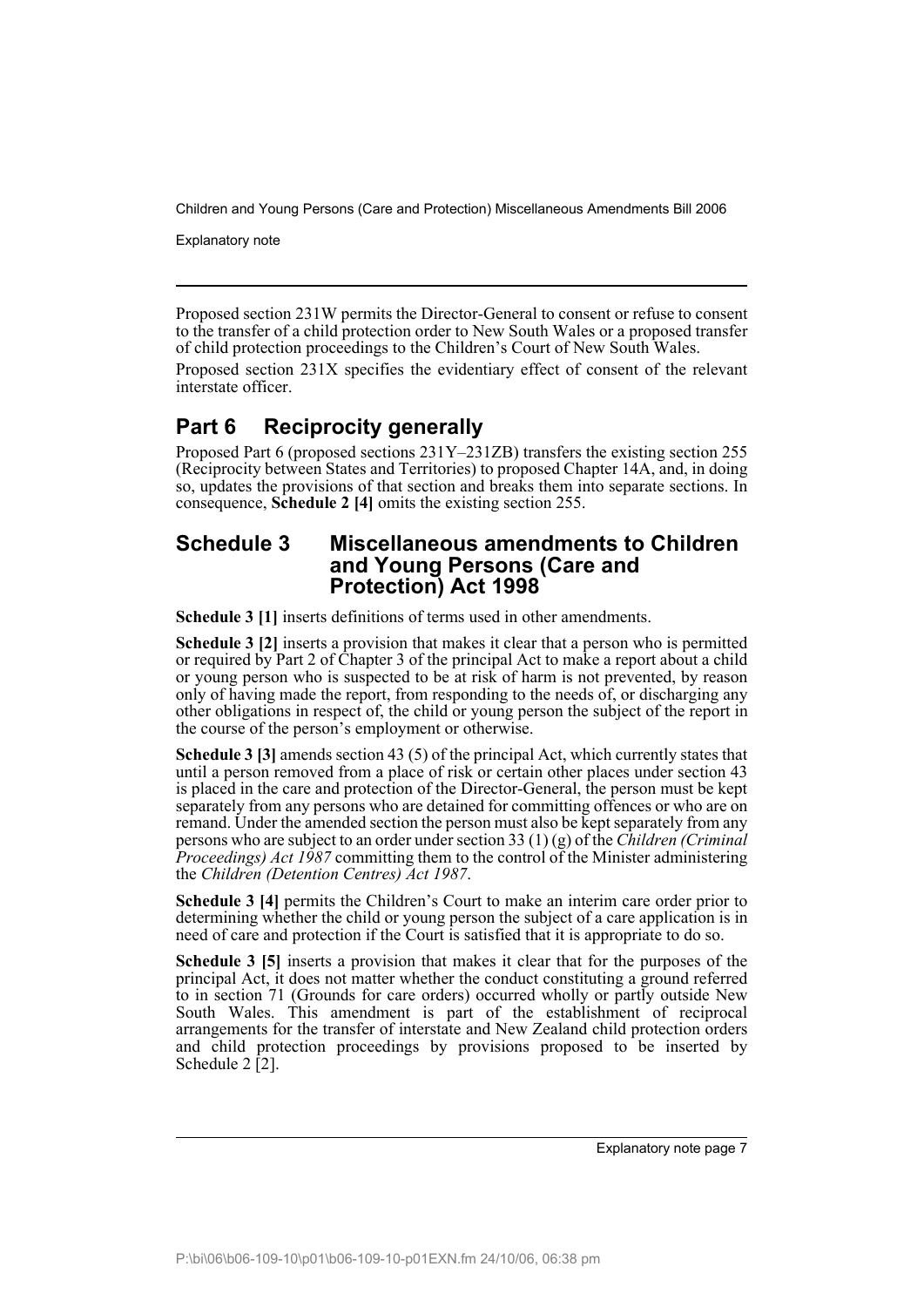Explanatory note

**Schedule 3 [6]** provides that, in a section empowering the Children's Court to require the attendance of a child or young person and his or her parents at proceedings before the Court with respect to the child or young person, a reference to a parent of the child or young person includes a birth parent, or an adoptive parent, of the child or young person who does not have parental responsibility for the child or young person. The proposed amendment is to commence on the commencement of an uncommenced provision of an earlier Act that inserts section 96 (4)–(6) in the principal Act.

**Schedule 3 [7]** repeals section 99 (Legal representation) of the principal Act concerning legal representation of children and young persons in proceedings before the Children's Court and replaces that section with proposed sections 99–99D. The proposed sections do not differ substantially from the current provision, but clarify its operation.

Proposed section 99 permits the Children's Court to appoint legal representatives to act for children and young persons appearing before the Court. A legal representative for a child or young person who has not been appointed by the Children's Court may appear before the Court only with its leave.

Proposed section 99A specifies the circumstances in which a legal representative is to act as a *direct legal representative* (that is, on the instructions of a child or young person who is capable of giving proper instructions and in respect of whom a guardian ad litem has not been appointed) or an *independent legal representative* (that is, for a child or young person who is not capable of giving proper instructions and in respect of whom a guardian ad litem may or may not have been appointed).

Proposed section 99B establishes a rebuttable presumption that a child who is less than 12 years of age is incapable of giving proper instructions to his or her legal representative. The Children's Court may make an order to the contrary.

Proposed section 99C establishes a rebuttable presumption that a child who is not less than 12 years of age, or is a young person, is capable of giving proper instructions to his or her legal representative. The Children's Court may make an order to the contrary.

Proposed section 99D sets out certain aspects of the role of legal representatives of children and young persons.

**Schedule 3 [8]** repeals an existing provision dealing with the disclosure of information concerning the placement of a child or young person in out-of-home care to his or her parents. This matter is proposed to be dealt with more extensively by Schedule 3 [9].

**Schedule 3 [9]** inserts proposed Division 1A (proposed sections 149B–149K) of Part 2 of Chapter 8 (Out-of-home care) of the principal Act.

Proposed section 149B defines the term *parent* for the purposes of the proposed Division and interprets references to persons who are *significant* to a child or young person.

Explanatory note page 8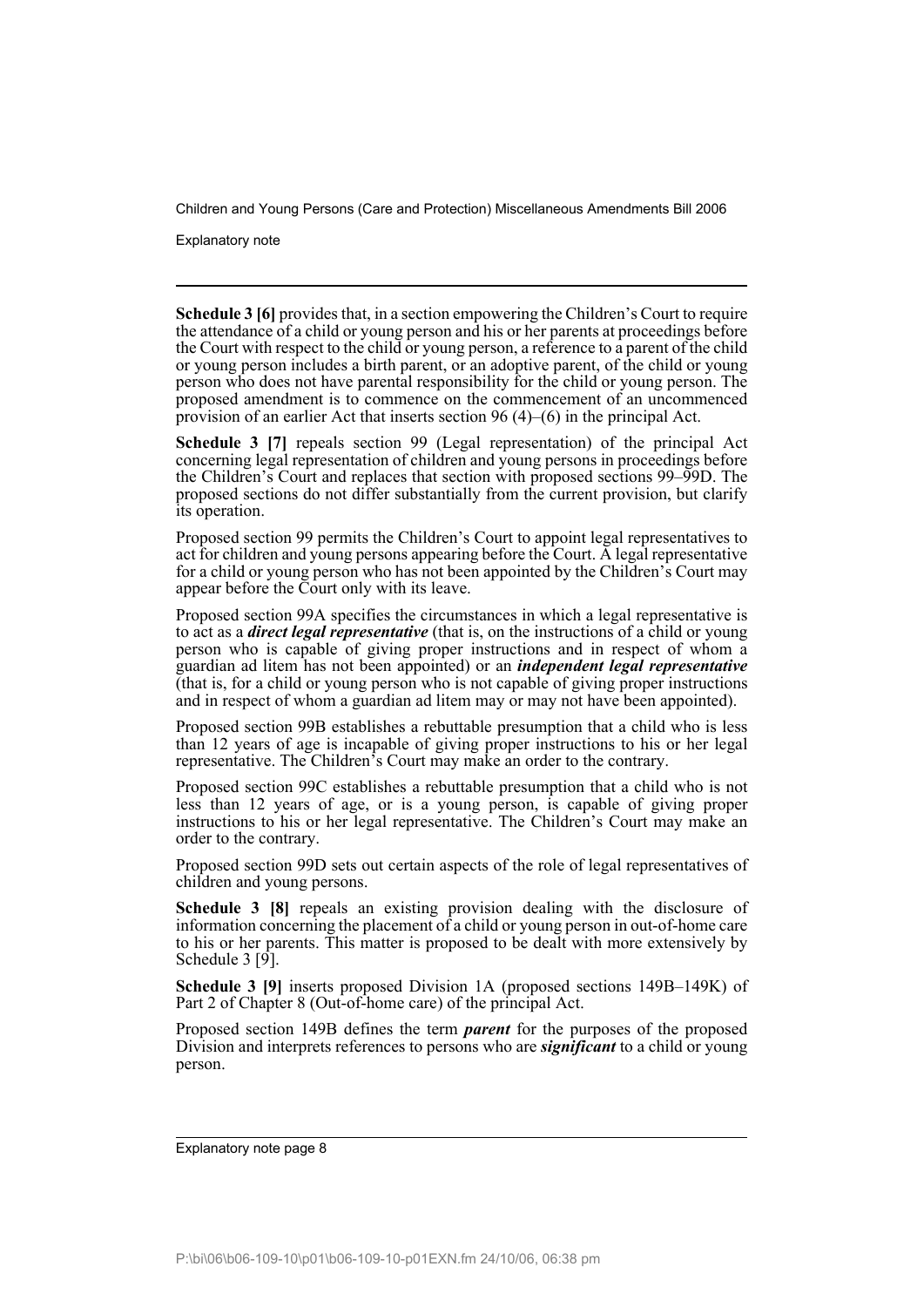Explanatory note

Proposed section 149C creates an obligation, subject to proposed sections 149E and 149I, on a designated agency responsible for the placement of a child or young person in out-of-home care to provide information concerning the placement of the child or young person to his or her parents and to any other person who is significant to the child or young person and who requests the information.

Proposed section 149D requires a designated agency, when considering the type and amount of information to be disclosed, to have regard to the wishes of the child or young person concerned and any guidelines prepared by the Children's Guardian in relation to disclosure.

Proposed section 149E requires the designated agency to seek the consent of the authorised carer of the child or young person concerned before disclosing *high level identification information* concerning the placement of the child or young person. (High level identification information is defined in section 3 of the principal Act by an amendment to be inserted in that section by Schedule 1 [1] to the *Children and Young Persons (Care and Protection) Amendment Act 2006*.) The proposed section sets out the circumstances in which the information may be disclosed despite the authorised carer's refusal, or failure, to consent to the disclosure. These circumstances are that the designated agency:

- (a) believes on reasonable grounds that disclosure of the information will not pose any risk to the safety, welfare or well-being of the child or young person concerned, any authorised carer of the child or young person, or any member of the family or household of the authorised carer, and
- (b) has complied with proposed sections 149F and 149G.

Proposed section 149F prohibits a designated agency from disclosing high level identification information without the authorised carer's consent unless it has provided the authorised carer (and, in certain cases, the child or young person concerned or a nominee of the child or young person) with written reasons as to why it believes that the disclosure will not pose a risk of the kind referred to in proposed section 149E, and has also given the authorised carer a written notice stating that the information will not be disclosed within the period of 21 days after the date of the notice and setting out the authorised carer's rights of review of the decision to disclose the information.

Proposed section 149G provides for the making of an application to the Administrative Decisions Tribunal for a review of a decision to disclose high level identification information in a case where the authorised carer has not consented to the disclosure. The provision allows for the authorised carer to apply for the review or to require the designated agency to apply on the authorised carer's behalf. If an application for review is made, the information concerned must not be disclosed otherwise than in accordance with the final determination of the application (unless the application is withdrawn by or at the request of the authorised carer).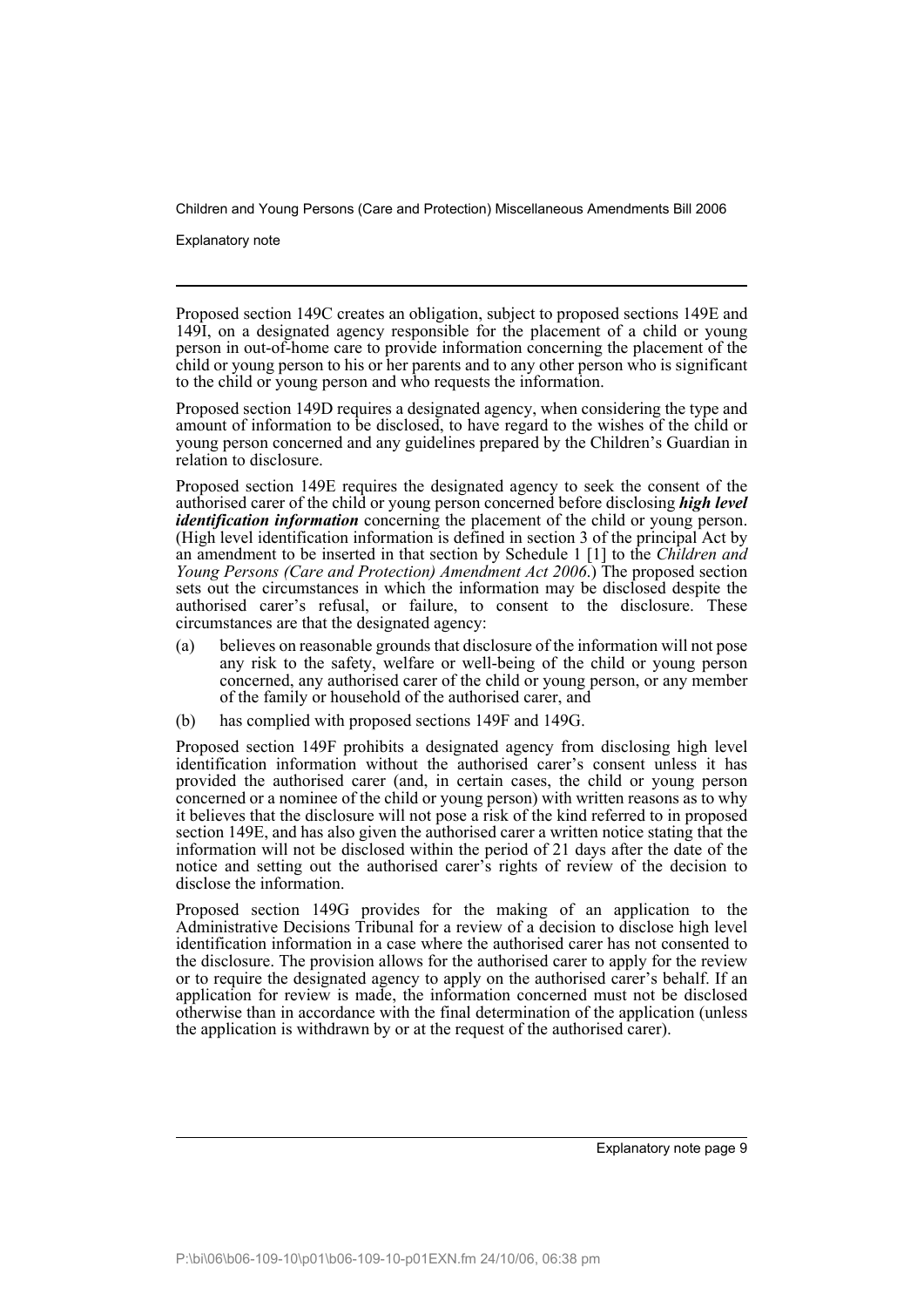Explanatory note

Proposed section 149H modifies the *Administrative Decisions Tribunal Act 1997* for the purposes of an application for review made by a designated agency on behalf of an authorised carer.

Proposed section 149I requires a designated agency to refuse to disclose information under the proposed Division if it believes on reasonable grounds that the disclosure of the information would adversely affect the safety, welfare or well-being of the child or young person concerned, an authorised carer of that child or young person or any member of the family or household of the authorised carer.

Proposed section 149J makes it clear that a disclosure of information made in good faith under the proposed Division does not constitute a contravention of any provision of the principal Act as to confidentiality or of certain privacy laws.

Proposed section 149K makes it clear that the proposed Division does not authorise a disclosure of information if that disclosure is prevented by an order of any court or tribunal, and does not prevent disclosure if the disclosure is ordered by any court or tribunal.

**Schedule 3 [10]** makes it clear that a reference in section 168 (Access to personal information) to records kept by a designated agency includes a reference to records formerly kept by the agency and delivered to the Director-General under section 170 (2A) (which is proposed to be inserted by the *Children and Young Persons (Care and Protection) Amendment Act 2006*). This will require the designated agency to request that the Director-General return the records if a child or young person seeks access to them.

**Schedule 3 [11]** makes it clear that the obligation on the Director-General to return records previously deposited in the records repository applies despite the provisions of the *State Records Act 1998*.

**Schedule 3 [12]** inserts a definition of *exempt premises* in section 199 (Definitions) of the principal Act. Currently, that definition appears in section 200 (3) of the principal Act and applies only for the purposes of section 200 (2) (g), which provides that a service provided at exempt premises is excluded from the definition of *children's services* in certain circumstances. The effect of the transfer of the definition is that it applies to the whole of Chapter 12, and not solely for the purposes of section 200 (2) (g). **Schedule 3 [14]** makes a consequential amendment.

**Schedule 3 [13]** amends the definition of *home based children's service* in section 199 of the principal Act to make it clear that the reference to the carer in that definition is a reference to the home-based licensee

**Schedule 3 [15]** amends the definition of *children's services* in section 200 of the principal Act to exempt a service involving medical or clinical care provided by a hospital. It also exempts certain regular child-minding services provided in connection with a hospital, health service or a recreational or commercial facility from treatment as "children's services" to which Chapter 12 of the Act relates. This

Explanatory note page 10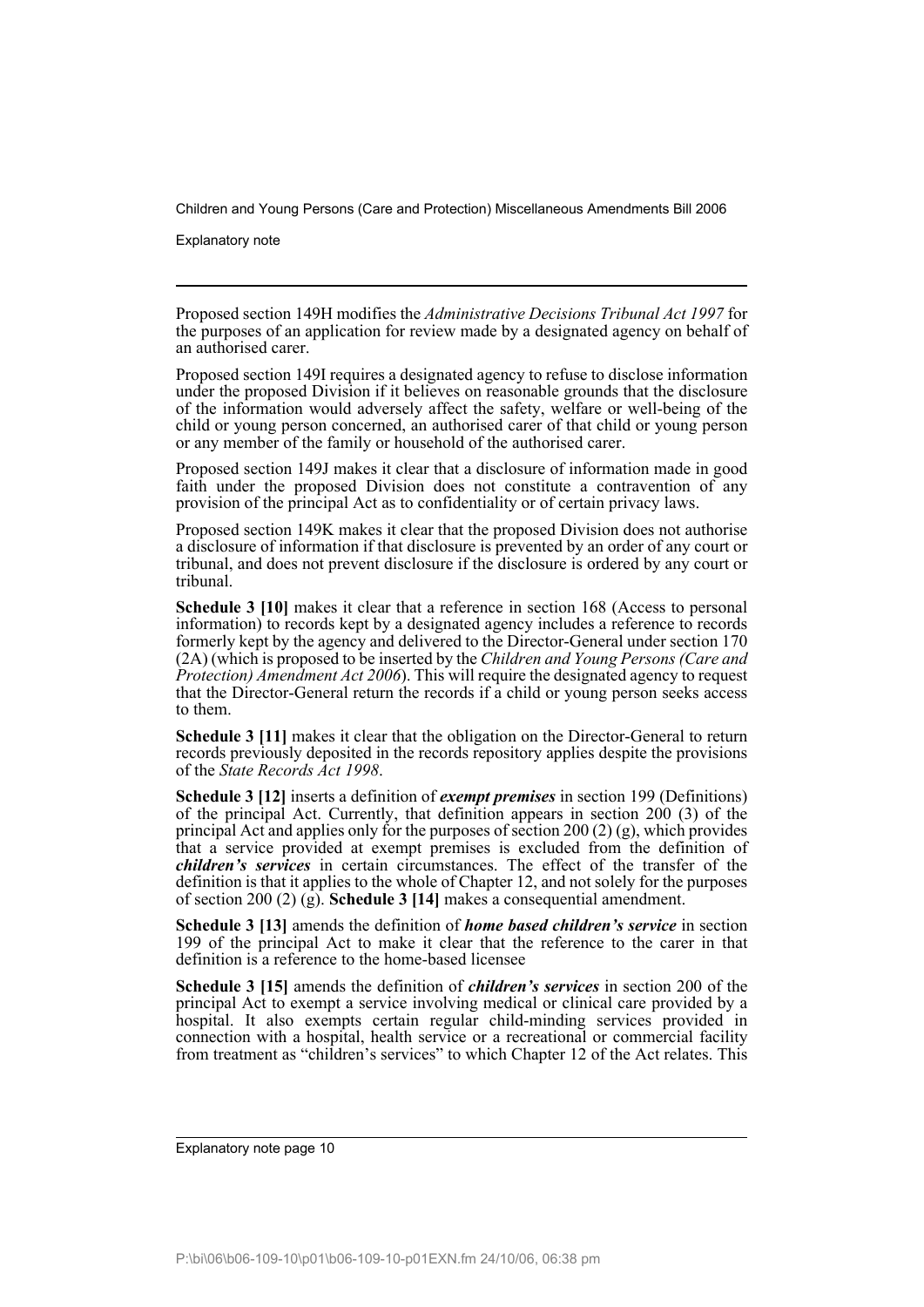Explanatory note

preserves the exemption from licensing requirements relating to children's services currently enjoyed by certain informal services, but has the effect of requiring certain other currently-exempt services to be licensed.

**Schedule 3 [16]** repeals section 200 (3) of the principal Act (currently containing the definition of *exempt premises*, as referred to above) and re-enacts the subsection to insert a definition of *hospital*.

**Schedule 3 [18]** amends section 245 (Decisions that are reviewable by the Administrative Decisions Tribunal) of the principal Act in consequence of the review rights conferred in respect of a decision of a designated agency to disclose high level identification information concerning the placement of a child or young person or to refuse to disclose information concerning the placement of a child or young person. **Schedule 3 [19]** further amends section 245 so as to provide that certain provisions of the *Community Services (Complaints, Reviews and Monitoring) Act 1993*, which would otherwise apply in respect of a review of a decision of the kinds referred to above, do not apply to reviews of decisions of those kinds.

**Schedule 3 [20]** omits a note, the substance of which is transferred to section 246 of the principal Act by Schedule 3 [21].

**Schedule 3 [21]** amends section 246 (Separation of children and young persons from offenders) of the principal Act to make it clear that while a child or young person in the care of the Minister or the Director-General must not be accommodated in premises for juvenile offenders, this restriction does not apply if the child or young person is a person on remand or is sentenced to serve a control order. The amendment also provides that if a child or young person is detained by the police on a warrant issued for his or her attendance at court, the child or young person cannot be held in a juvenile justice centre pending his or her appearance in court.

**Schedule 3 [22]** inserts proposed section 258A (Time for instituting proceedings) in the principal Act to permit the prosecution of an offence to be commenced within 6 months of the Director-General becoming aware that the offence has allegedly been committed (rather than within 6 months from the date on which the offence was alleged to have been committed, as set out under the *Criminal Procedure Act 1986*). A prosecution for an offence against Chapter 12 or against a regulation made in relation to children's services may be commenced within 2 years of the Director-General becoming aware that an offence allegedly has been committed. **Schedule 3 [17]** makes a consequential amendment by repealing section 219 (Time for instituting proceedings) which is located in Chapter 12 and applies only for the purposes of that Chapter.

**Schedule 3 [23]** provides for the making of savings and transitional regulations consequent on the enactment of the proposed Act.

**Schedule 3 [24]** inserts savings and transitional provisions in Schedule 3 (Savings, transitional and other provisions) to the principal Act in consequence of the enactment of the proposed Act.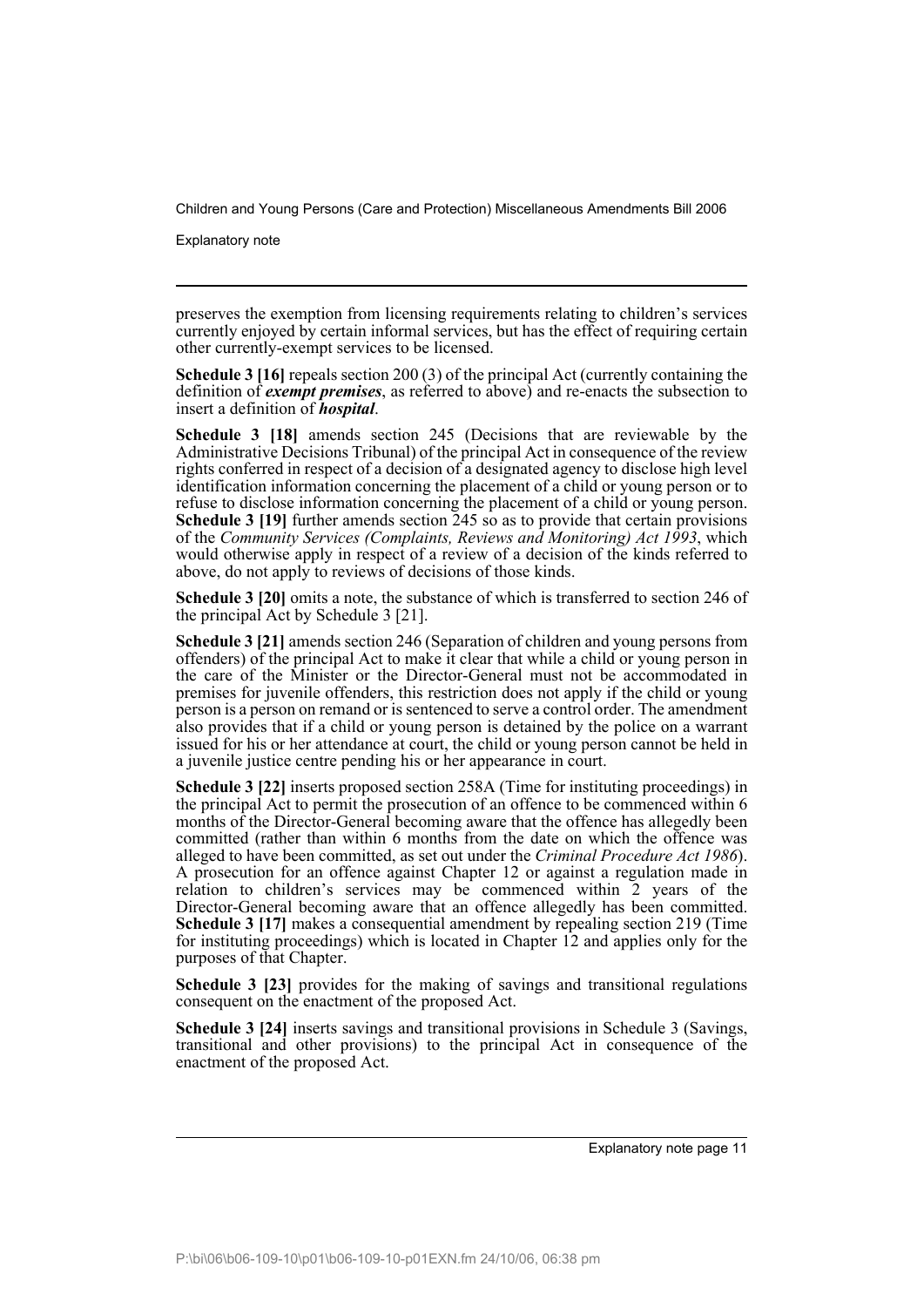Explanatory note

## **Schedule 4 Amendment of other Acts**

**Schedule 4.1** amends the *Child Protection (International Measures) Act 2006* as a consequence of the amendment made by Schedule 2 [2] inserting Chapter 14A, which enables the transfer of New Zealand and New South Wales final child protection orders and proceedings.

**Schedule 4.2** amends a provision proposed to be inserted in the *Children and Young Persons (Care and Protection) Act 1998* by the *Children and Young Persons (Care and Protection) Amendment Act 2005* to provide that a reference to a parent of a child or young person includes a birth parent, or an adoptive parent, of the child or young person who does not have parental responsibility for the child or young person.

**Schedule 4.3 [1]** amends a cross-reference in an uncommenced provision in consequence of the repeal and re-enactment (as sections 99–99D) of section 99 of the principal Act proposed to be made by Schedule 3 [7].

**Schedule 4.3 [2]** omits amendments made by the *Children and Young Persons (Care and Protection) Amendment Act 2006* that are made redundant by the amendment made by Schedule 3 [7] (which repeals and re-enacts section 99 of the *Children and Young Persons (Care and Protection) Act 1998*).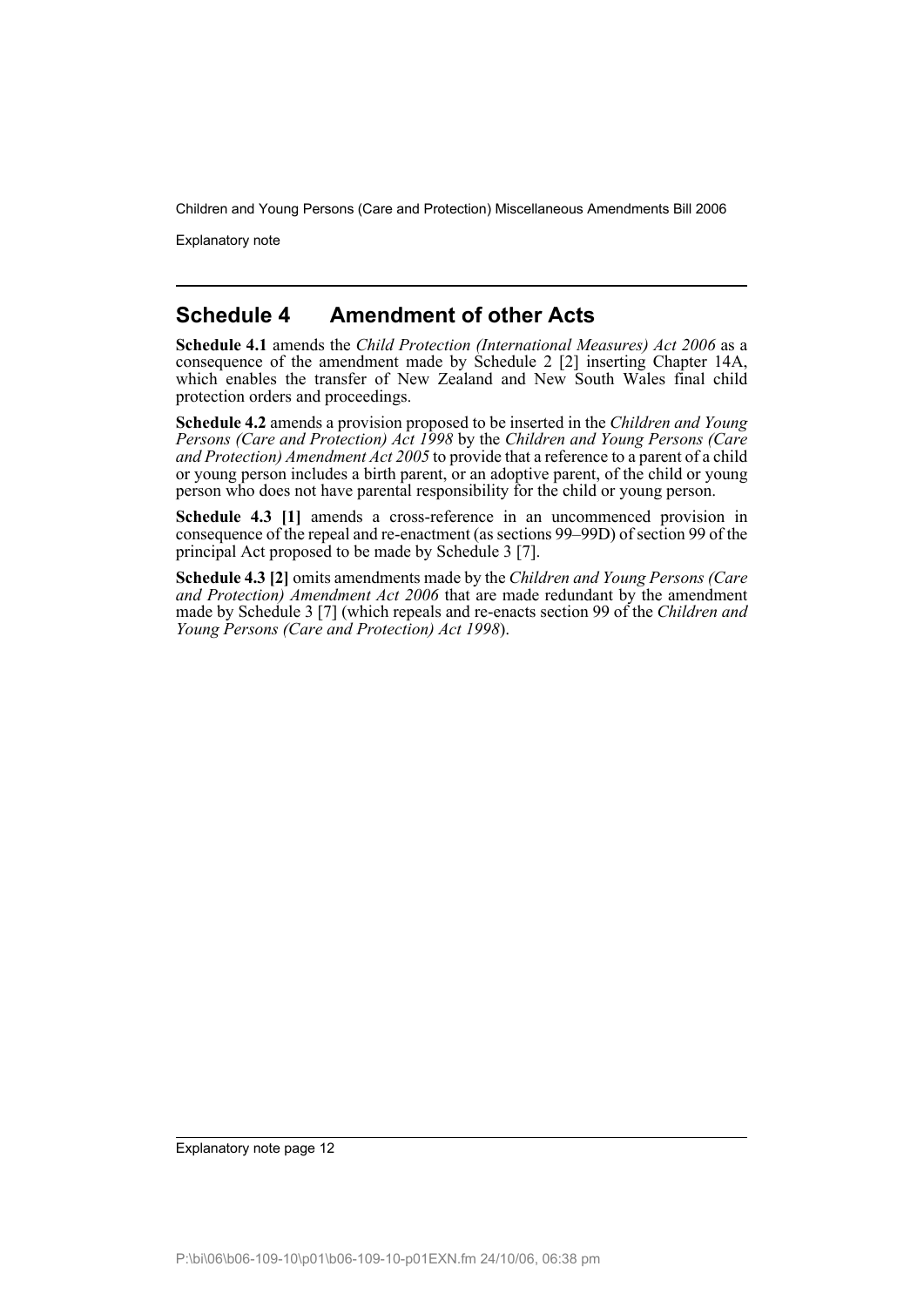First print



New South Wales

## **Children and Young Persons (Care and Protection) Miscellaneous Amendments Bill 2006**

## **Contents**

|            |                                                                                                                | Page |
|------------|----------------------------------------------------------------------------------------------------------------|------|
| 1          | Name of Act                                                                                                    |      |
| 2          | Commencement                                                                                                   |      |
| 3          | Amendment of Children and Young Persons (Care and<br>Protection) Act 1998 No 157                               | 2    |
| 4          | Amendment of other Acts                                                                                        |      |
| 5          | Repeal of Act                                                                                                  | 2    |
| Schedule 1 | Amendments to Children and Young Persons (Care and<br>Protection) Act 1998 relating to parent and carer harm   | 3    |
| Schedule 2 | Amendments to Children and Young Persons (Care and<br>Protection) Act 1998 relating to reciprocal arrangements | 6    |
| Schedule 3 | Miscellaneous amendments to Children and Young<br>Persons (Care and Protection) Act 1998                       | 23   |
| Schedule 4 | Amendment of other Acts                                                                                        | 37   |

b06-109-10.p01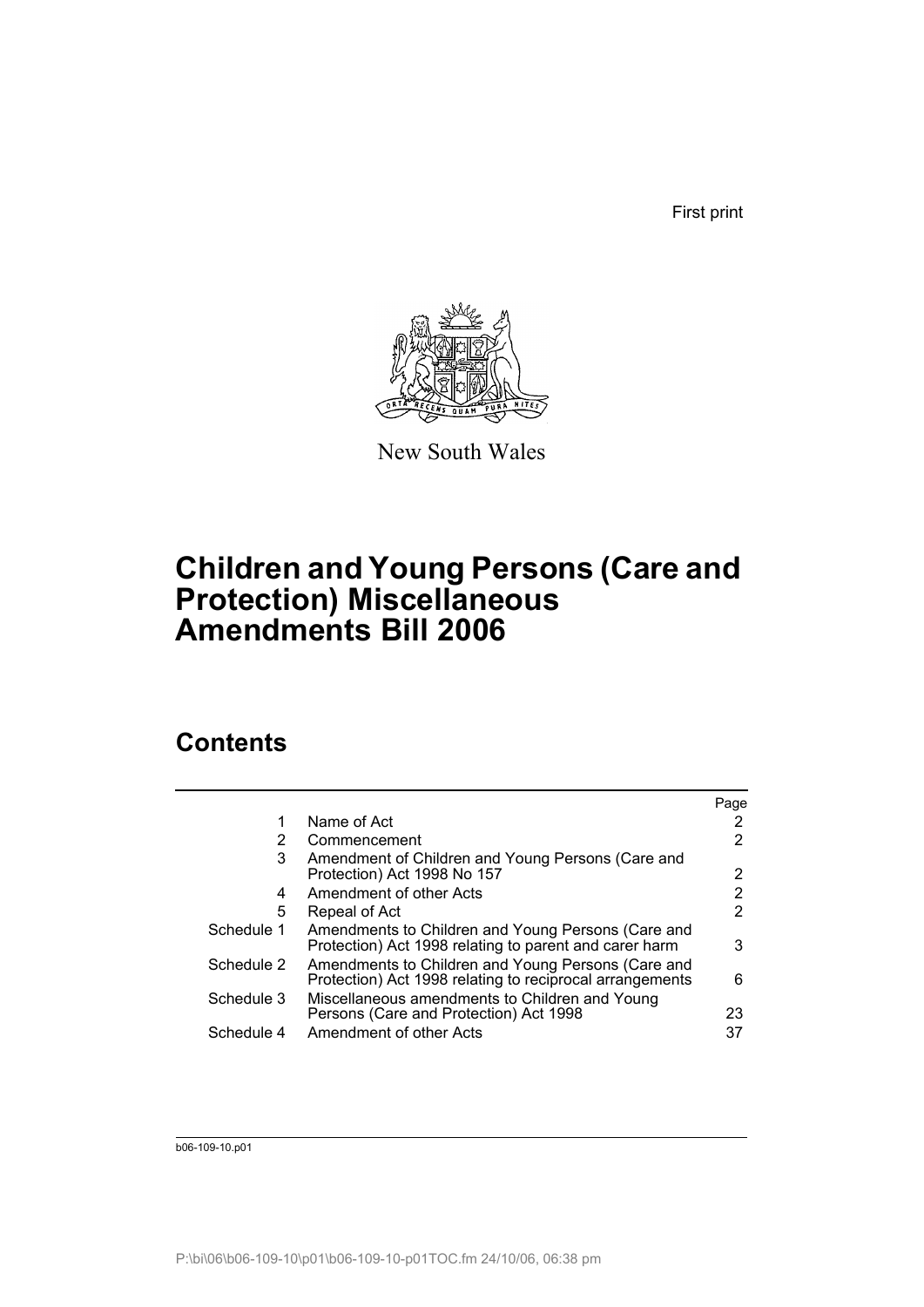Page

Contents page 2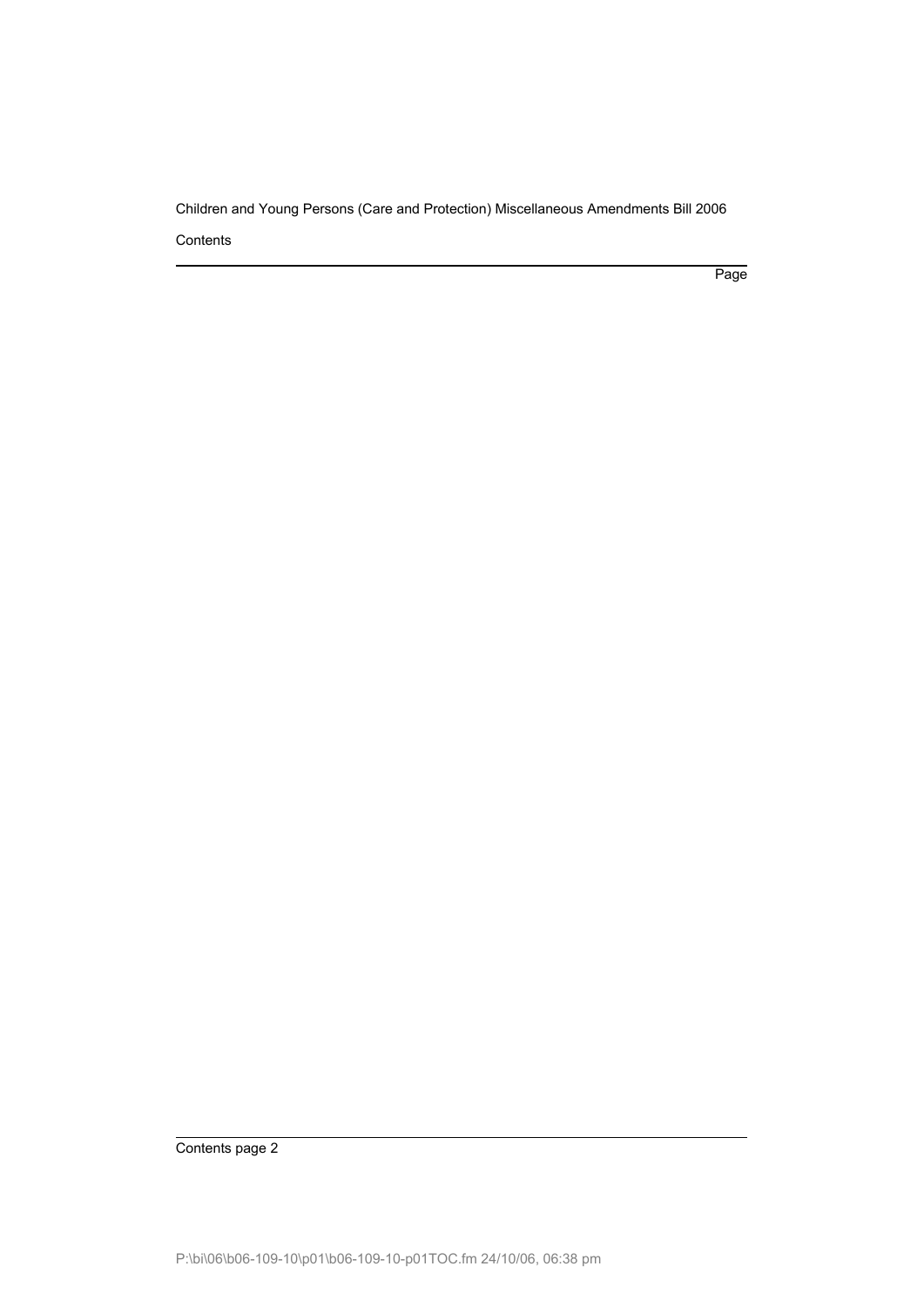

New South Wales

# **Children and Young Persons (Care and Protection) Miscellaneous Amendments Bill 2006**

No , 2006

## **A Bill for**

An Act to amend the *Children and Young Persons (Care and Protection) Act 1998* to strengthen the protections it affords to children and young persons, to provide for the transfer of child protection orders and proceedings between jurisdictions and to make other miscellaneous amendments to that Act; and for other purposes.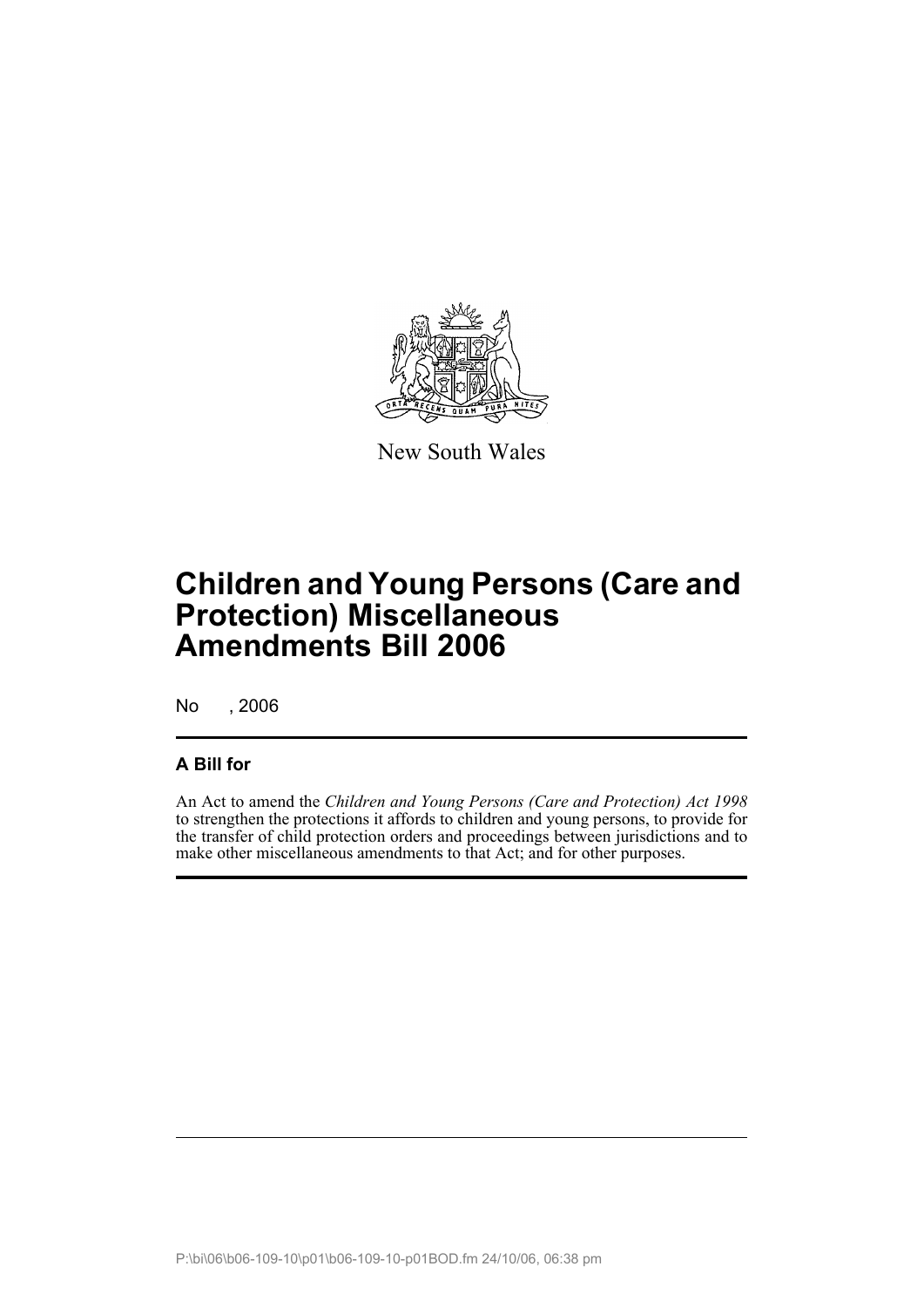|          | Children and Young Persons (Care and Protection) Miscellaneous |
|----------|----------------------------------------------------------------|
| Clause 1 | Amendments Bill 2006                                           |

<span id="page-15-4"></span><span id="page-15-3"></span><span id="page-15-2"></span><span id="page-15-1"></span><span id="page-15-0"></span>

|              |     | The Legislature of New South Wales enacts:                                                                                                                 | $\mathbf{1}$        |
|--------------|-----|------------------------------------------------------------------------------------------------------------------------------------------------------------|---------------------|
| 1            |     | <b>Name of Act</b>                                                                                                                                         | 2                   |
|              |     | This Act is the Children and Young Persons (Care and Protection)<br>Miscellaneous Amendments Act 2006.                                                     | 3<br>$\overline{4}$ |
| $\mathbf{2}$ |     | Commencement                                                                                                                                               | 5                   |
|              | (1) | This Act commences on a day or days to be appointed by proclamation,<br>except as provided by this section.                                                | 6<br>$\overline{7}$ |
|              | (2) | Schedule 3 [6] commences on the commencement of Schedule 1 [7] to<br>the Children and Young Persons (Care and Protection) Amendment<br>Act 2005.           | 8<br>9<br>10        |
|              | (3) | Schedule 3 [10] and [11] commence on the commencement of<br>Schedule 1 [64] to the Children and Young Persons (Care and<br>Protection) Amendment Act 2006. | 11<br>12<br>13      |
| 3            |     | Amendment of Children and Young Persons (Care and Protection) Act<br>1998 No 157                                                                           | 14<br>15            |
|              |     | The Children and Young Persons (Care and Protection) Act 1998 is<br>amended as set out in Schedules 1, 2 and 3.                                            | 16<br>17            |
| 4            |     | <b>Amendment of other Acts</b>                                                                                                                             | 18                  |
|              |     | The Acts specified in Schedule 4 are amended as set out in that<br>Schedule.                                                                               | 19<br>20            |
| 5            |     | <b>Repeal of Act</b>                                                                                                                                       | 21                  |
|              | (1) | This Act is repealed on the day following the day on which all of the<br>provisions of this Act have commenced.                                            | 22<br>23            |
|              | (2) | The repeal of this Act does not, because of the operation of section 30<br>of the <i>Interpretation Act 1987</i> , affect any amendment made by this Act.  | 24<br>25            |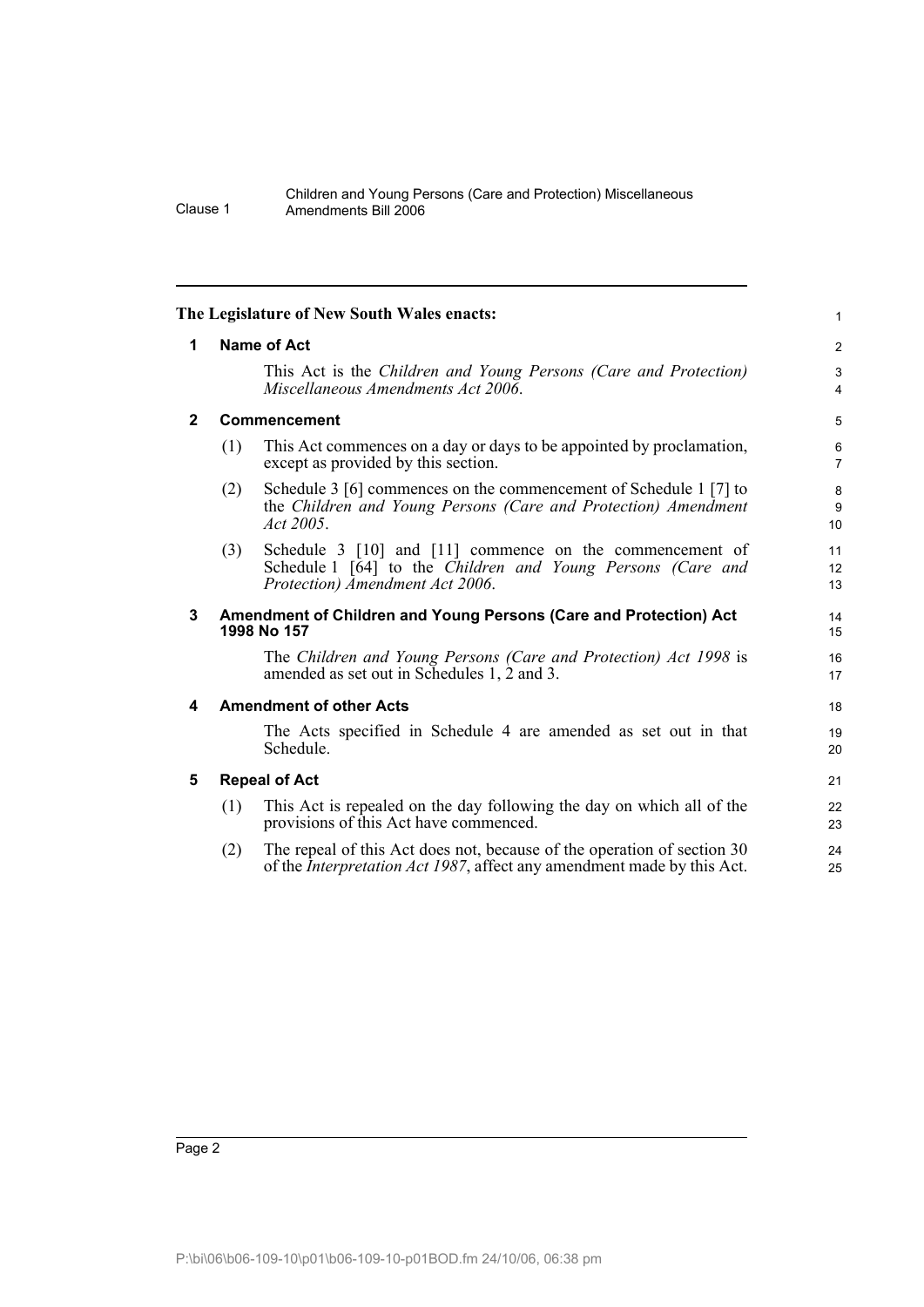Amendments to Children and Young Persons (Care and Protection) Act 1998 relating to parent and carer harm

## <span id="page-16-0"></span>**Schedule 1 Amendments to Children and Young Persons (Care and Protection) Act 1998 relating to parent and carer harm**

(Section 3) **[1] Section 23 Child or young person at risk of harm** Insert after section 23 (e) before the note to the section: (f) the child was the subject of a pre-natal report under section 25 and the birth mother of the child did not engage successfully with support services to eliminate, or minimise to the lowest level reasonably practical, the risk factors that gave rise to the report. **[2] Section 25 Pre-natal reports** Omit the note to the section. Insert instead: **Note.** The intentions of this section are: (a) to allow assistance and support to be provided to the expectant mother to reduce the likelihood that her child, when born, will need to be placed in out-of-home care, and (b) to provide early information that a child who is not yet born may be at risk of harm subsequent to his or her birth, and (c) in conjunction with section 23 (f) and section 27, to provide for mandatory reporting if there are reasonable grounds to believe that the child is at risk of harm subsequent to his or her birth. **[3] Section 106A** Insert after section 106: **106A Admissibility of certain other evidence** (1) The Children's Court must admit in proceedings before it any evidence adduced that a parent or primary care-giver of a child or young person the subject of a care application: (a) is a person: (i) from whose care and protection a child or young person was previously removed by a court under this Act or the *Children (Care and Protection) Act 1987*, or by a court of another jurisdiction under an Act of that jurisdiction, and (ii) to whose care and protection the child or young person has not been restored, or 10 11 12 13 14 15 16 17 18 19 20 21  $22$ 23 24 25 26 27 28 29 30 31 32 33 34 35 36

Page 3

Schedule 1

1  $\mathfrak{p}$ 3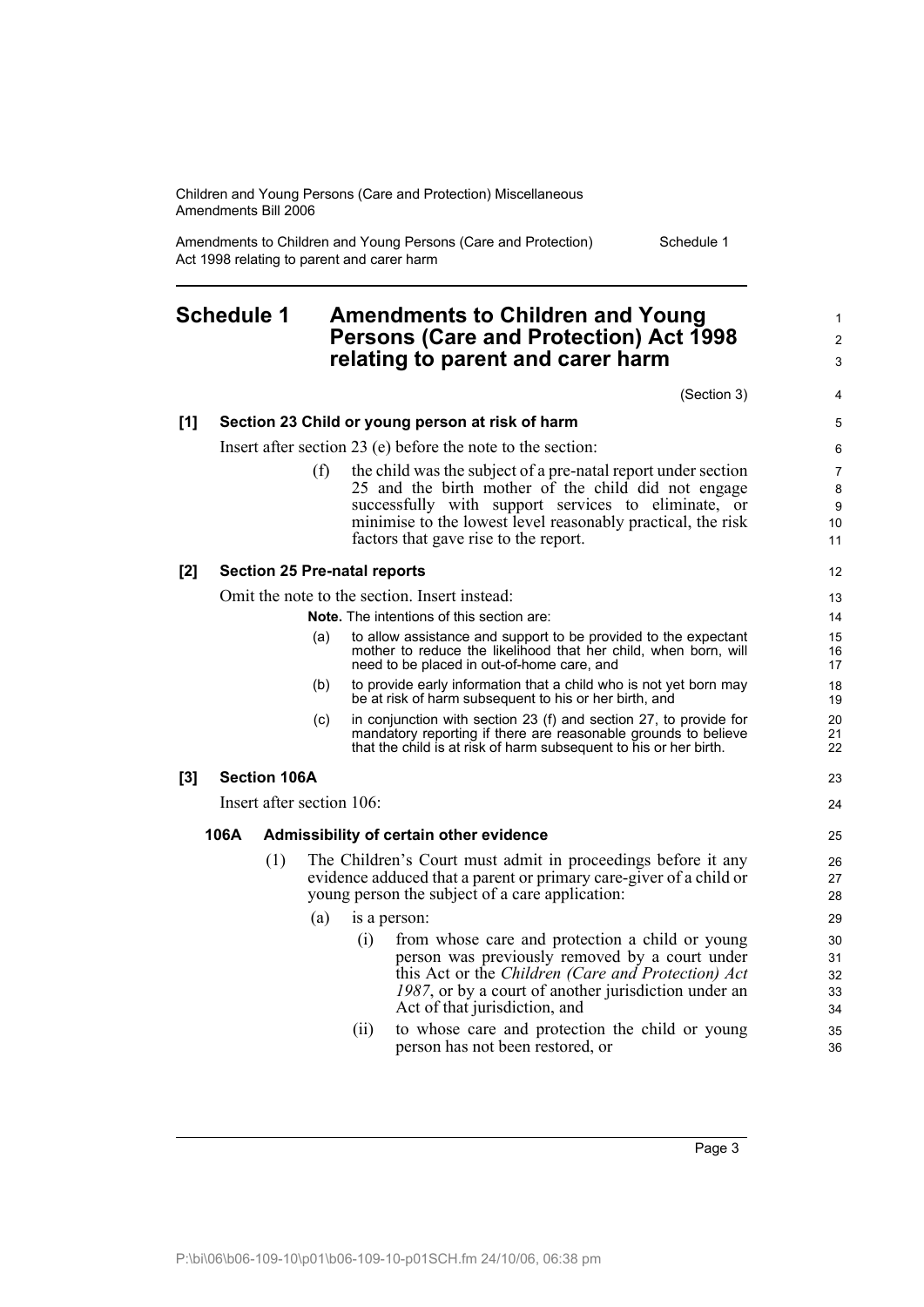Schedule 1 Amendments to Children and Young Persons (Care and Protection) Act 1998 relating to parent and carer harm

|     |      | (b)<br>is a person who has been named or otherwise identified by<br>the coroner or a police officer (whether by use of the term<br>"person of interest" or otherwise) as a person who may<br>have been involved in causing a reviewable death of a<br>child or young person.                                                          | $\mathbf{1}$<br>$\boldsymbol{2}$<br>3<br>4<br>5 |
|-----|------|---------------------------------------------------------------------------------------------------------------------------------------------------------------------------------------------------------------------------------------------------------------------------------------------------------------------------------------|-------------------------------------------------|
|     | (2)  | Evidence adduced under subsection (1) is prima facie evidence<br>that the child or young person the subject of the care application<br>is in need of care and protection.                                                                                                                                                             | 6<br>$\overline{7}$<br>8                        |
|     | (3)  | A parent or primary care-giver in respect of whom evidence<br>referred to in subsection (1) has been adduced may rebut the<br>prima facie evidence referred to in subsection (2) by satisfying<br>the Children's Court that, on the balance of probabilities:                                                                         | 9<br>10<br>11<br>12                             |
|     |      | the circumstances that gave rise to the previous removal of<br>(a)<br>the child or young person concerned no longer exist, or                                                                                                                                                                                                         | 13<br>14                                        |
|     |      | the parent or primary care-giver concerned was not<br>(b)<br>involved in causing the relevant reviewable death of the<br>child or young person,                                                                                                                                                                                       | 15<br>16<br>17                                  |
|     |      | as the case may require.                                                                                                                                                                                                                                                                                                              | 18                                              |
|     | (4)  | This section has effect despite section 93 and despite anything to<br>the contrary in the <i>Evidence Act 1995</i> .                                                                                                                                                                                                                  | 19<br>20                                        |
|     | (5)  | In this section, <i>reviewable death of a child or young person</i><br>means a death of a child or young person that is reviewable by the<br>Ombudsman under Part 6 of the Community Services<br>(Complaint, Reviews and Monitoring) Act 1993.                                                                                        | 21<br>22<br>23<br>24                            |
| [4] |      | Section 107 Examination and cross-examination of witnesses                                                                                                                                                                                                                                                                            | 25                                              |
|     |      | Insert after section $107(3)$ :                                                                                                                                                                                                                                                                                                       | 26                                              |
|     | (3A) | <b>Certain questions</b>                                                                                                                                                                                                                                                                                                              | 27                                              |
|     |      | For the purposes of this section, questions to a witness who is a<br>parent or a primary care-giver of a child or young person the<br>subject of a care application concerning the witness's previous<br>history of dealings with any child or young person are taken not<br>to be intrinsically offensive, scandalous or oppressive. | 28<br>29<br>30<br>31<br>32                      |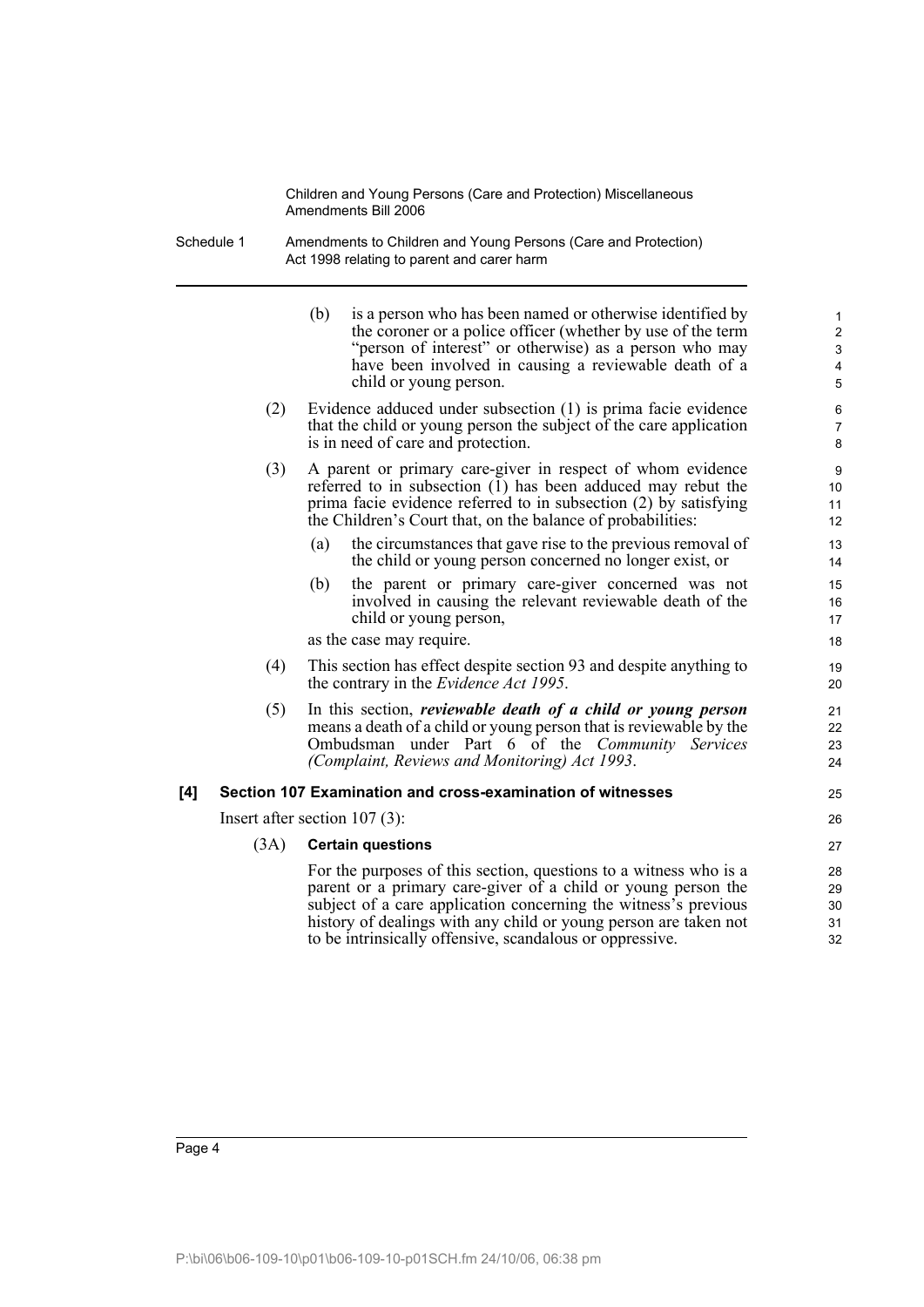Amendments to Children and Young Persons (Care and Protection) Act 1998 relating to parent and carer harm Schedule 1

| [5] |                                 |     | Section 248 Provision and exchange of information                                                                                                                                              | 1                        |
|-----|---------------------------------|-----|------------------------------------------------------------------------------------------------------------------------------------------------------------------------------------------------|--------------------------|
|     | Insert after section $248(1)$ : |     |                                                                                                                                                                                                | $\overline{2}$           |
|     | (1A)                            |     | Information about the following may be furnished under this<br>section in the same way as information about a child or young<br>person or class of children or young persons may be furnished: | 3<br>$\overline{4}$<br>5 |
|     |                                 | (a) | an unborn child who is the subject of a pre-natal report<br>under section 25,                                                                                                                  | 6<br>7                   |
|     |                                 | (b) | the family of an unborn child the subject of such a report,                                                                                                                                    | 8                        |
|     |                                 | (c) | the expected date of birth of an unborn child the subject of<br>such a report.                                                                                                                 | 9<br>10                  |
| [6] | Section 248 (3) and (4)         |     |                                                                                                                                                                                                | 11                       |
|     |                                 |     | Insert "or $(1A)$ " after "subsection $(1)$ " wherever occurring.                                                                                                                              | 12                       |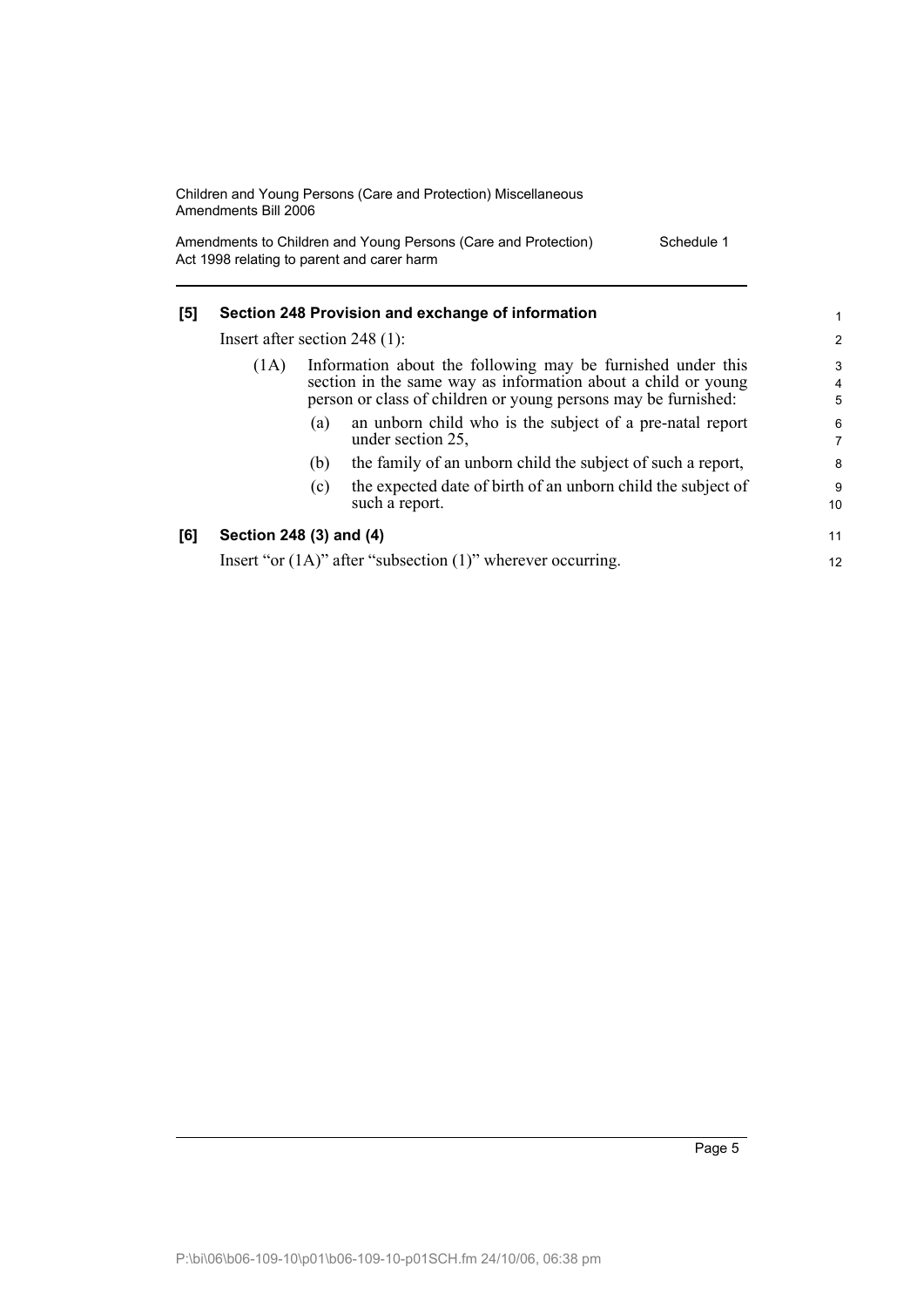> 1 2 3

Schedule 2 Amendments to Children and Young Persons (Care and Protection) Act 1998 relating to reciprocal arrangements

## <span id="page-19-0"></span>**Schedule 2 Amendments to Children and Young Persons (Care and Protection) Act 1998 relating to reciprocal arrangements**

|     |                    | (Section 3)                                                                                                                                                                                                                                                                                                                                                                                                | 4                                                               |
|-----|--------------------|------------------------------------------------------------------------------------------------------------------------------------------------------------------------------------------------------------------------------------------------------------------------------------------------------------------------------------------------------------------------------------------------------------|-----------------------------------------------------------------|
| [1] |                    | Section 229 Unauthorised removal of children and young persons                                                                                                                                                                                                                                                                                                                                             | 5                                                               |
|     |                    | Insert after section $229(1)$ :                                                                                                                                                                                                                                                                                                                                                                            | 6                                                               |
|     | (1A)               | A person must not, by any conduct carried out within the State,<br>without lawful excuse remove a child or young person from the<br>care of a person into whose care and protection the child or young<br>person has been placed under a child protection order, or an<br>interim order, within the meaning of Chapter 14A (other than an<br>order under this Act).<br>Maximum penalty: 200 penalty units. | $\overline{7}$<br>8<br>$\boldsymbol{9}$<br>10<br>11<br>12<br>13 |
| [2] | <b>Chapter 14A</b> |                                                                                                                                                                                                                                                                                                                                                                                                            | 14                                                              |
|     |                    | Insert after section 231:                                                                                                                                                                                                                                                                                                                                                                                  | 15                                                              |
|     | Part 1             | <b>Chapter 14A Transfer of child protection</b><br>orders and proceedings                                                                                                                                                                                                                                                                                                                                  | 16<br>17                                                        |
|     |                    | <b>Introductory</b>                                                                                                                                                                                                                                                                                                                                                                                        | 18                                                              |
|     | 231A               | <b>Purpose of Chapter</b>                                                                                                                                                                                                                                                                                                                                                                                  | 19                                                              |
|     |                    | The purpose of this Chapter is to provide for the transfer of child<br>protection orders and proceedings between New South Wales<br>and another State or a Territory of Australia or between New<br>South Wales and New Zealand:                                                                                                                                                                           | 20<br>21<br>22<br>23                                            |
|     |                    |                                                                                                                                                                                                                                                                                                                                                                                                            |                                                                 |
|     |                    | so that children and young persons who are in need of<br>(a)<br>protection may be protected despite moving from one<br>jurisdiction to another, and                                                                                                                                                                                                                                                        | 24<br>25<br>26                                                  |
|     |                    | so as to facilitate the timely and expeditious determination<br>(b)<br>of court proceedings relating to the protection of a child or<br>young person.                                                                                                                                                                                                                                                      | 27<br>28<br>29                                                  |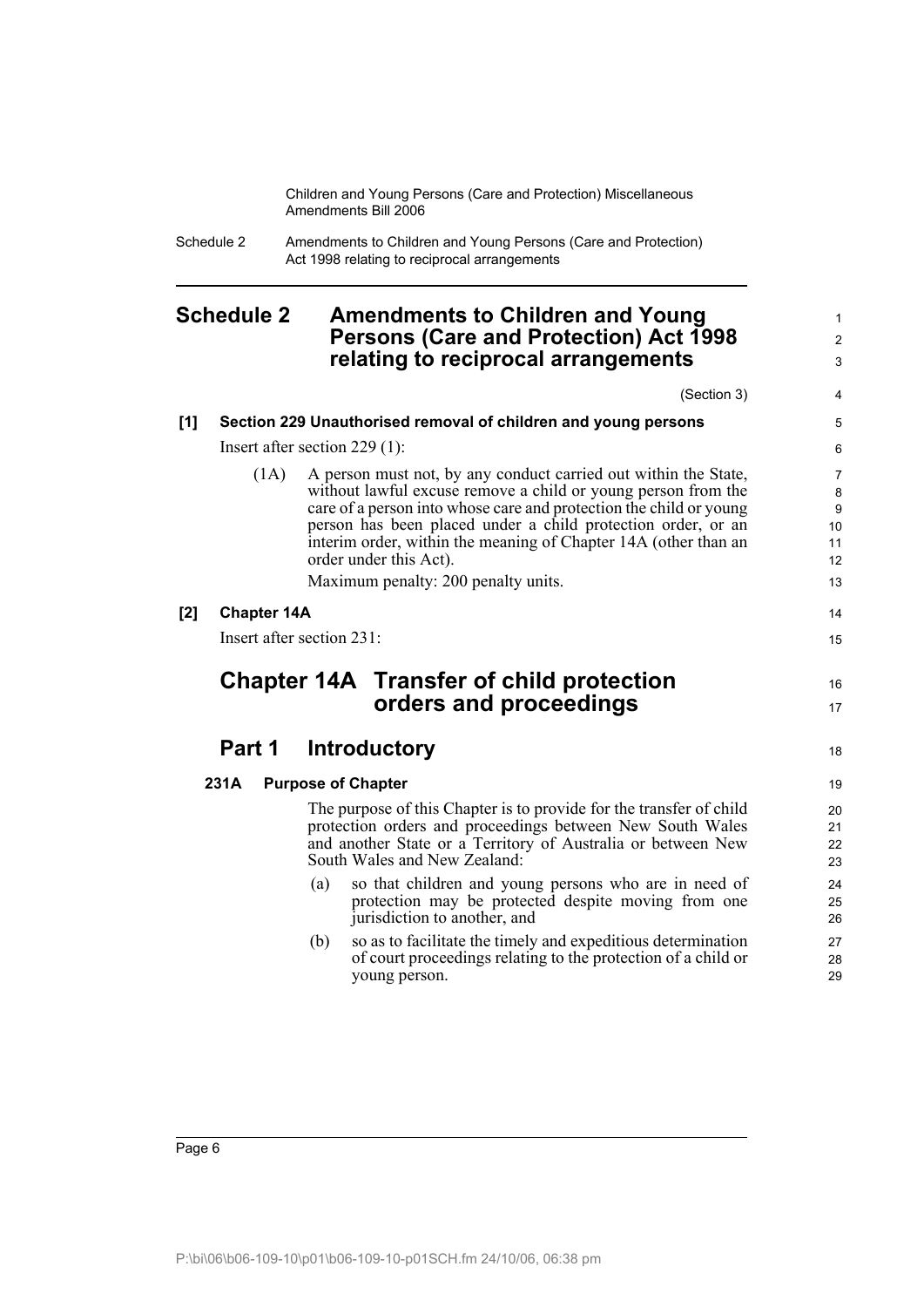Amendments to Children and Young Persons (Care and Protection) Act 1998 relating to reciprocal arrangements

Schedule 2

#### **231B Definitions** (1) In this Chapter: *child protection order*, in relation to a child or young person, means a final order made under a child welfare law or an interstate law that gives: (a) a Minister of the Crown in right of a State, or (b) a government department or statutory authority, or (c) a person who is the head of a government department or statutory authority or otherwise holds an office or position in, or is employed in, a government department or statutory authority, or (d) an organisation or the chief executive (by whatever name called) of an organisation, responsibility in relation to the parental or care responsibility for, supervision of, or contact with, the child or young person, however that responsibility is described. *child protection proceeding* means any proceeding brought in a court under a child welfare law for: (a) the making of a finding that a child or young person is in need of protection or any other finding (however described) the making of which is under the child welfare law a prerequisite to the exercise by the court of a power to make a child protection order, or (b) the making of a child protection order or an interim order or for the variation or revocation or the extension of the period of such an order. *child welfare law* means: (a) this Act, or (b) a law of another State that, under an order in force under subsection (2), is declared to be a child welfare law for the purposes of this Chapter, or (c) a law of another State that substantially corresponds to this Act. *Children's Court*: (a) in relation to New South Wales—means the Children's Court of New South Wales, and (b) in relation to a State other than New South Wales—means the court with jurisdiction to hear and determine a child protection proceeding at first instance. 1  $\mathfrak{p}$ 3 4 5 6 7 8 9 10 11 12 13 14 15 16 17 18 19 20 21 22 23 24 25 26 27 28 29 30 31 32 33 34 35 36 37 38 39

Page 7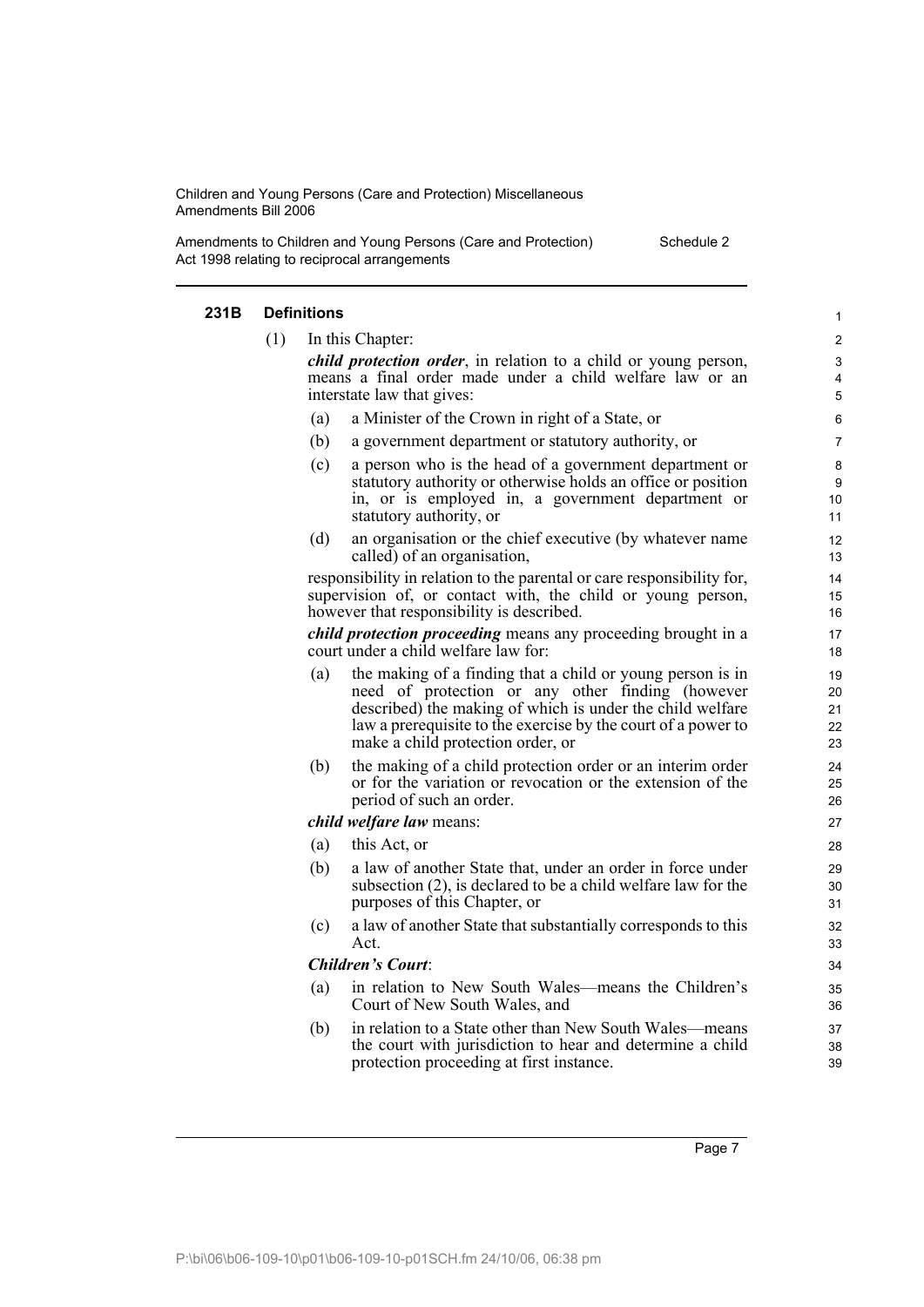Schedule 2 Amendments to Children and Young Persons (Care and Protection) Act 1998 relating to reciprocal arrangements

> *home order* means a child protection order made in New South Wales. *interim order* means: (a) an order made under section 231N, or (b) an equivalent order made under an interstate law. *interstate law* means: (a) a law of another State that, under an order in force under subsection (3), is declared to be an interstate law for the purposes of this Chapter, or (b) a law of another State that substantially corresponds to this Chapter. *interstate officer*, in relation to a State other than New South Wales, means: (a) the holder of an office or position that, under an order in force under subsection (4), is declared to be an office or position the holder of which is the interstate officer in relation to that State for the purposes of this Chapter, or (b) the person holding the office or position to which there is given by or under the child welfare law of that State principal responsibility for the protection of children and young persons in that State. *participating State* means a State in which an interstate law is in force. *proposed interstate order* means a home order in the form in which it is proposed to be transferred to another State. *sending State* means the State from which a child protection order or proceeding is transferred under this Chapter or an interstate law. *State* means: (a) a State or a Territory of Australia, or (b) New Zealand. *working day*: (a) in relation to a court, means a day on which the offices of the court are open, and (b) in relation to the Director-General, means a day on which the principal office of the Department is open. (2) The Governor may, by order published in the Gazette, declare a law of a State (other than New South Wales) to be a child welfare law for the purposes of this Chapter. 1 2 3 4 5 6 7 8 9 10 11 12 13 14 15 16 17 18 19 20 21  $22$ 23 24 25 26 27 28 29 30 31 32 33 34 35 36 37 38 39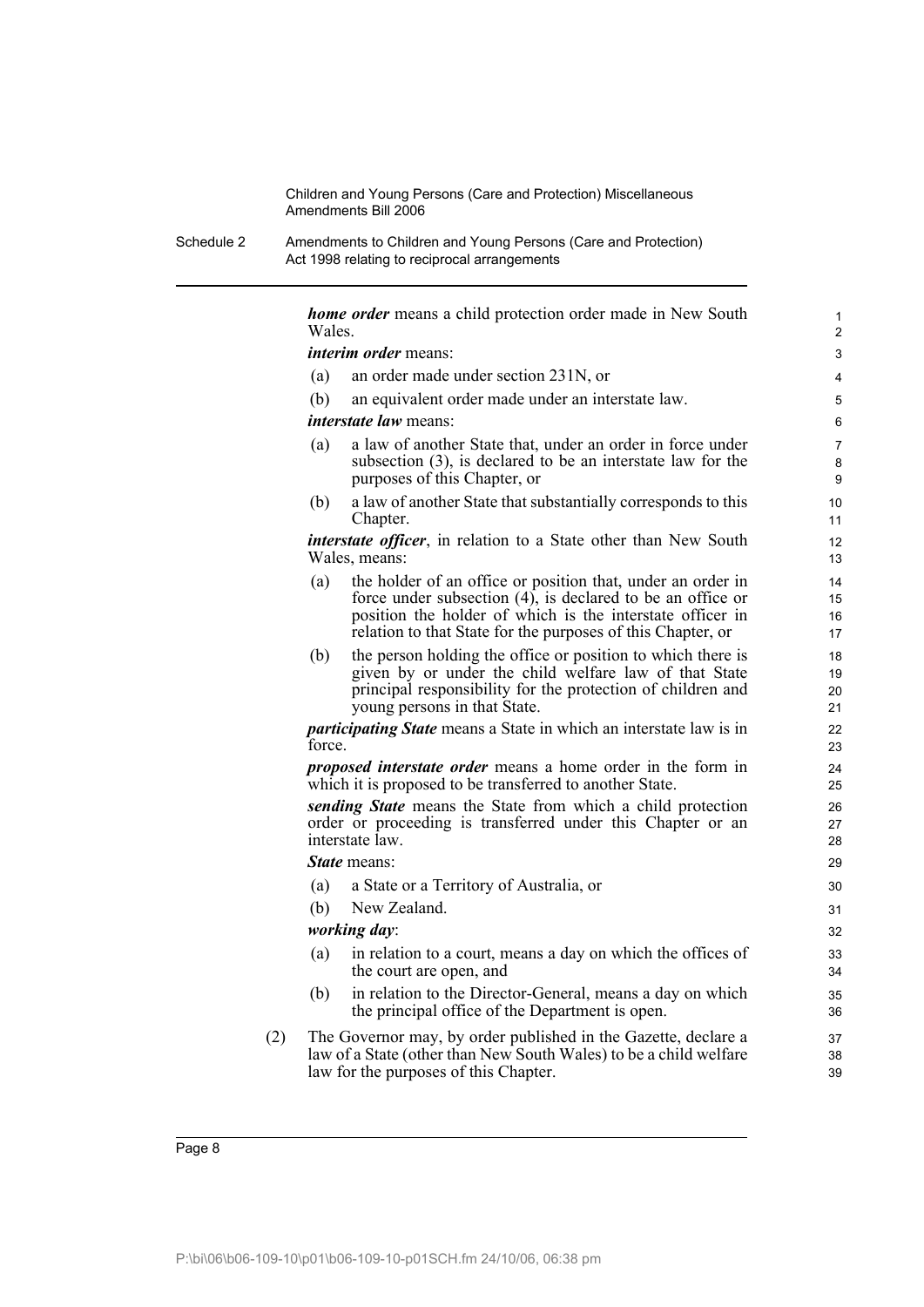Amendments to Children and Young Persons (Care and Protection) Act 1998 relating to reciprocal arrangements Schedule 2

|     | Part 2 Transfer of child protection orders                                                                                                                                                                                                                                |
|-----|---------------------------------------------------------------------------------------------------------------------------------------------------------------------------------------------------------------------------------------------------------------------------|
| (4) | The Governor may, by order published in the Gazette, declare an<br>office or position in a State (other than New South Wales) to be<br>an office or position the holder of which is the interstate officer<br>in relation to that State for the purposes of this Chapter. |
| (3) | The Governor may, by order published in the Gazette, declare a<br>law of a State (other than New South Wales) to be an interstate<br>law for the purposes of this Chapter.                                                                                                |

#### **Division 1 Administrative transfers**

#### **231C When Director-General may transfer order**

- (1) The Director-General may transfer a home order to a participating State if:
	- (a) in his or her opinion a child protection order to the same or a similar effect as the home order could be made under the child welfare law of that State, and
	- (b) the home order is not the subject of an appeal to the District Court, and
	- (c) the relevant interstate officer has consented in writing to the transfer and to the terms of the proposed interstate order, and
	- (d) any person whose consent to the transfer is required under section 231D has so consented, and
	- (e) the child or young person who is the subject of the order has not given written notice of opposition to the decision to transfer the order in accordance with section 231F (3) (b) and the Director-General certifies in writing that he or she made all reasonable efforts to ensure that the child or young person had an opportunity to seek legal advice in relation to the decision.
- (2) The Director-General may include in the proposed interstate order any conditions that could be included in a child protection order of that type made in the relevant participating State.
- (3) In determining whether a child protection order to the same or a similar effect as the home order could be made under the child welfare law of a participating State, the Director-General must disregard the period for which it is possible to make such an order in that State.

Page 9

8

9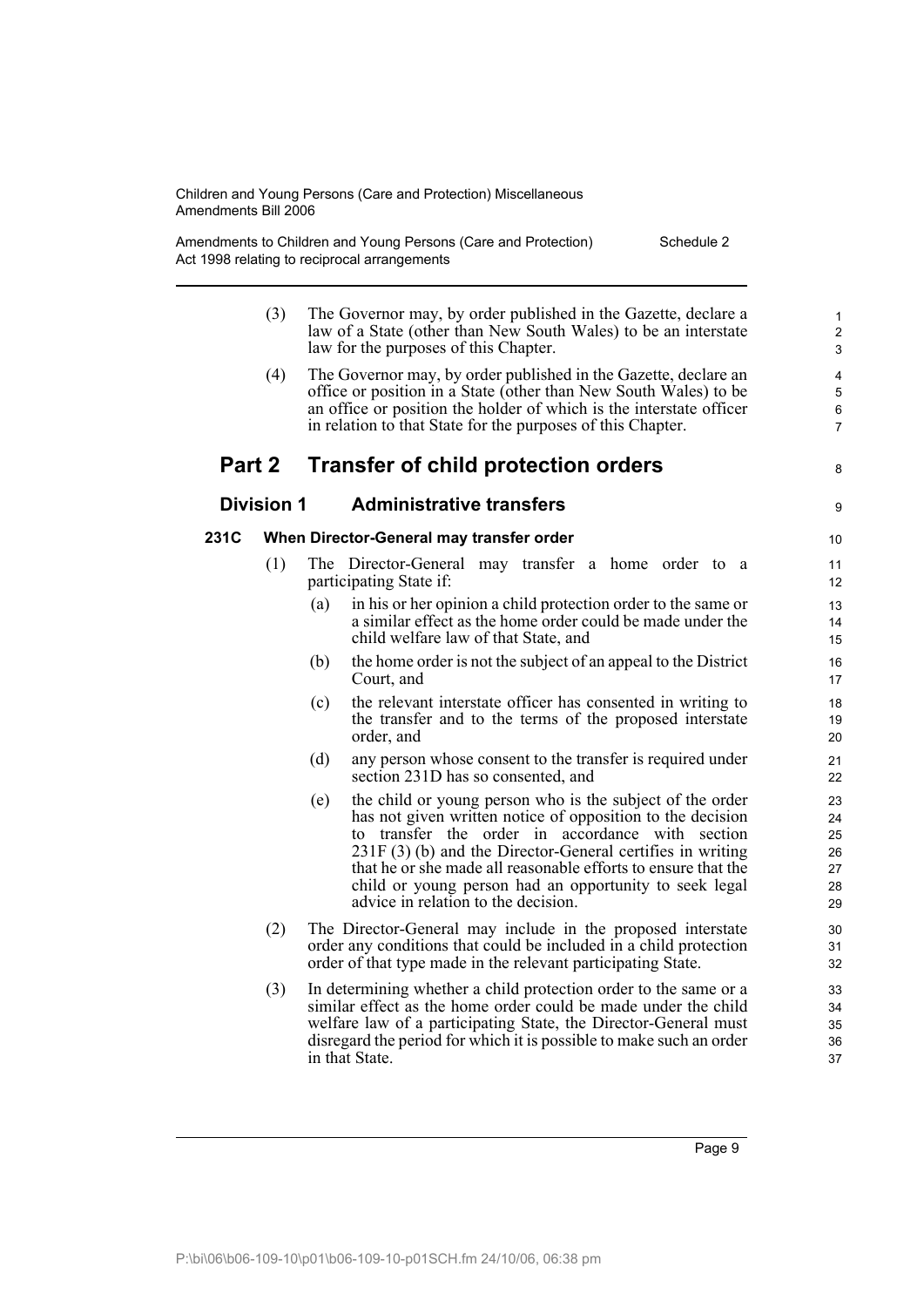- Schedule 2 Amendments to Children and Young Persons (Care and Protection) Act 1998 relating to reciprocal arrangements
	- (4) The Director-General must determine, and specify in the proposed interstate order:
		- (a) the type of order under the child welfare law of the participating State that the proposed interstate order is to be, and

- (b) the period for which it is to remain in force.
- (5) The period must be:
	- (a) if the same period as that of the home order is possible for the proposed interstate order under the child welfare law of the participating State—that period (commencing on, and including, the date of the registration of the interstate order in that State), or
	- (b) in any other case—as similar a period as is possible under that law, but in no case longer than the period of the home order.

#### **231D Persons whose consent is required**

- (1) If the home order is an order granting parental responsibility wholly or partly to the Minister, an order granting care responsibility to the Director-General, or an order for supervision, consent to a transfer under this Division is required from:
	- (a) the parents of the child or young person, and
	- (b) any other person who is granted contact with the child or young person under the order, and
	- (c) any person who holds, solely or jointly, any aspect of parental responsibility for the child or young person.
- (2) However, if any of the persons referred to in subsection (1) (a), (b) or (c) is residing, or intending to reside, in the relevant participating State, consent to the transfer is not required from that person or from any other of the persons referred to in those paragraphs who consents to the child or young person residing in that State.

#### **231E Director-General to have regard to certain matters**

In determining whether to transfer a child protection order to a participating State under this Division, the Director-General must have regard to:

(a) all the matters referred to in section 9, and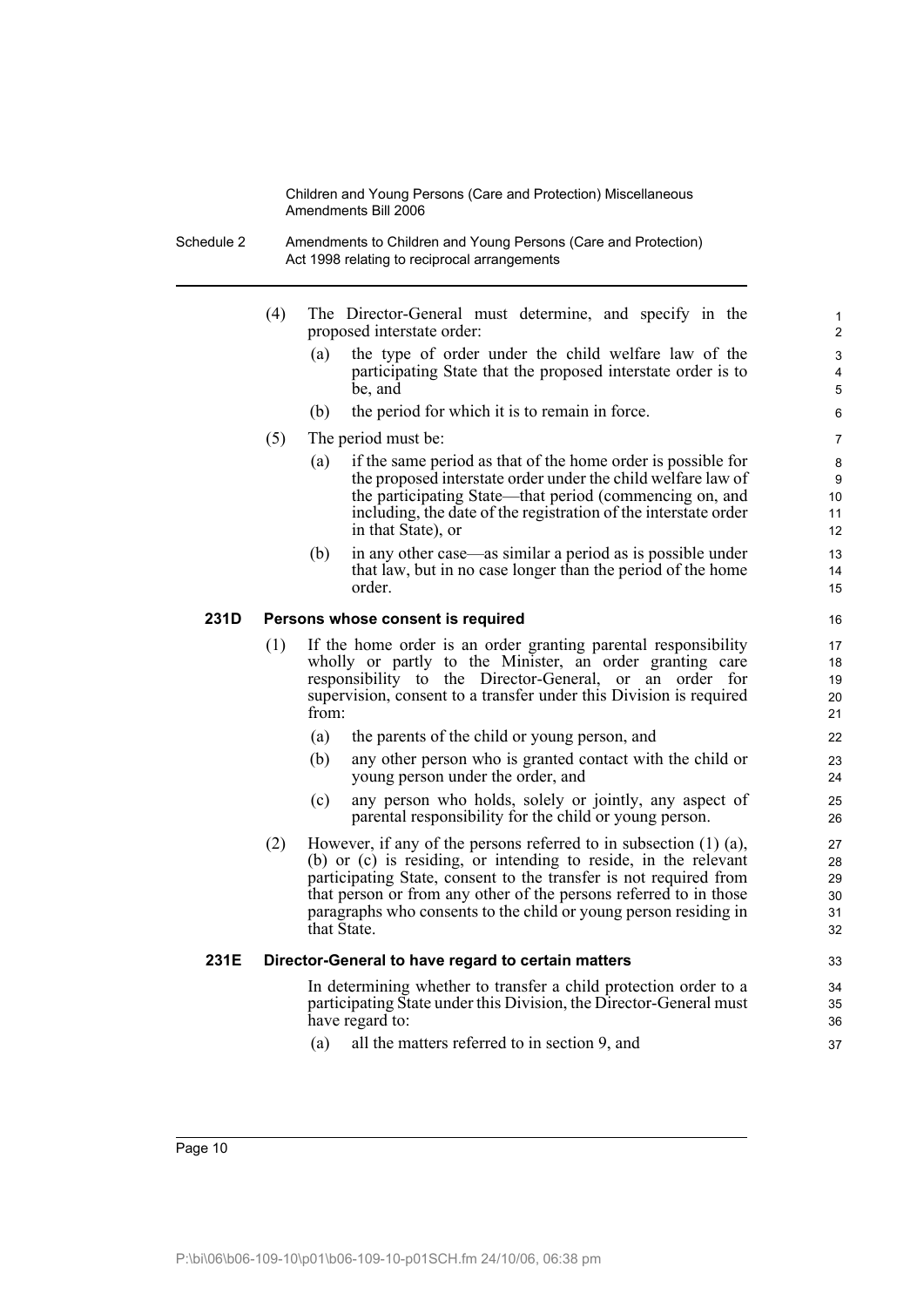Amendments to Children and Young Persons (Care and Protection) Act 1998 relating to reciprocal arrangements Schedule 2

| (b) | whether the Director-General or an interstate officer is in   |
|-----|---------------------------------------------------------------|
|     | the better position to exercise powers and responsibilities   |
|     | under a child protection order relating to the child or young |
|     | person, and                                                   |

- (c) the fact that it is preferable that a child or young person is subject to a child protection order made under the child welfare law of the State where the child or young person resides, and
- (d) any sentencing order under any Act, other than a fine, in force in respect of the child or young person or any criminal proceedings pending against the child or young person in any court.

#### **231F Notification to child or young person and his or her parents**

- (1) If the Director-General has decided to transfer a child protection order to a participating State under this Division, the Director-General must cause:
	- (a) the parents of the child or young person who is the subject of the order, and
	- (b) any person having parental responsibility for the child or young person who is the subject of the order, and
	- (c) if the child or young person concerned is of or above the age of 12 years, the child or young person,

to be served with a notice of the decision as soon as practicable but in any event no later than 3 working days after making it.

- (2) A notice under subsection (1) served on a parent of, or a person having parental responsibility for, the child or young person must, in addition to providing notice of the decision, inform the parent or person that:
	- (a) the parent or person may make a written request under Division 2 of Part 2 of Chapter 5 of the *Administrative Decisions Tribunal Act 1997* for a written statement of reasons for the decision, and
	- (b) the decision may be reviewed by the Administrative Decisions Tribunal, whose decision may be appealed against to the Appeal Panel of that Tribunal, and
	- (c) the parent or person may make an application for review (and the notice must also provide details of how such an application may be made).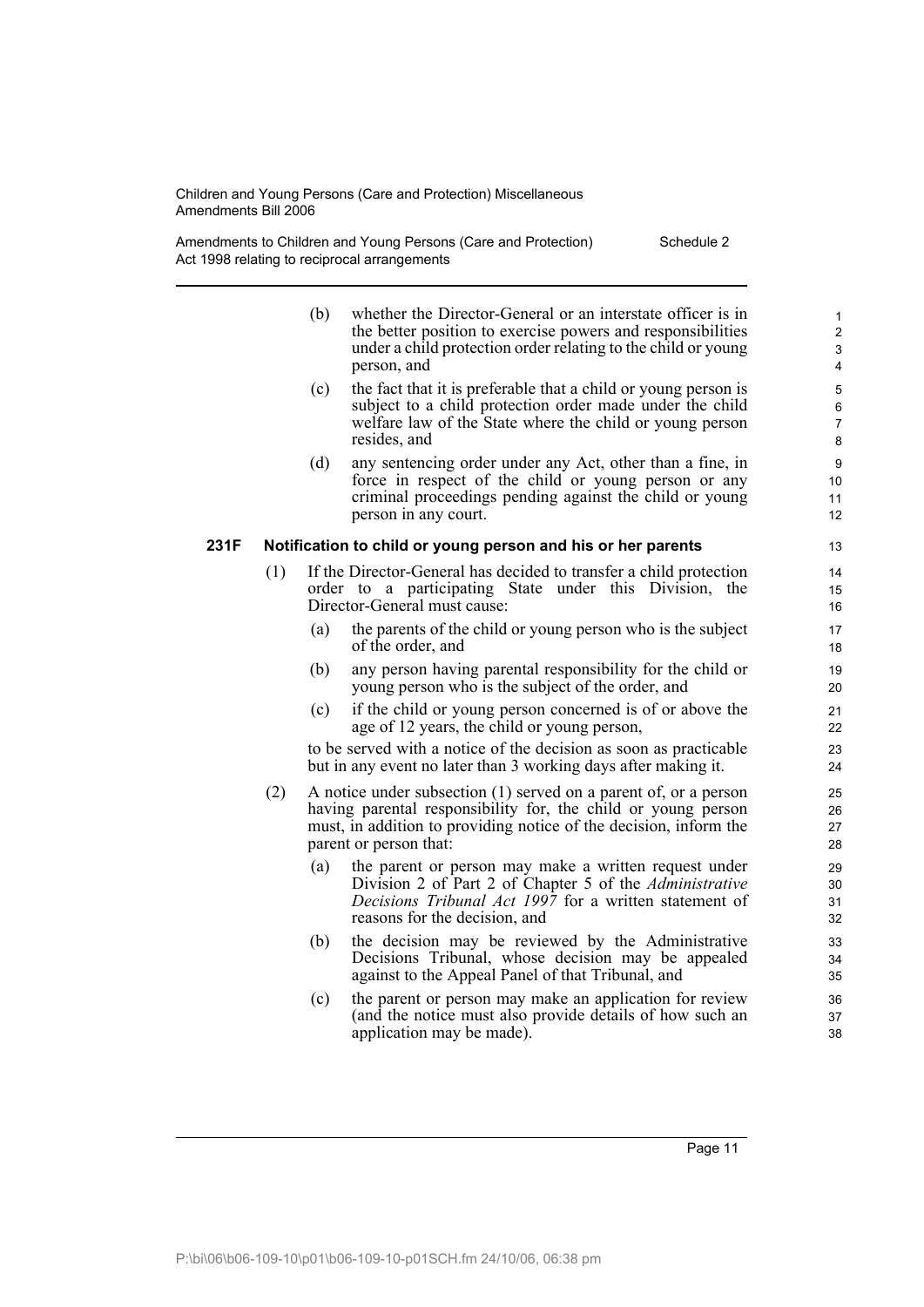- Schedule 2 Amendments to Children and Young Persons (Care and Protection) Act 1998 relating to reciprocal arrangements
	- (3) A notice under subsection (1) served on the child or young person must, in addition to providing notice of the decision, inform the child or young person that:
		- (a) the child or young person may seek legal advice in relation to the decision, and

20

- (b) the child or young person may oppose the decision by writing to the Director-General, within 28 days after the date of service of the notice, and stating that the child or young person opposes the decision, and
- (c) if notice of opposition is given in accordance with paragraph (b), the order cannot be transferred by the Director-General under this Division.
- (4) The Director-General must make all reasonable efforts to ensure that a child or young person on whom a notice is served under subsection (1) has an opportunity to seek legal advice in relation to the decision to transfer the child protection order.
- (5) Service of a notice on a person is not required under subsection (1) if it cannot be effected after making all reasonable efforts.

#### **Division 2 Judicial transfers**

#### **231G When Children's Court may make order under this Division**

The Children's Court may make an order under this Division transferring a child protection order to a participating State if:

- (a) an application for the making of the order is made by the Director-General, and
- (b) the child protection order is not subject to an appeal to the District Court, and
- (c) the relevant interstate officer has consented in writing to the transfer and to the provisions of the proposed interstate order.

#### **231H Service of application**

The Director-General must as soon as possible cause a copy of an application for an order under this Division to be served on each party to the proceedings in relation to the child protection order concerned.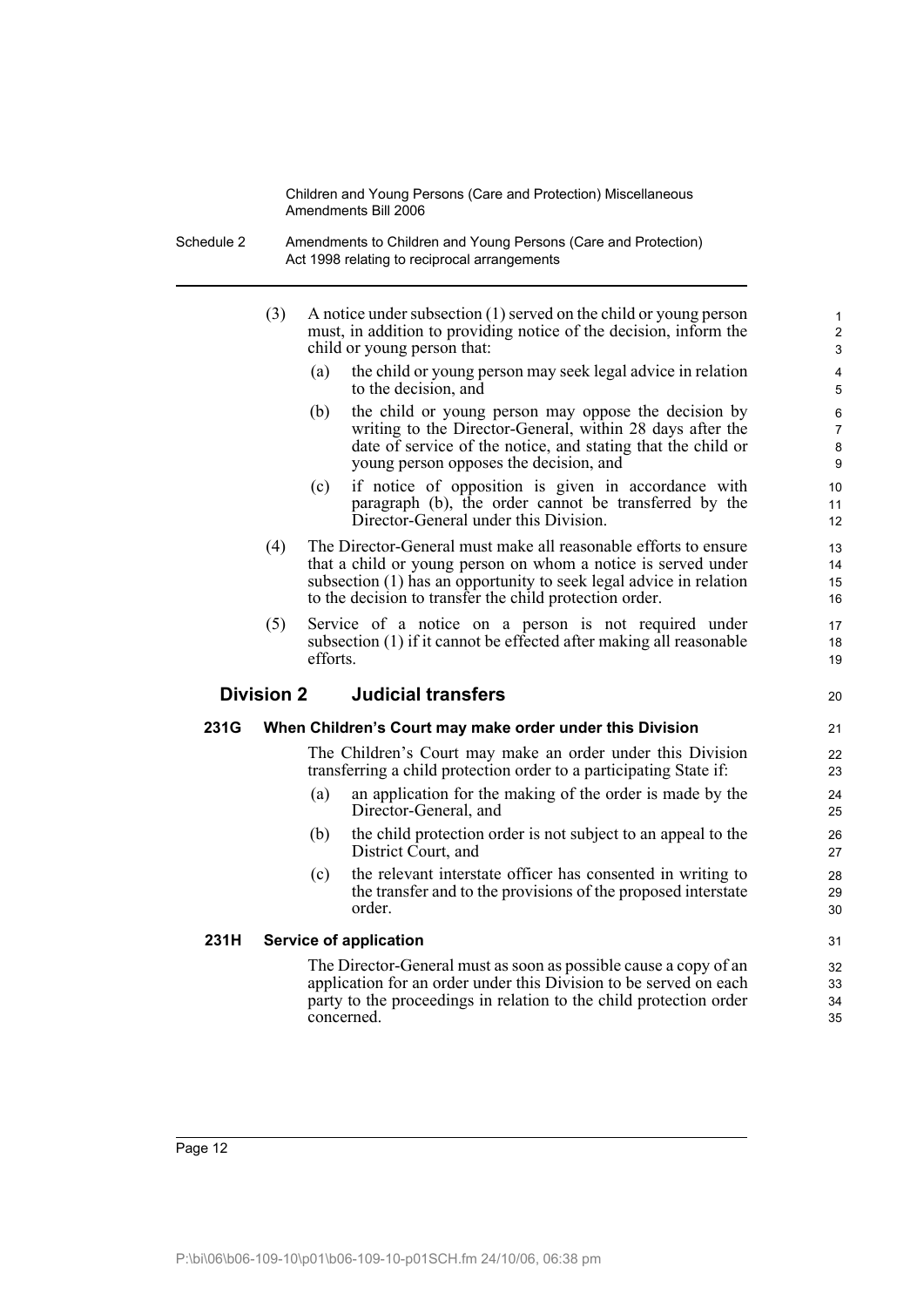Amendments to Children and Young Persons (Care and Protection) Act 1998 relating to reciprocal arrangements Schedule 2

#### **231I Type of order**

- (1) If the Children's Court determines to transfer a home order under this Division, the terms of the proposed interstate order must be terms that could be terms of a child protection order made under the child welfare law of the participating State and that the Children's Court believes to be:
	- (a) to the same or a similar effect as the terms of the home order, or
	- (b) otherwise in the best interests of the child or young person.
- (2) The Children's Court may include in the proposed interstate order any conditions that could be included in a child protection order of that type made in the relevant participating State.
- (3) In determining whether an order to the same or a similar effect as the home order could be made under the child welfare law of a participating State, the Children's Court must disregard the period for which it is possible to make such an order in that State.
- (4) The Children's Court must determine, and specify in the proposed interstate order, the period for which it is to remain in force.
- (5) The period must be any period that is possible for a child protection order of the type of the proposed interstate order under the child welfare law of the participating State and that the Children's Court considers to be appropriate (commencing on, and including, the date of its registration in that State).

#### **231J Children's Court to have regard to certain matters**

- (1) The Children's Court must not make an order under this Division unless it has received and considered:
	- (a) an updated care plan, if a care plan under section 78 was prepared in relation to the original care order, or
	- (b) in any other case, a report by the Director-General that contains the matters required by the regulations to be included in the report.
- (2) In determining what order to make on an application under this Division, the Children's Court must have regard to:
	- (a) the matters referred to in section 9, and
	- (b) whether the Director-General or an interstate officer is in the better position to exercise powers and responsibilities under a child protection order relating to the child or young person, and

Page 13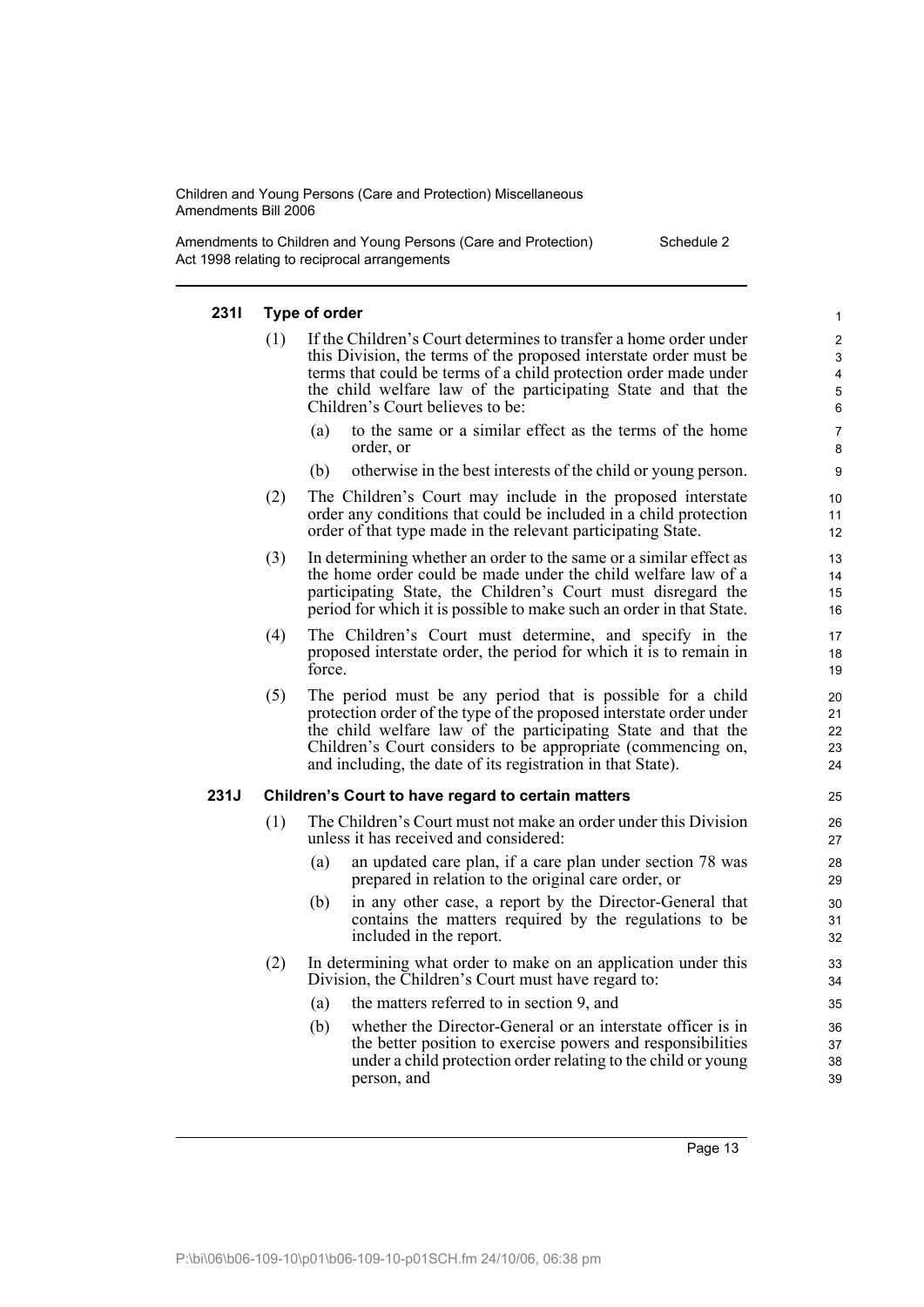- Schedule 2 Amendments to Children and Young Persons (Care and Protection) Act 1998 relating to reciprocal arrangements
	- (c) the fact that it is preferable that a child or young person is subject to a child protection order made under the child welfare law of the State where the child or young person resides, and

- (d) any information given to the Children's Court by the Director-General or otherwise concerning any sentencing order under any Act, other than a fine, in force in respect of the child or young person or any criminal proceedings pending against the child or young person in any court.
- (3) The Director-General must provide to the Children's Court an updated care plan or report referred to in subsection (1), in accordance with the rules of the Children's Court.
- (4) Other requirements concerning the hearing and the making of an application, and the form of a care plan, under this Division may be prescribed by the regulations.

#### **231K Appeals**

- (1) A party to an application for an order under this Division who is dissatisfied with an order of the Children's Court transferring, or refusing to transfer, a child protection order to a participating State, may, in accordance with the rules of the District Court, appeal to the District Court against the order.
- (2) An appeal under subsection (1):
	- (a) must be instituted, and (except where instituted by the Director-General) written notice of it must be served on the Director-General, within 10 working days after the day on which the order complained of was made, and
	- (b) operates as a stay of an order transferring the child protection order to a participating State.
- (3) The District Court cannot extend the time limit fixed by subsection  $(2)$   $(a)$ .
- (4) Section 91 (2)–(6) and (8) apply to an appeal under this section as if the appeal were an appeal under section 91 and as if the term "order" in section 91 (2) referred to the order to transfer or refuse to transfer the child protection order.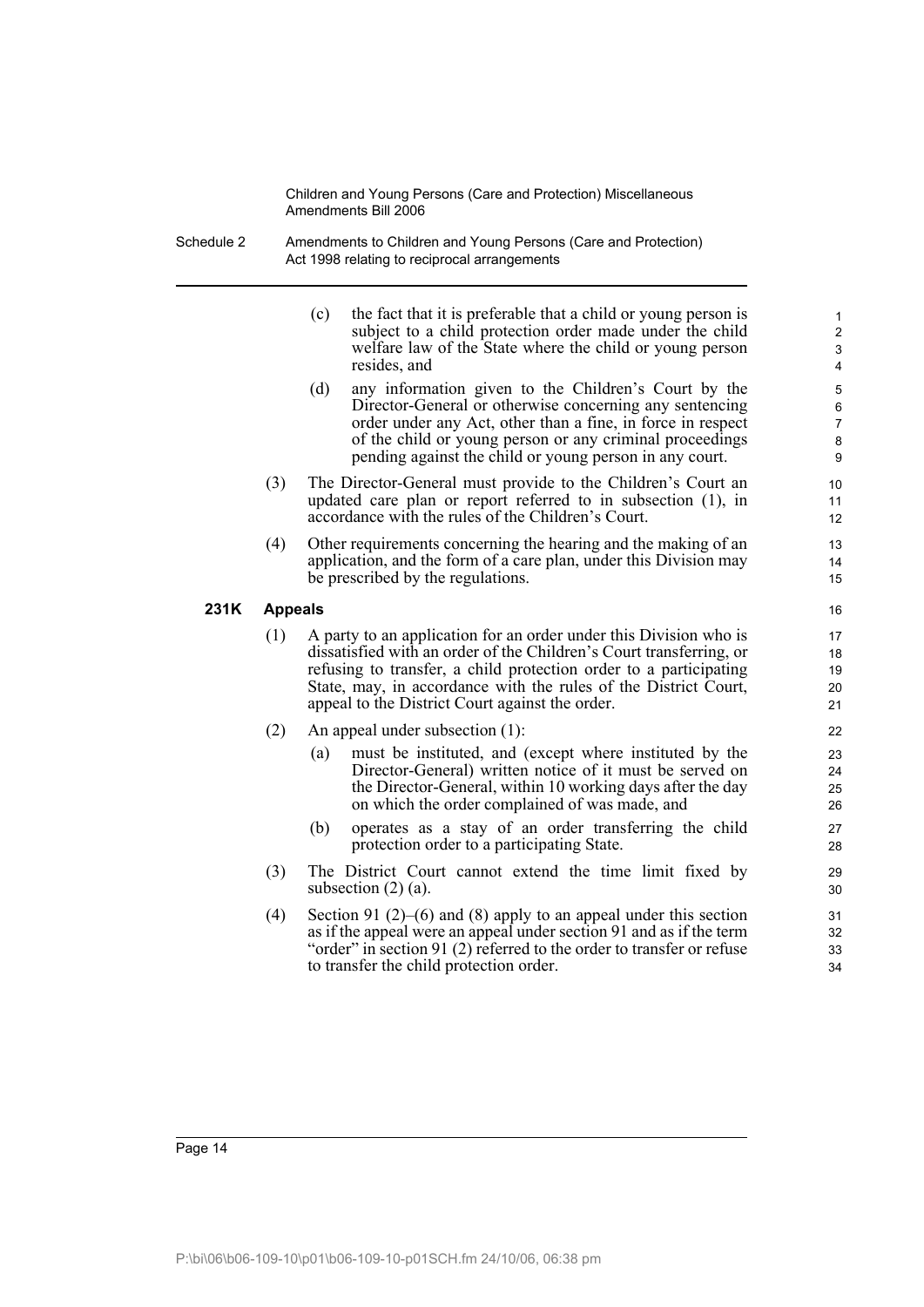Amendments to Children and Young Persons (Care and Protection) Act 1998 relating to reciprocal arrangements

Schedule 2

1

## **Part 3 Transfer of child protection proceedings**

#### **231L When Children's Court may make order under this Part**

- (1) The Children's Court may make an order under this Part transferring a child protection proceeding pending in the Children's Court to the Children's Court in a participating State if:
	- (a) an application for the making of the order is made by the Director-General, and
	- (b) the relevant interstate officer has consented in writing to the transfer.
- (2) The proceeding is discontinued in the Children's Court on the registration in the Children's Court in the participating State, in accordance with the interstate law, of an order referred to in subsection (1).

#### **231M Children's Court to have regard to certain matters**

In determining whether to make an order transferring a proceeding under this Part, the Children's Court must have regard to:

- (a) the matters referred to in section 9, and
- (b) whether any other proceedings relating to the child or young person are pending, or have previously been heard and determined, under the child welfare law in the participating State, and
- (c) the place where any of the matters giving rise to the proceeding in the Children's Court arose, and
- (d) the place of residence, or likely place of residence, of the child or young person, his or her parents and any other people who are significant to the child or young person (as referred to in section  $9$  (g)), and
- (e) whether the Director-General or an interstate officer is in the better position to exercise powers and responsibilities under a child protection order relating to the child or young person, and
- (f) the fact that it is preferable that a child or young person is subject to a child protection order made under the child welfare law of the State where the child or young person resides, and

Page 15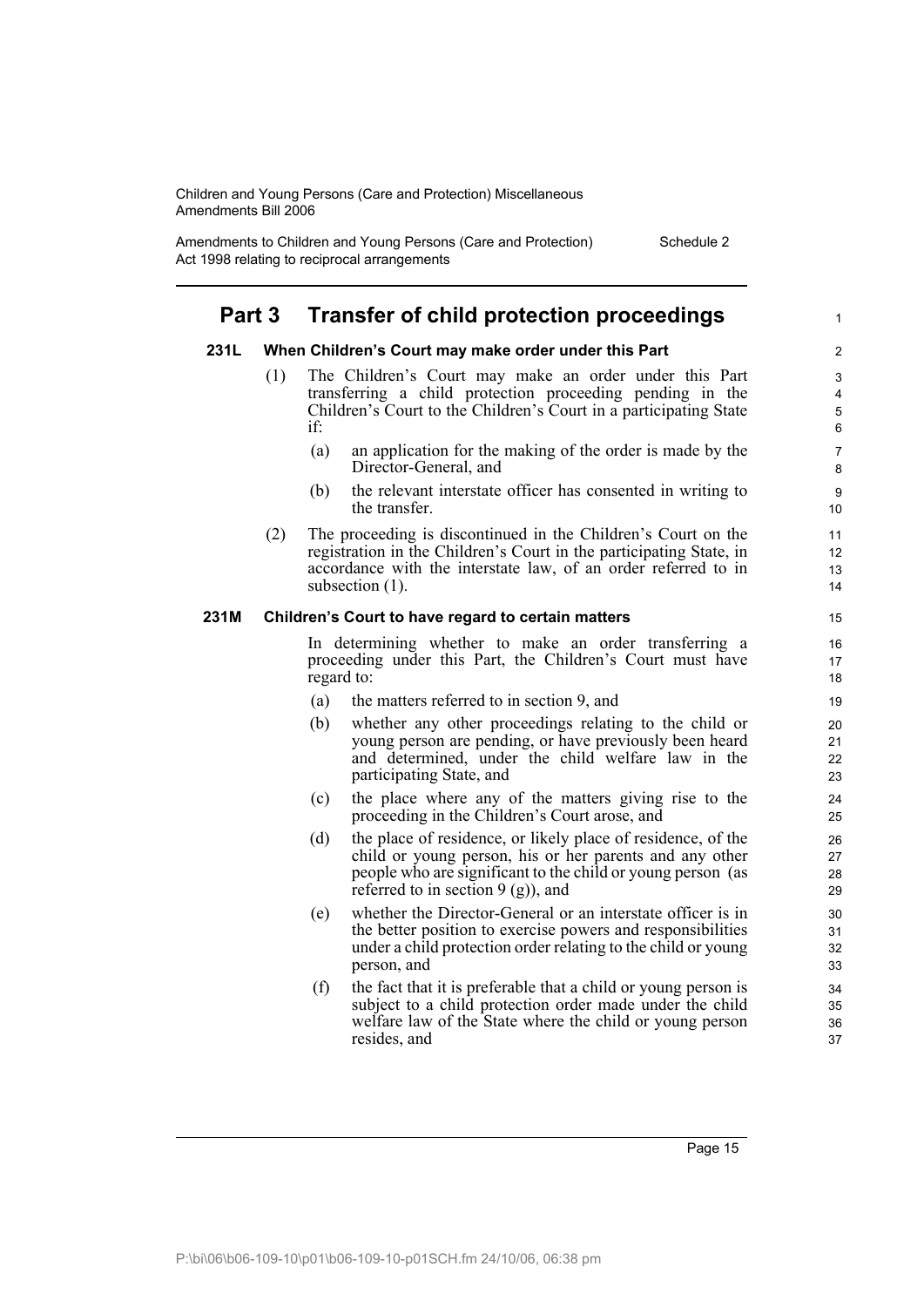- Schedule 2 Amendments to Children and Young Persons (Care and Protection) Act 1998 relating to reciprocal arrangements
	- (g) any information given to the Children's Court by the Director-General or otherwise concerning any pending criminal proceedings or sentencing order that is currently in force (other than a fine) in respect of the child or young person.

#### **231N Interim order**

- (1) If the Children's Court makes an order transferring a proceeding under this Part, the Children's Court may also make an interim order.
- (2) An interim order:
	- (a) may allocate parental responsibility for the child or young person to any person solely or jointly, and
	- (b) may give responsibility for the supervision of the child or young person to the interstate officer in the participating State or any other person in that State to whom responsibility for the supervision of a child or young person could be given under the child welfare law of that State, and
	- (c) remains in force for the period (not exceeding 30 days) specified in the order.
- (3) The Children's Court in the participating State may revoke an interim order in accordance with the relevant interstate law.

#### **231O Appeals**

- (1) A party to an application for an order under this Part who is dissatisfied with an order of the Children's Court transferring, or refusing to transfer, a child protection proceeding may, in accordance with the rules of the District Court, appeal to the District Court against the order.
- (2) An appeal under subsection (1):
	- (a) must be instituted, and (except where instituted by the Director-General) written notice of it must be served on the Director-General, within 10 working days after the day on which the order complained of was made, and
	- (b) operates as a stay of an order transferring the child protection proceeding to a participating State.
- (3) The District Court cannot extend the time limit fixed by subsection  $(2)$   $(a)$ .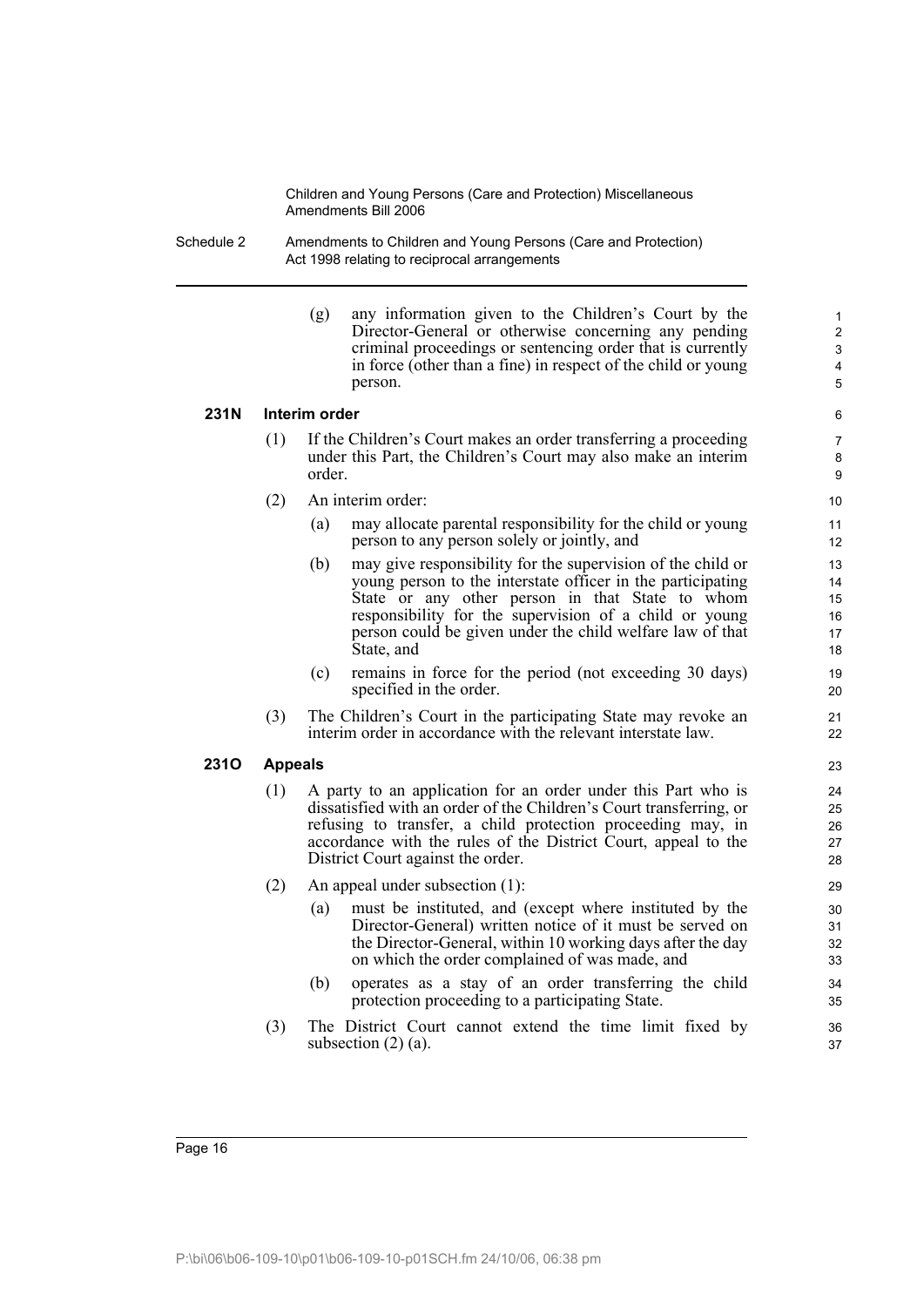Amendments to Children and Young Persons (Care and Protection) Act 1998 relating to reciprocal arrangements Schedule 2

> (4) Section 91 (2)–(6) and (8) apply to an appeal under this section as if the appeal were an appeal under section 91 and as if the term "order" in section 91 (2) referred to the order to transfer or refuse to transfer the child protection proceeding.

## **Part 4 Registration**

5

### **231P Filing and registration of interstate documents**

- (1) Subject to subsection (3), the Director-General must as soon as possible file in the Children's Court for registration a copy of a child protection order transferred to New South Wales under an interstate law.
- (2) Subject to subsection (3), the Director-General must as soon as possible file in the Children's Court for registration a copy of an order under an interstate law to transfer a child protection proceeding to New South Wales, together with a copy of any interim order made in relation to that order.
- (3) The Director-General must not file in the Children's Court a copy of a child protection order or of an order to transfer a child protection proceeding if:
	- (a) the decision or order to transfer the child protection order or the order to transfer the child protection proceeding (as the case requires) is subject to appeal or review or a stay, or
	- (b) the time for instituting an appeal or seeking a review has not expired,

under the interstate law.

#### **231Q Notification by appropriate Children's Registrar**

The appropriate Children's Registrar must immediately notify the appropriate officer of the Children's Court in the sending State and the interstate officer in that State of:

- (a) the registration of any document filed under section 231P, or
- (b) the revocation under section 231R of the registration of any document so filed.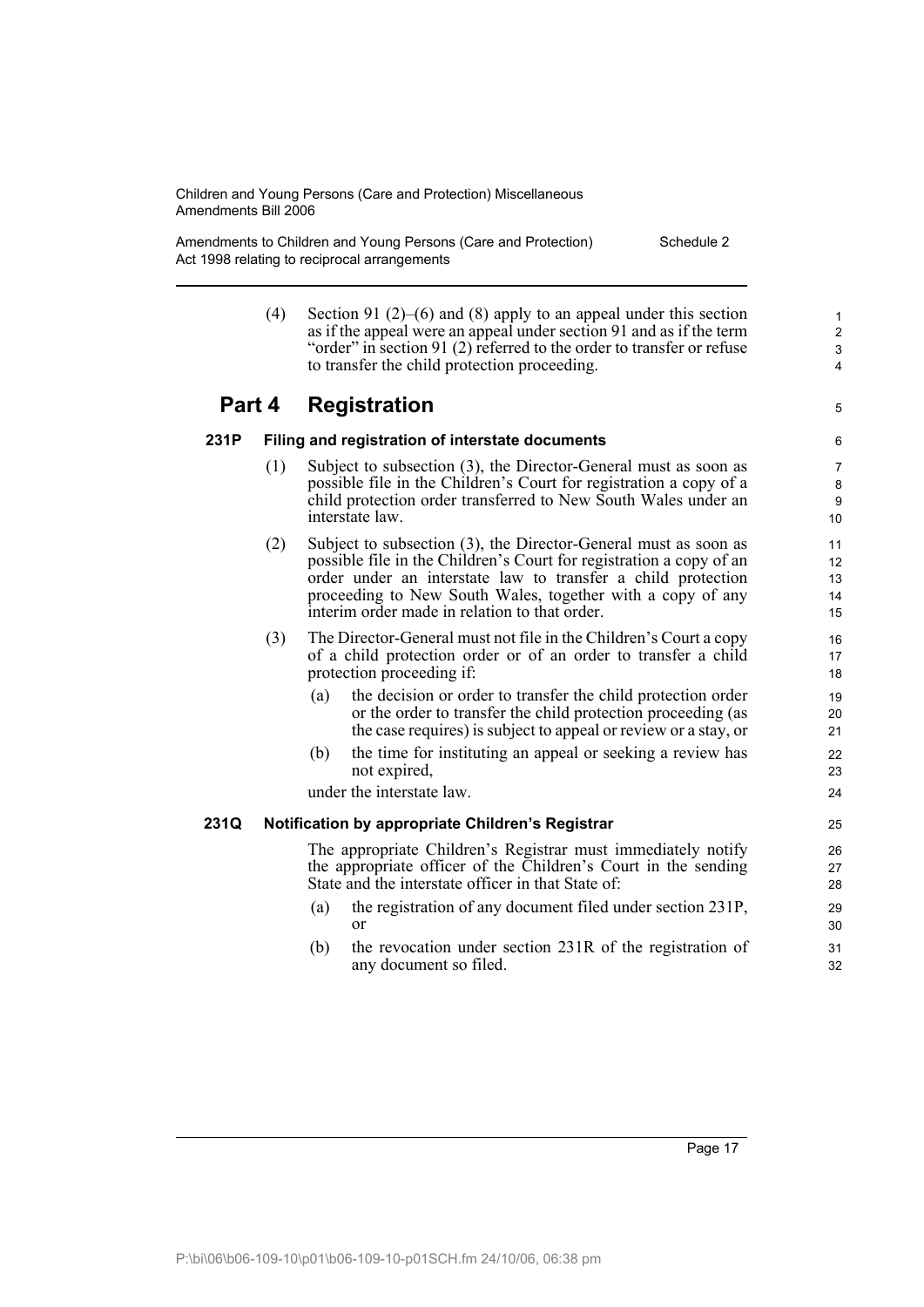Schedule 2 Amendments to Children and Young Persons (Care and Protection) Act 1998 relating to reciprocal arrangements

#### **231R Revocation of registration**

| ₹ |     |     | <b>Revocation of registration</b>                                                                                                                                                                                               | $\mathbf{1}$                            |
|---|-----|-----|---------------------------------------------------------------------------------------------------------------------------------------------------------------------------------------------------------------------------------|-----------------------------------------|
|   | (1) |     | An application for the revocation of the registration of any<br>document filed under section 231P may be made to the<br>Children's Court by:                                                                                    | $\boldsymbol{2}$<br>3<br>$\overline{4}$ |
|   |     | (a) | the Director-General, or                                                                                                                                                                                                        | 5                                       |
|   |     | (b) | the child or young person concerned, or                                                                                                                                                                                         | 6                                       |
|   |     | (c) | a parent of the child or young person concerned, or                                                                                                                                                                             | $\overline{7}$                          |
|   |     | (d) | a party to the proceeding in the Children's Court in the<br>sending State in which the decision to transfer the order or<br>proceeding (as the case requires) was made.                                                         | 8<br>9<br>10                            |
|   | (2) |     | The appropriate Children's Registrar must cause a copy of an<br>application under subsection $(1)$ to be sent by post or given as<br>soon as possible to:                                                                       | 11<br>12<br>13                          |
|   |     | (a) | the relevant interstate officer, and                                                                                                                                                                                            | 14                                      |
|   |     | (b) | any person by whom such an application could have been<br>made.                                                                                                                                                                 | 15<br>16                                |
|   | (3) |     | The Children's Court may revoke the registration of a document<br>filed under section 231P only if satisfied that it was<br>inappropriately registered because:                                                                 | 17<br>18<br>19                          |
|   |     | (a) | the decision or order to transfer the child protection order<br>or the order to transfer the child protection proceeding (as<br>the case requires) was at the time of registration subject to<br>appeal or review or a stay, or | 20<br>21<br>22<br>23                    |
|   |     | (b) | the time for instituting an appeal or seeking a review had<br>not expired,                                                                                                                                                      | 24<br>25                                |
|   |     |     | under the interstate law.                                                                                                                                                                                                       | 26                                      |
|   | (4) |     | The appropriate Children's Registrar must cause any document<br>filed in the Children's Court under section 231P to be sent to the<br>Children's Court in the sending State if the registration of the<br>document is revoked.  | 27<br>28<br>29<br>30                    |
|   | (5) |     | The revocation of the registration of a document does not prevent<br>the later re-registration of that document.                                                                                                                | 31<br>32                                |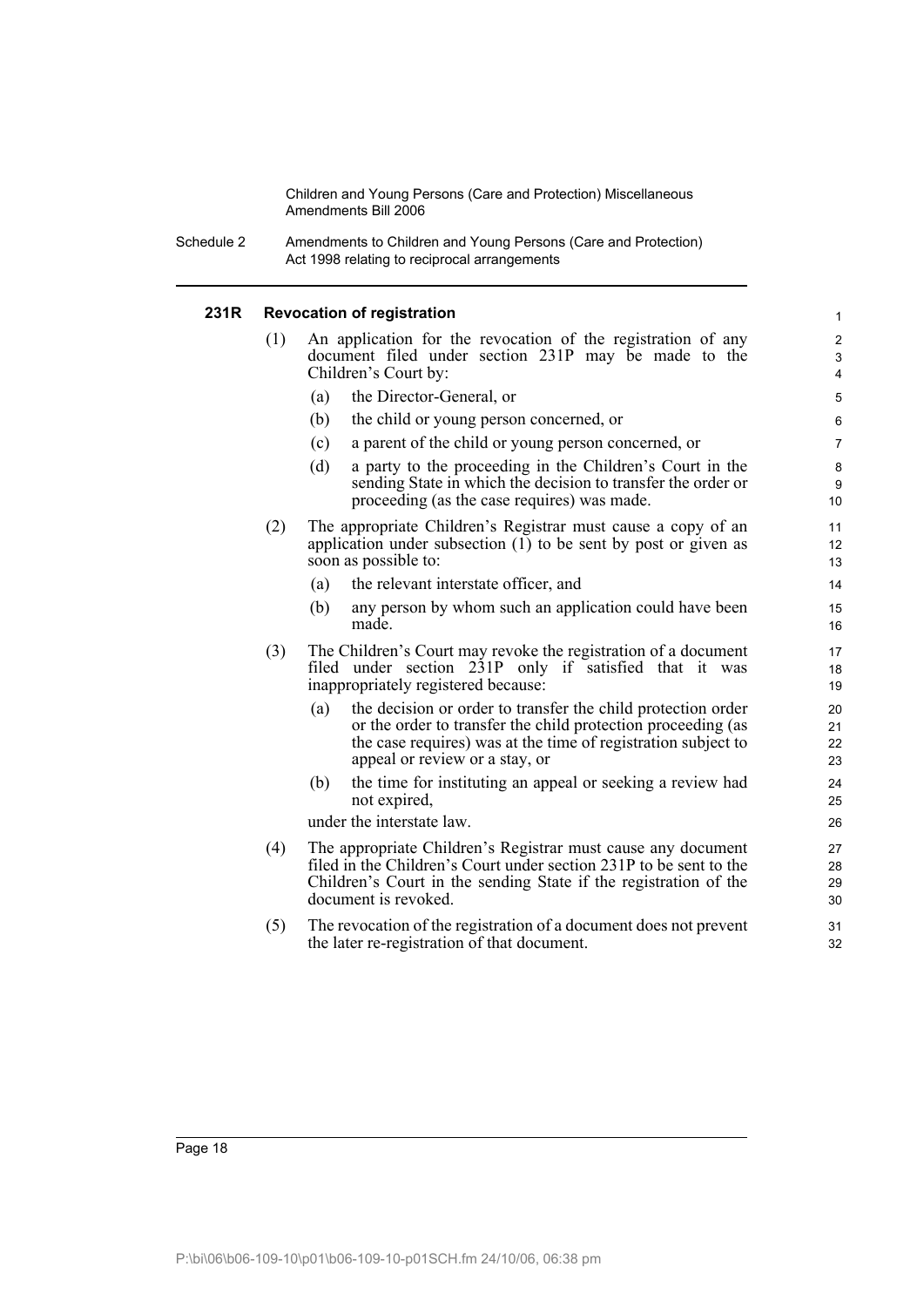Amendments to Children and Young Persons (Care and Protection) Act 1998 relating to reciprocal arrangements

Schedule 2

| Part 5      |     | <b>Miscellaneous</b>                                                                                                                                                                                                                                                                                                                                                                                    | 1                                |
|-------------|-----|---------------------------------------------------------------------------------------------------------------------------------------------------------------------------------------------------------------------------------------------------------------------------------------------------------------------------------------------------------------------------------------------------------|----------------------------------|
| <b>231S</b> |     | Effect of registration of transferred order                                                                                                                                                                                                                                                                                                                                                             | $\overline{\mathbf{c}}$          |
|             | (1) | On an order being registered in a participating State under an<br>interstate law, the child protection order made by the Children's<br>Court under this Act ceases to have effect.                                                                                                                                                                                                                      | 3<br>4<br>5                      |
|             | (2) | Despite subsection $(1)$ , an order that has ceased to have effect by<br>force of that subsection is revived if the registration of the child<br>protection order transferred from New South Wales is revoked in<br>the participating State under the interstate law.                                                                                                                                   | 6<br>7<br>8<br>9                 |
|             | (3) | The period for which a child protection order is revived is the<br>balance of the period for which it would have remained in force<br>but for the registration of the transferred order.                                                                                                                                                                                                                | 10<br>11<br>12                   |
| 231T        |     | <b>Transfer of Children's Court file</b>                                                                                                                                                                                                                                                                                                                                                                | 13                               |
|             |     | The appropriate Children's Registrar must, subject to and in<br>accordance with the rules of the Children's Court (if any), cause<br>all documents filed in the Children's Court in connection with a<br>child protection proceeding, and an extract from any part of the<br>register that relates to a child protection proceeding, to be sent to<br>the Children's Court in a participating State if: | 14<br>15<br>16<br>17<br>18<br>19 |
|             |     | the child protection order or proceeding is transferred to<br>(a)<br>the participating State, and                                                                                                                                                                                                                                                                                                       | 20<br>21                         |
|             |     | (b)<br>the decision or order to transfer the child protection order<br>or the order to transfer the child protection proceeding (as<br>the case requires) is not subject to appeal or review or a<br>stay, and                                                                                                                                                                                          | 22<br>23<br>24<br>25             |
|             |     | the time for instituting an appeal or seeking a review has<br>(c)<br>expired,                                                                                                                                                                                                                                                                                                                           | 26<br>27                         |
|             |     | under this Chapter.                                                                                                                                                                                                                                                                                                                                                                                     | 28                               |
| 231U        |     | Hearing and determination of transferred proceeding                                                                                                                                                                                                                                                                                                                                                     | 29                               |
|             |     | In hearing and determining a child protection proceeding<br>transferred to the Children's Court under an interstate law, the<br>Children's Court:                                                                                                                                                                                                                                                       | 30<br>31<br>32                   |
|             |     | is not bound by any finding of fact made in the proceeding<br>(a)<br>in the Children's Court in the sending State before its<br>transfer, and                                                                                                                                                                                                                                                           | 33<br>34<br>35                   |
|             |     | (b)<br>may have regard to the transcript of, or any evidence<br>adduced in, the proceeding referred to in paragraph (a).                                                                                                                                                                                                                                                                                | 36<br>37                         |

Page 19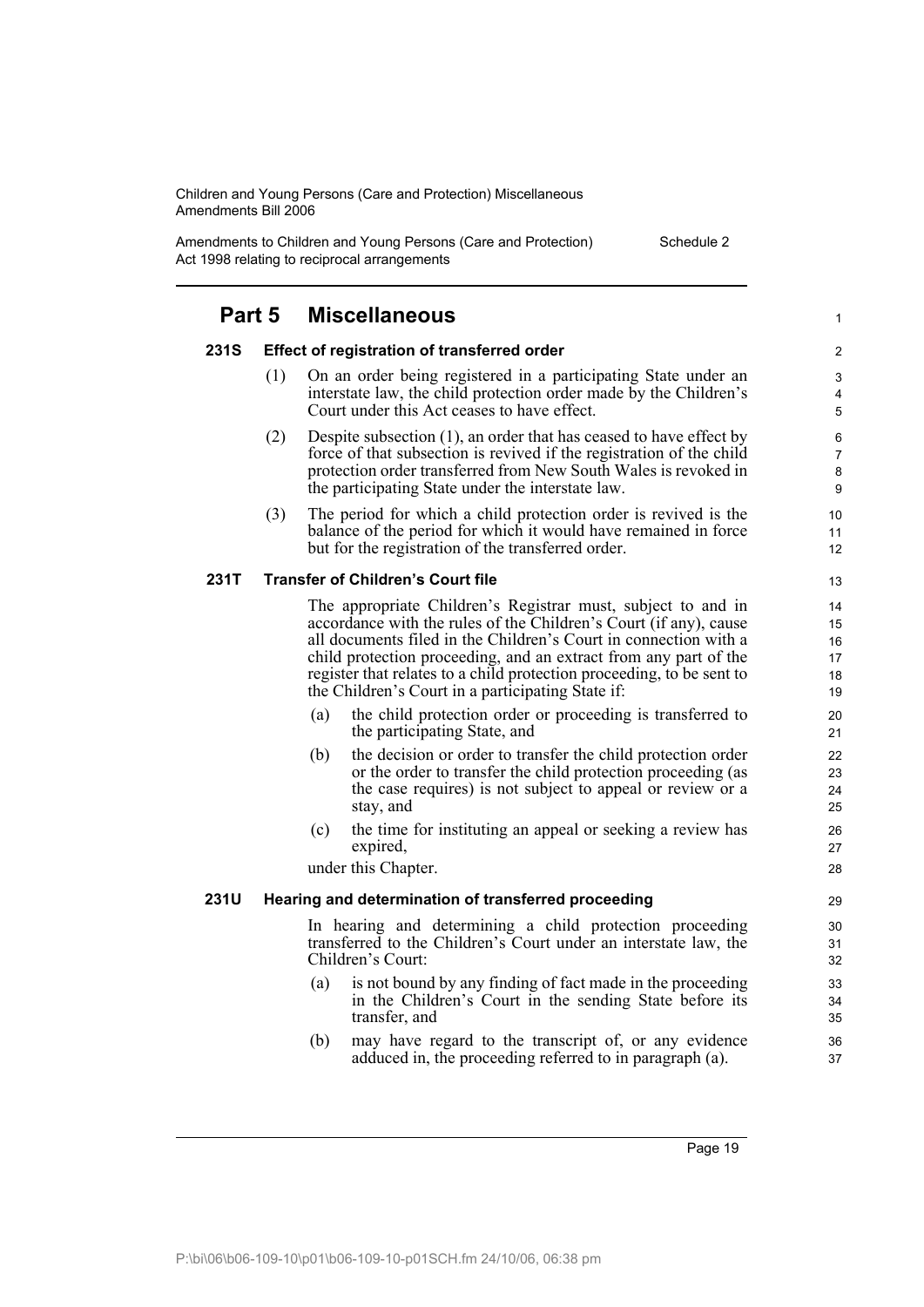Schedule 2 Amendments to Children and Young Persons (Care and Protection) Act 1998 relating to reciprocal arrangements

#### **231V Disclosure of information**

(1) Despite anything to the contrary in this Act, the Director-General may disclose to an interstate officer any information that has come to his or her notice in the exercise of functions under this Act if the Director-General considers that it is necessary to do so to enable the interstate officer to exercise functions under a child welfare law or an interstate law.

(2) Any information disclosed to the Director-General under a provision of a child welfare law or an interstate law that substantially corresponds to subsection (1) must be taken for the purposes of any provision of this Act relating to the disclosure of information to have been information given directly to the Director-General in New South Wales instead of to an interstate officer.

#### **231W Discretion of Director-General to consent to transfer**

- (1) If, under an interstate law, there is a proposal to transfer a child protection order to New South Wales, the Director-General may consent or refuse to consent to the transfer and the terms of the proposed interstate order.
- (2) If, under an interstate law, there is a proposal to transfer a child protection proceeding to the Children's Court in New South Wales, the Director-General may consent or refuse to consent to the transfer.

#### **231X Evidence of consent of relevant interstate officer**

A document, or a copy of a document, purporting:

- (a) to be the written consent of the relevant interstate officer to:
	- (i) the transfer of a child protection order to a participating State and to the terms of the proposed interstate order, or
	- (ii) the transfer of a child protection proceeding pending in the Children's Court to the Children's Court in a participating State, and
- (b) to be signed by the relevant interstate officer or his or her delegate,

is admissible in evidence in any proceedings under this Chapter and, in the absence of evidence to the contrary, is proof that consent in the terms appearing in the document was duly given by the relevant interstate officer.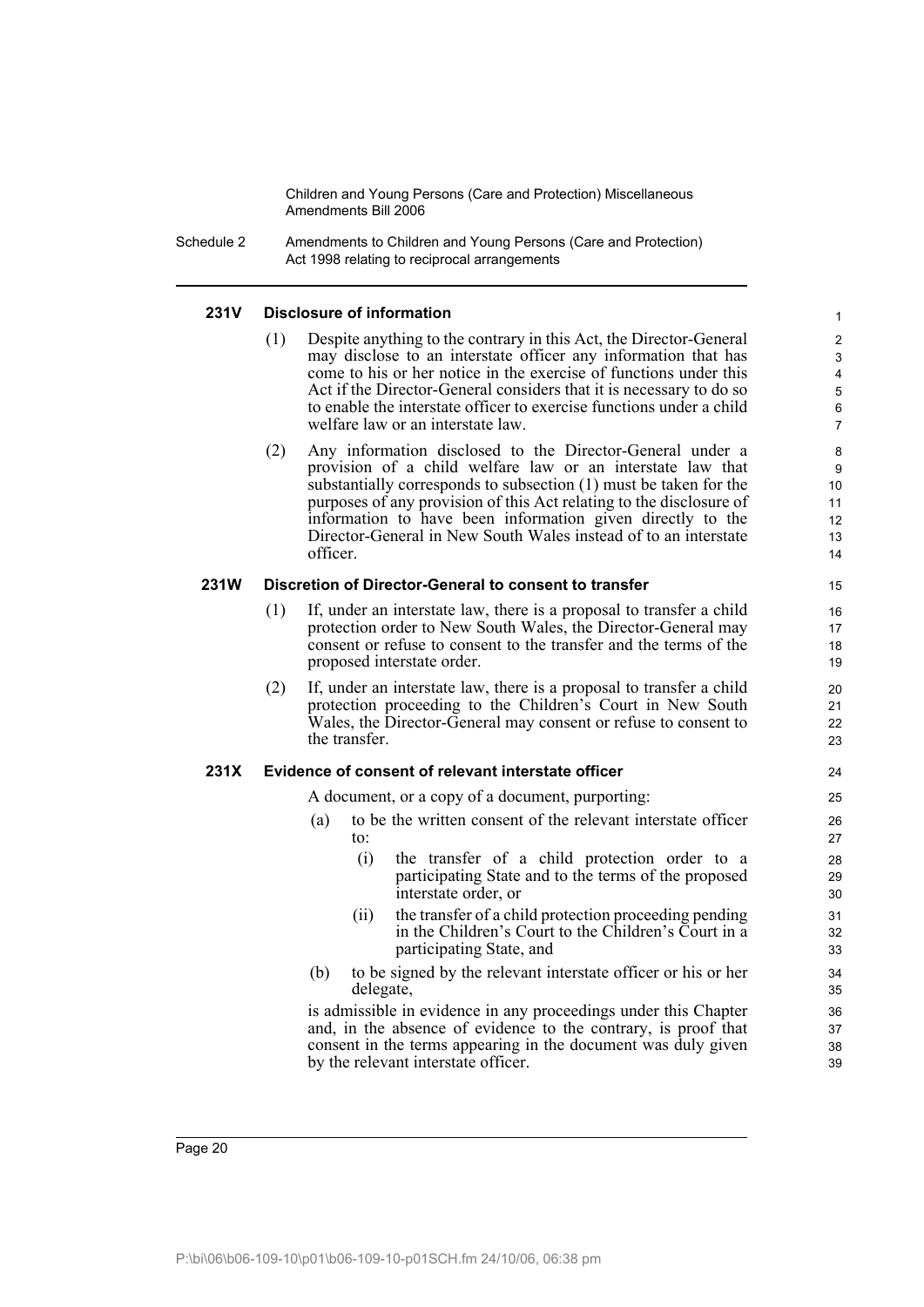Amendments to Children and Young Persons (Care and Protection) Act 1998 relating to reciprocal arrangements

| Schedule 2 |  |
|------------|--|
|------------|--|

| Part 6 |     |                    | <b>Reciprocity generally</b>                                                                                                                                                                                                                                                                                                                                                                                                                                                                                                                                                                                        |
|--------|-----|--------------------|---------------------------------------------------------------------------------------------------------------------------------------------------------------------------------------------------------------------------------------------------------------------------------------------------------------------------------------------------------------------------------------------------------------------------------------------------------------------------------------------------------------------------------------------------------------------------------------------------------------------|
| 231Y   |     | <b>Definitions</b> |                                                                                                                                                                                                                                                                                                                                                                                                                                                                                                                                                                                                                     |
|        |     | In this Part:      | <i>appropriate authority</i> means a person who, pursuant to a child<br>protection order made under a child welfare law other than this<br>Act, is competent to take action equivalent to action that may be<br>taken pursuant to a child protection order made under this Act.<br><i>interstate ward</i> means a child who is in New South Wales and<br>who, immediately before entering New South Wales, was subject<br>to a child protection order made under a child welfare law other<br>than this Act, being a child protection order that has not been<br>transferred to New South Wales under this Chapter. |
| 231Z   |     |                    | <b>Arrangements for care</b>                                                                                                                                                                                                                                                                                                                                                                                                                                                                                                                                                                                        |
|        | (1) | The Minister:      |                                                                                                                                                                                                                                                                                                                                                                                                                                                                                                                                                                                                                     |
|        |     | (a)                | may make financial and other arrangements with an<br>appropriate authority for the care of:                                                                                                                                                                                                                                                                                                                                                                                                                                                                                                                         |
|        |     |                    | an interstate ward, or<br>(i)                                                                                                                                                                                                                                                                                                                                                                                                                                                                                                                                                                                       |
|        |     |                    | a child or young person who is under the parental<br>(i)<br>responsibility of the Minister under this Act, and                                                                                                                                                                                                                                                                                                                                                                                                                                                                                                      |
|        |     | (b)                | may, at the Minister's discretion, or in accordance with<br>any such arrangements, return an interstate ward to the<br>care of the appropriate authority for the interstate ward,<br>and                                                                                                                                                                                                                                                                                                                                                                                                                            |
|        |     | (c)                | must, if the appropriate authority for an interstate ward<br>requests the Minister to do so, return the interstate ward to<br>the care of that appropriate authority.                                                                                                                                                                                                                                                                                                                                                                                                                                               |
|        | (2) |                    | The Minister is to provide for the accommodation, care and<br>maintenance, in accordance with the arrangements referred to in<br>subsection (1), of any interstate ward to whom such an<br>arrangement applies.                                                                                                                                                                                                                                                                                                                                                                                                     |
| 231ZA  |     |                    | Declarations concerning parental responsibility: interstate ward                                                                                                                                                                                                                                                                                                                                                                                                                                                                                                                                                    |
|        | (1) |                    | The Minister may, at the request of an appropriate authority,<br>declare an interstate ward to be a child or young person under the<br>parental responsibility of the Minister under this Act.                                                                                                                                                                                                                                                                                                                                                                                                                      |
|        | (2) |                    | The Minister may revoke a declaration made under this section if:                                                                                                                                                                                                                                                                                                                                                                                                                                                                                                                                                   |
|        |     | (a)                | the child protection order to which the child or young<br>person concerned is subject is transferred to New South<br>Wales under this Chapter, or                                                                                                                                                                                                                                                                                                                                                                                                                                                                   |

Page 21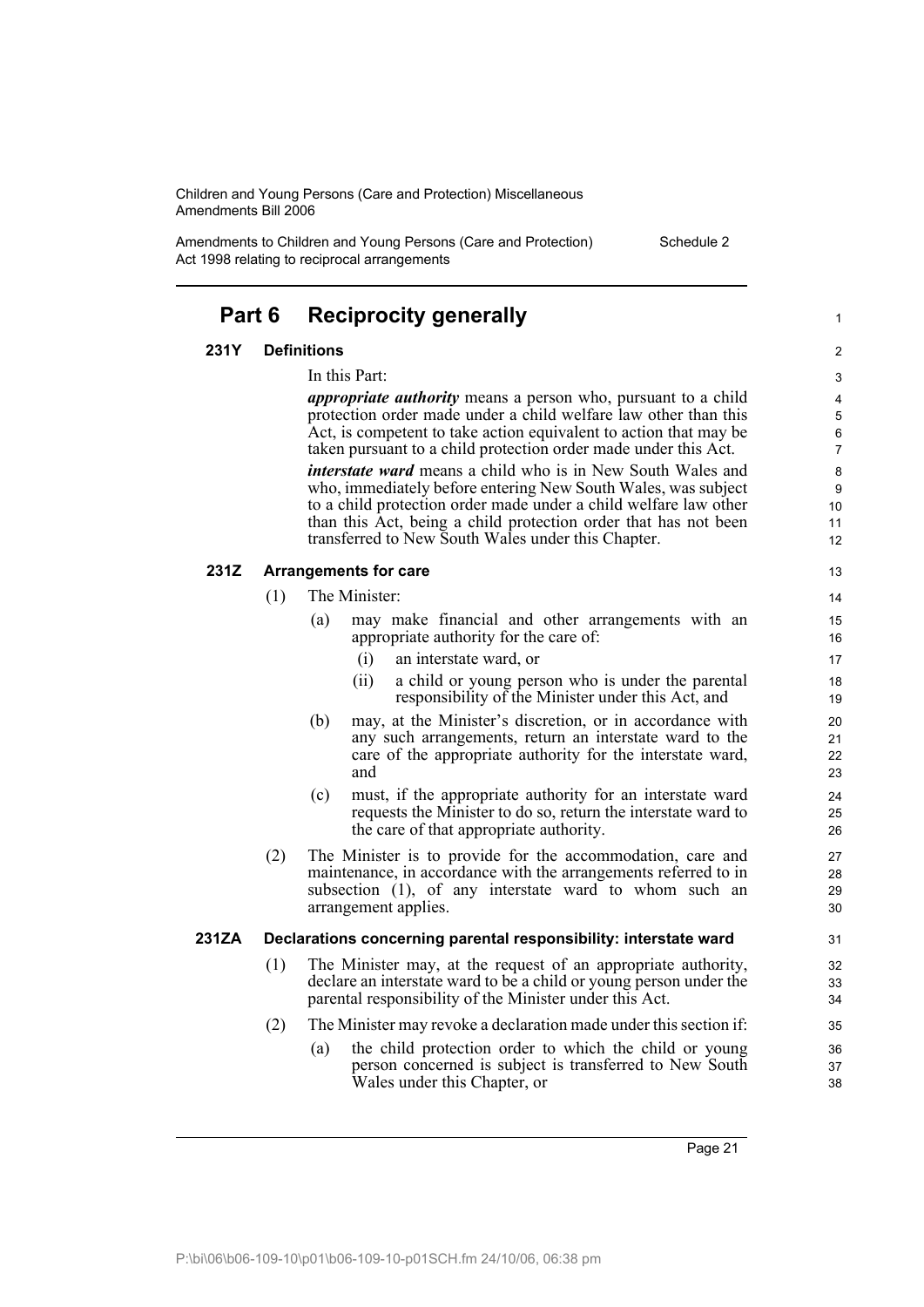Schedule 2 Amendments to Children and Young Persons (Care and Protection) Act 1998 relating to reciprocal arrangements

|     |                   | (b)  | an order of a court of competent jurisdiction provides for<br>the future care and protection of the child or young person<br>by a person other than the Minister, or                                                                                                                                                                                                             | $\mathbf{1}$<br>$\overline{\mathbf{c}}$<br>3 |
|-----|-------------------|------|----------------------------------------------------------------------------------------------------------------------------------------------------------------------------------------------------------------------------------------------------------------------------------------------------------------------------------------------------------------------------------|----------------------------------------------|
|     |                   | (c)  | the Minister has reasonable grounds to believe that the<br>child or young person has left New South Wales and will<br>not return.                                                                                                                                                                                                                                                | 4<br>$\mathbf 5$<br>6                        |
|     | (3)               |      | A declaration under this section ceases to have effect (despite any<br>other provision of this Act):                                                                                                                                                                                                                                                                             | $\overline{7}$<br>8                          |
|     |                   | (a)  | on the day the declaration is revoked by the Minister, or                                                                                                                                                                                                                                                                                                                        | 9                                            |
|     |                   | (b)  | on the rescission or variation of the child protection order<br>to which the child or young person is subject, or                                                                                                                                                                                                                                                                | 10<br>11                                     |
|     |                   | (c)  | on the expiration of the period (if any) specified in that<br>child protection order,                                                                                                                                                                                                                                                                                            | 12<br>13                                     |
|     |                   |      | whichever first occurs.                                                                                                                                                                                                                                                                                                                                                          | 14                                           |
|     | 231ZB             |      | Declaration under law of jurisdiction other than NSW                                                                                                                                                                                                                                                                                                                             | 15                                           |
|     | (1)               |      | Any functions exercisable under this Act by any person in<br>relation to a child or young person who is subject to a child<br>protection order made under this Act are taken to be suspended<br>while a declaration concerning the child or young person is in<br>force under a provision of a child welfare law other than this Act<br>that corresponds to section $231ZA(1)$ . | 16<br>17<br>18<br>19<br>20<br>21             |
|     | (2)               |      | However, those functions are taken not to be suspended in so far<br>as they may be exercised in accordance with any provision of the<br>child welfare law concerned.                                                                                                                                                                                                             | 22<br>23<br>24                               |
| [3] | <b>Tribunal</b>   |      | Section 245 Decisions that are reviewable by Administrative Decisions                                                                                                                                                                                                                                                                                                            | 25<br>26                                     |
|     |                   |      | Insert after section 245 $(1)$ (f):                                                                                                                                                                                                                                                                                                                                              | 27                                           |
|     |                   | (f1) | a decision of the Director-General to transfer a child<br>protection order to a participating State under Division 1 of<br>Part 2 of Chapter 14A,                                                                                                                                                                                                                                | 28<br>29<br>30                               |
| [4] |                   |      | <b>Section 255 Reciprocity between States and Territories</b>                                                                                                                                                                                                                                                                                                                    | 31                                           |
|     | Omit the section. |      |                                                                                                                                                                                                                                                                                                                                                                                  | 32                                           |
|     |                   |      |                                                                                                                                                                                                                                                                                                                                                                                  |                                              |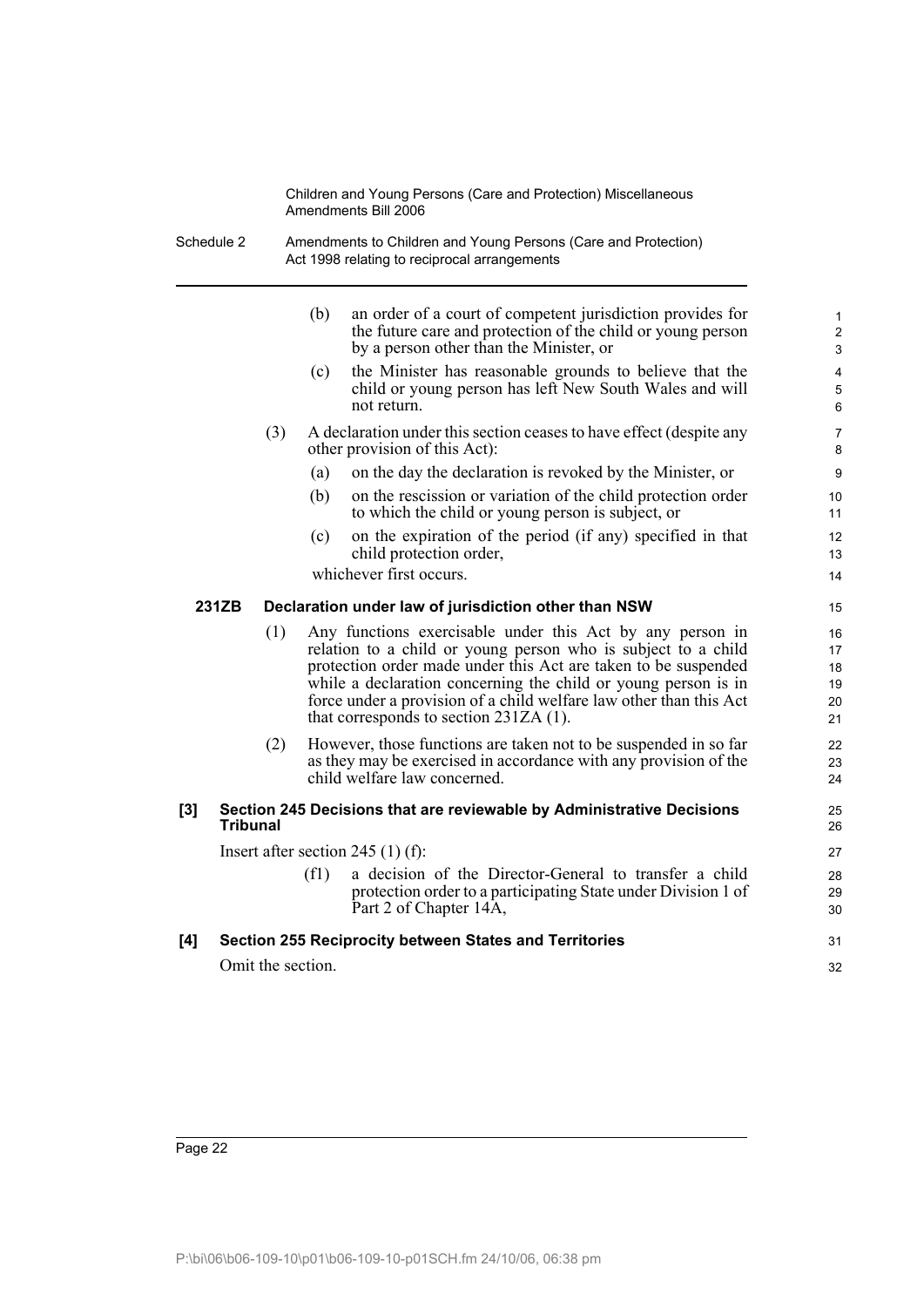<span id="page-36-0"></span>

|       | Protection) Act 1998         |                                                                                                                                                                                                                                                                                                                                                                                              |                                              |  |
|-------|------------------------------|----------------------------------------------------------------------------------------------------------------------------------------------------------------------------------------------------------------------------------------------------------------------------------------------------------------------------------------------------------------------------------------------|----------------------------------------------|--|
|       | <b>Schedule 3</b>            | <b>Miscellaneous amendments to Children</b><br>and Young Persons (Care and<br><b>Protection) Act 1998</b>                                                                                                                                                                                                                                                                                    | $\mathbf 1$<br>$\overline{2}$<br>$\mathsf 3$ |  |
|       |                              | (Section 3)                                                                                                                                                                                                                                                                                                                                                                                  | 4                                            |  |
| [1]   | <b>Section 3 Definitions</b> |                                                                                                                                                                                                                                                                                                                                                                                              | 5                                            |  |
|       |                              | Insert in alphabetical order:                                                                                                                                                                                                                                                                                                                                                                | 6                                            |  |
|       |                              | <i>direct legal representative</i> —see section 99A (1).                                                                                                                                                                                                                                                                                                                                     | $\overline{7}$                               |  |
|       |                              | independent legal representative-see section 99A (2).                                                                                                                                                                                                                                                                                                                                        | 8                                            |  |
|       |                              | <i>legal representative</i> means an Australian legal practitioner.                                                                                                                                                                                                                                                                                                                          | 9                                            |  |
| [2]   | <b>Section 29A</b>           |                                                                                                                                                                                                                                                                                                                                                                                              | 10                                           |  |
|       | Insert after section 29:     |                                                                                                                                                                                                                                                                                                                                                                                              | 11                                           |  |
|       | 29A                          | Person who makes report is not prevented from helping child or<br>young person                                                                                                                                                                                                                                                                                                               | 12<br>13                                     |  |
|       |                              | For avoidance of doubt, it is declared that a person who is<br>permitted or required by this Part to make a report is not<br>prevented, by reason only of having made that report, from<br>responding to the needs of, or discharging any other obligations<br>in respect of, the child or young person the subject of the report<br>in the course of that person's employment or otherwise. | 14<br>15<br>16<br>17<br>18<br>19             |  |
| $[3]$ |                              | Section 43 Removal of children and young persons without warrant                                                                                                                                                                                                                                                                                                                             | 20                                           |  |
|       |                              | Omit "or who are on remand" from section 43 (5).                                                                                                                                                                                                                                                                                                                                             | 21                                           |  |
|       |                              | Insert instead ", who are on remand or who are subject to an order under<br>section 33 (1) (g) of the Children (Criminal Proceedings) Act 1987".                                                                                                                                                                                                                                             | 22<br>23                                     |  |
| [4]   |                              | Section 69 Interim care orders                                                                                                                                                                                                                                                                                                                                                               | 24                                           |  |
|       |                              | Insert after section $69(1)$ :                                                                                                                                                                                                                                                                                                                                                               | 25                                           |  |
|       | (1A)                         | The Children's Court may make an interim care order prior to<br>determining whether the child or young person is in need of care<br>and protection, if the Court is satisfied that it is appropriate to do<br>SO.                                                                                                                                                                            | 26<br>27<br>28<br>29                         |  |

Miscellaneous amendments to Children and Young Persons (Care and Schedule 3

## Page 23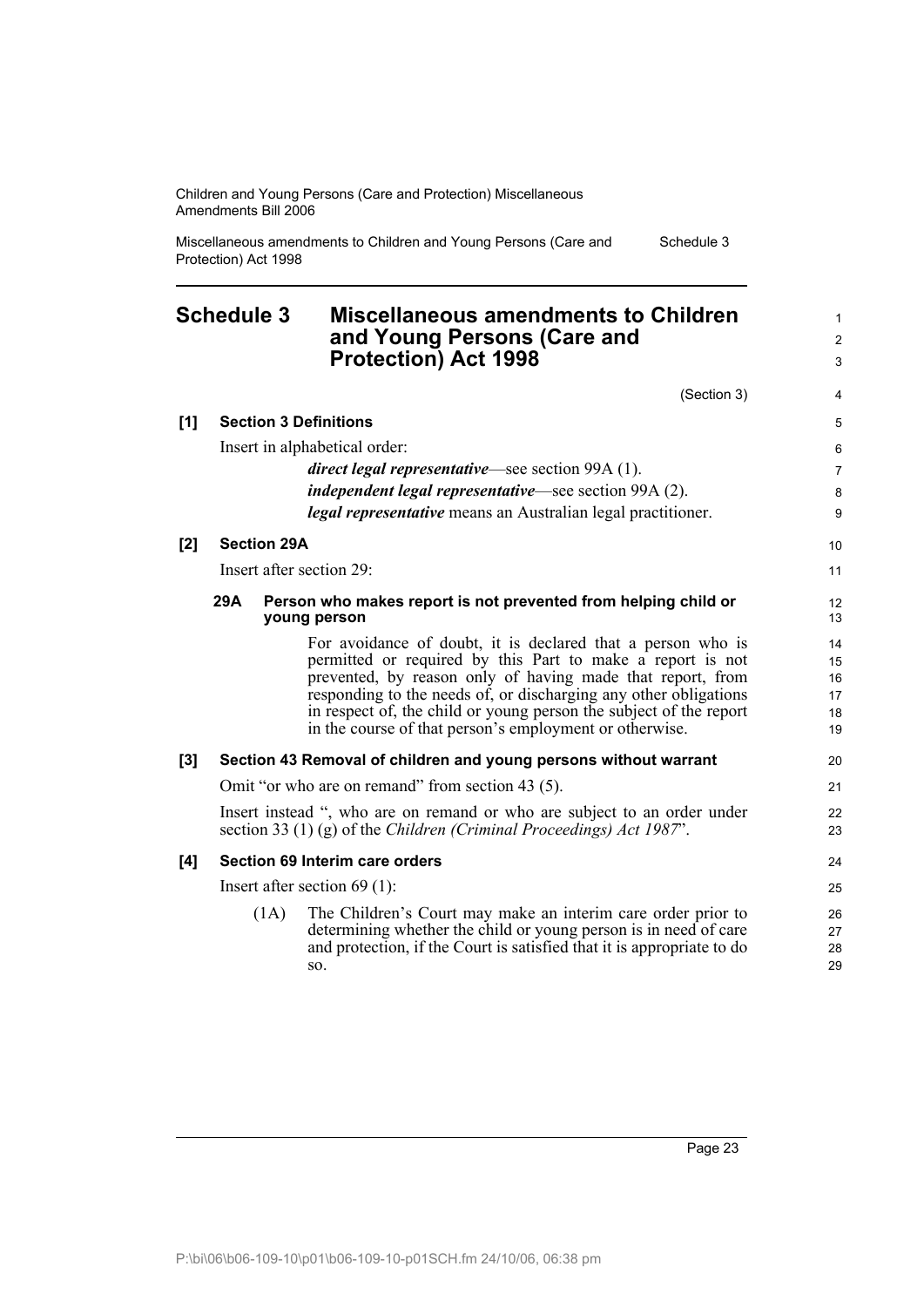Schedule 3 Miscellaneous amendments to Children and Young Persons (Care and Protection) Act 1998

| [5] | <b>Section 71A</b>                                            |     |                                                                                                                                                                                                                                      |                      |  |  |
|-----|---------------------------------------------------------------|-----|--------------------------------------------------------------------------------------------------------------------------------------------------------------------------------------------------------------------------------------|----------------------|--|--|
|     | Insert after section 71:                                      |     |                                                                                                                                                                                                                                      |                      |  |  |
|     | 71A<br><b>Effect of conduct outside New South Wales</b>       |     |                                                                                                                                                                                                                                      |                      |  |  |
|     |                                                               |     | For the purposes of this Act, it does not matter whether the<br>conduct constituting a reason referred to in section 71 occurred<br>wholly or partly outside the State.                                                              | 4<br>5<br>6          |  |  |
| [6] |                                                               |     | Section 96 Attendance of child or young person, parents and others                                                                                                                                                                   | 7                    |  |  |
|     | Insert after the note to section 96 (6):                      |     |                                                                                                                                                                                                                                      |                      |  |  |
|     |                                                               | (7) | In this section:<br><i>parent</i> of a child or young person includes a birth parent, or an<br>adoptive parent, of the child or young person who does not have<br>parental responsibility for the child or young person.             | 9<br>10<br>11<br>12  |  |  |
| [7] |                                                               |     | Sections 99-99D                                                                                                                                                                                                                      | 13                   |  |  |
|     |                                                               |     | Omit section 99. Insert instead:                                                                                                                                                                                                     | 14                   |  |  |
|     | 99<br>Appointment of legal representative by Children's Court |     |                                                                                                                                                                                                                                      |                      |  |  |
|     |                                                               | (1) | The Children's Court may appoint a legal representative to act for<br>a child or young person if it appears to the Children's Court that<br>the child or young person needs to be represented in any<br>proceedings before it.       | 16<br>17<br>18<br>19 |  |  |
|     |                                                               | (2) | A legal representative for a child or young person who has not<br>been appointed by the Children's Court may appear only with its<br>leave.                                                                                          | 20<br>21<br>22       |  |  |
|     |                                                               | (3) | The Children's Court may withdraw its leave at any time and for<br>any reason (including the child or young person informing the<br>Children's Court that he or she does not wish to be represented<br>by the legal representative). | 23<br>24<br>25<br>26 |  |  |
|     | 99A                                                           |     | Legal representative to act as independent legal representative or<br>direct legal representative                                                                                                                                    | 27<br>28             |  |  |
|     |                                                               | (1) | A legal representative for a child or young person is to act as a<br><i>direct legal representative</i> if:                                                                                                                          | 29<br>30             |  |  |
|     |                                                               |     | the child or young person is capable of giving proper<br>(a)<br>instructions, and                                                                                                                                                    | 31<br>32             |  |  |
|     |                                                               |     | a guardian ad litem has not been appointed for the child or<br>(b)<br>young person.                                                                                                                                                  | 33<br>34             |  |  |
|     |                                                               |     |                                                                                                                                                                                                                                      |                      |  |  |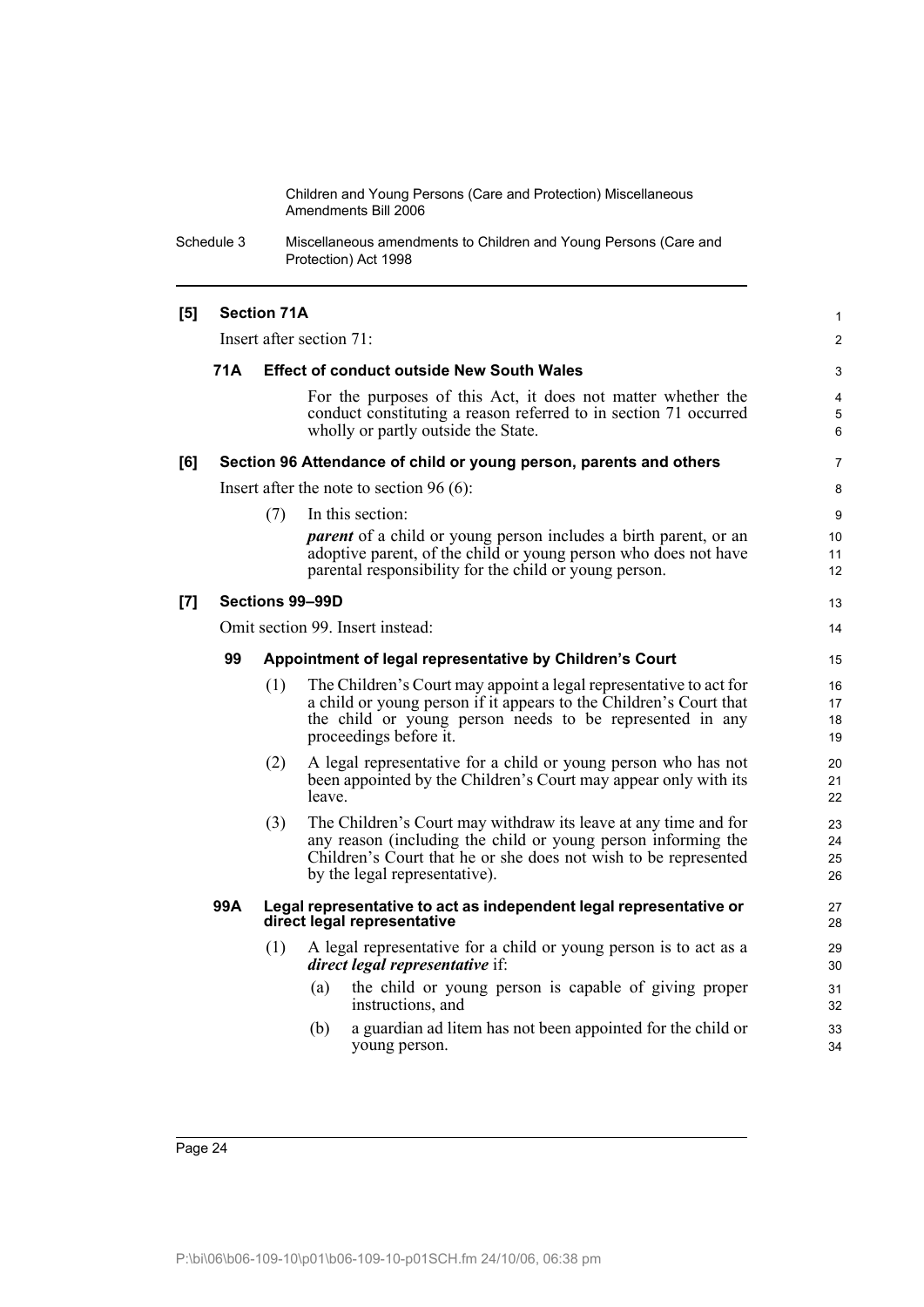Miscellaneous amendments to Children and Young Persons (Care and Protection) Act 1998 Schedule 3

- (2) A legal representative for a child or young person is to act as an *independent legal representative* if:
	- (a) the child or young person is not capable of giving proper instructions, or
	- (b) a guardian ad litem has been appointed for the child or young person.

**Note.** Section 100 (4) provides that a legal representative of a child or young person for whom a guardian ad litem has been appointed is to act on the instructions of the guardian ad litem.

#### **99B Child under 12 presumed incapable of giving proper instructions**

- (1) There is a rebuttable presumption that a child who is less than 12 years of age is not capable of giving proper instructions to his or her legal representative.
- (2) However, the Children's Court may, on the application of a legal representative for a child who is less than 12 years of age, make a declaration that the child is capable of giving proper instructions.

#### **99C Child 12 or older and young person presumed capable of giving proper instructions**

- (1) There is a rebuttable presumption that a child who is not less than 12 years of age, or a young person, is capable of giving proper instructions to his or her legal representative.This presumption is not rebutted merely because the child or young person has a disability.
- (2) However, the Children's Court may, on the application of a legal representative for a child who is not less than 12 years of age, or a young person, make a declaration that the child or young person is not capable of giving proper instructions.

#### **99D Role of a legal representative**

Without limiting the role of a legal representative for a child or young person in proceedings before the Children's Court:

- (a) the role of a direct legal representative includes the following:
	- (i) ensuring that the views of the child or young person are placed before the Children's Court,
	- (ii) ensuring that all relevant evidence is adduced and, where necessary, tested,
	- (iii) acting on the instructions of the child or young person, and

Page 25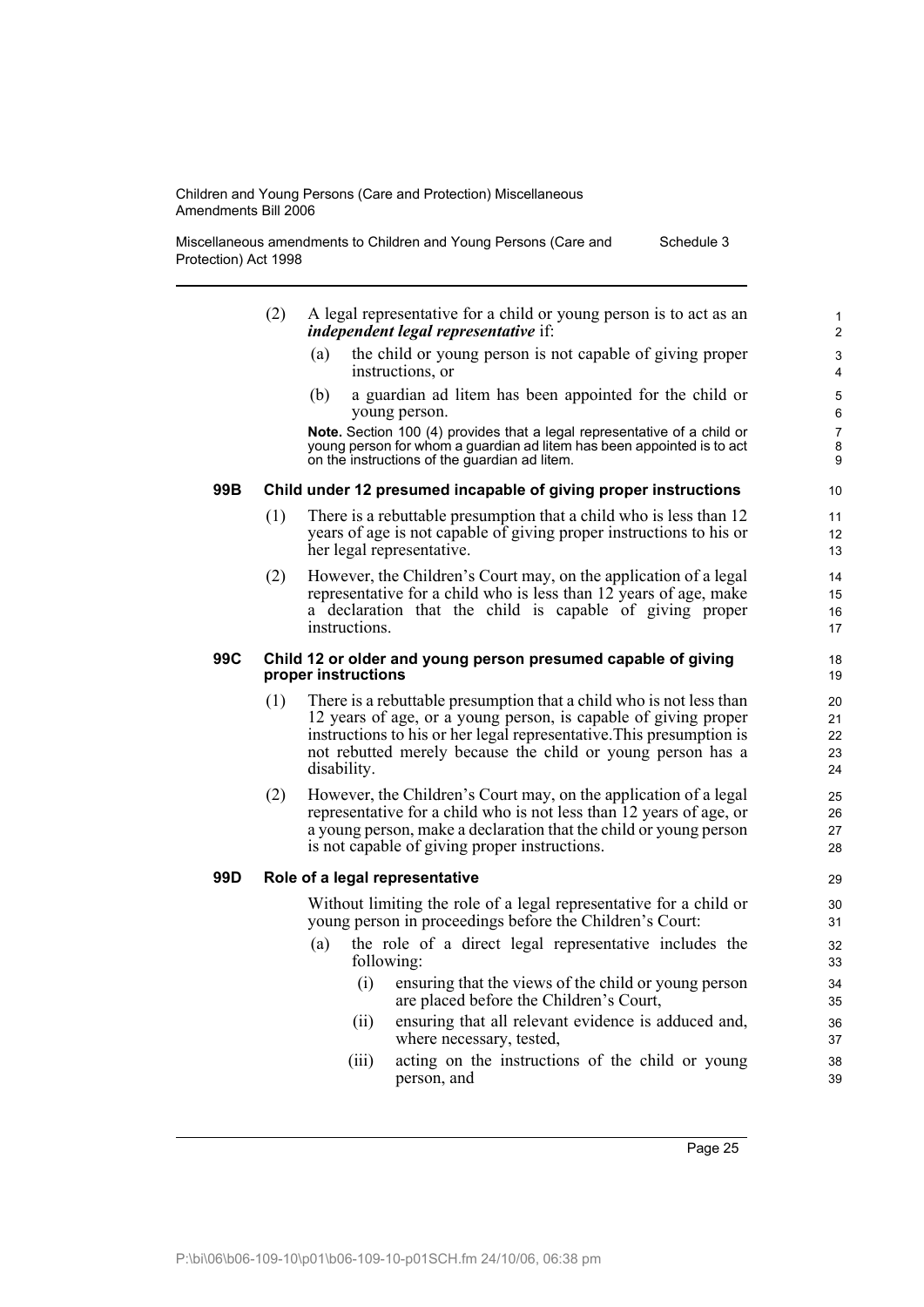Schedule 3 Miscellaneous amendments to Children and Young Persons (Care and Protection) Act 1998

|     |      |                            | (b) | the role of an independent legal representative includes the<br>following:                                                                                                                     | 1<br>$\overline{2}$  |
|-----|------|----------------------------|-----|------------------------------------------------------------------------------------------------------------------------------------------------------------------------------------------------|----------------------|
|     |      |                            |     | (i)<br>if a guardian ad litem has been appointed for the<br>child or young person—acting on the instructions of<br>the guardian ad litem,                                                      | 3<br>4<br>5          |
|     |      |                            |     | interviewing the child or young person after<br>(11)<br>becoming the independent legal representative,                                                                                         | 6<br>$\overline{7}$  |
|     |      |                            |     | explaining to the child or young person the role of<br>(111)<br>an independent legal representative,                                                                                           | 8<br>9               |
|     |      |                            |     | presenting direct evidence to the Children's Court<br>(iv)<br>about the child or young person and matters relevant<br>to his or her safety, welfare and well-being,                            | 10<br>11<br>12       |
|     |      |                            |     | presenting evidence of the child's or young person's<br>(v)<br>wishes (and in doing so the independent legal<br>representative is not bound by the child's or young<br>person's instructions), | 13<br>14<br>15<br>16 |
|     |      |                            |     | ensuring that all relevant evidence is adduced and,<br>(vi)<br>where necessary, tested,                                                                                                        | 17<br>18             |
|     |      |                            |     | cross-examining the parties and their witnesses,<br>(vii)                                                                                                                                      | 19                   |
|     |      |                            |     | (viii)<br>making applications and submissions to the<br>Children's Court for orders (whether final or<br>interim) considered appropriate in the interests of<br>the child or young person,     | 20<br>21<br>22<br>23 |
|     |      |                            |     | lodging an appeal against an order of the Children's<br>(ix)<br>Court if considered appropriate.                                                                                               | 24<br>25             |
| [8] |      |                            |     | Section 148 Disclosure of information concerning placement to parents                                                                                                                          | 26                   |
|     |      | Omit the section.          |     |                                                                                                                                                                                                | 27                   |
| [9] |      |                            |     | <b>Chapter 8, Part 2, Division 1A</b>                                                                                                                                                          | 28                   |
|     |      | Insert after section 149A: |     |                                                                                                                                                                                                | 29                   |
|     |      | <b>Division 1A</b>         |     |                                                                                                                                                                                                |                      |
|     |      |                            |     | Disclosure to parents and significant<br>persons of information concerning<br>placement in out-of-home care                                                                                    | 30<br>31<br>32       |
|     | 149B | <b>Definitions</b>         |     |                                                                                                                                                                                                | 33                   |
|     |      | (1)                        |     | In this Division, <i>parent</i> , in relation to the child or young person<br>concerned, means:                                                                                                | 34<br>35             |
|     |      |                            | (a) | the<br>Minister<br>the<br>(other)<br>than<br>the<br>person<br>or<br>Director-General) who had parental responsibility for the                                                                  | 36<br>37             |
|     |      |                            |     |                                                                                                                                                                                                |                      |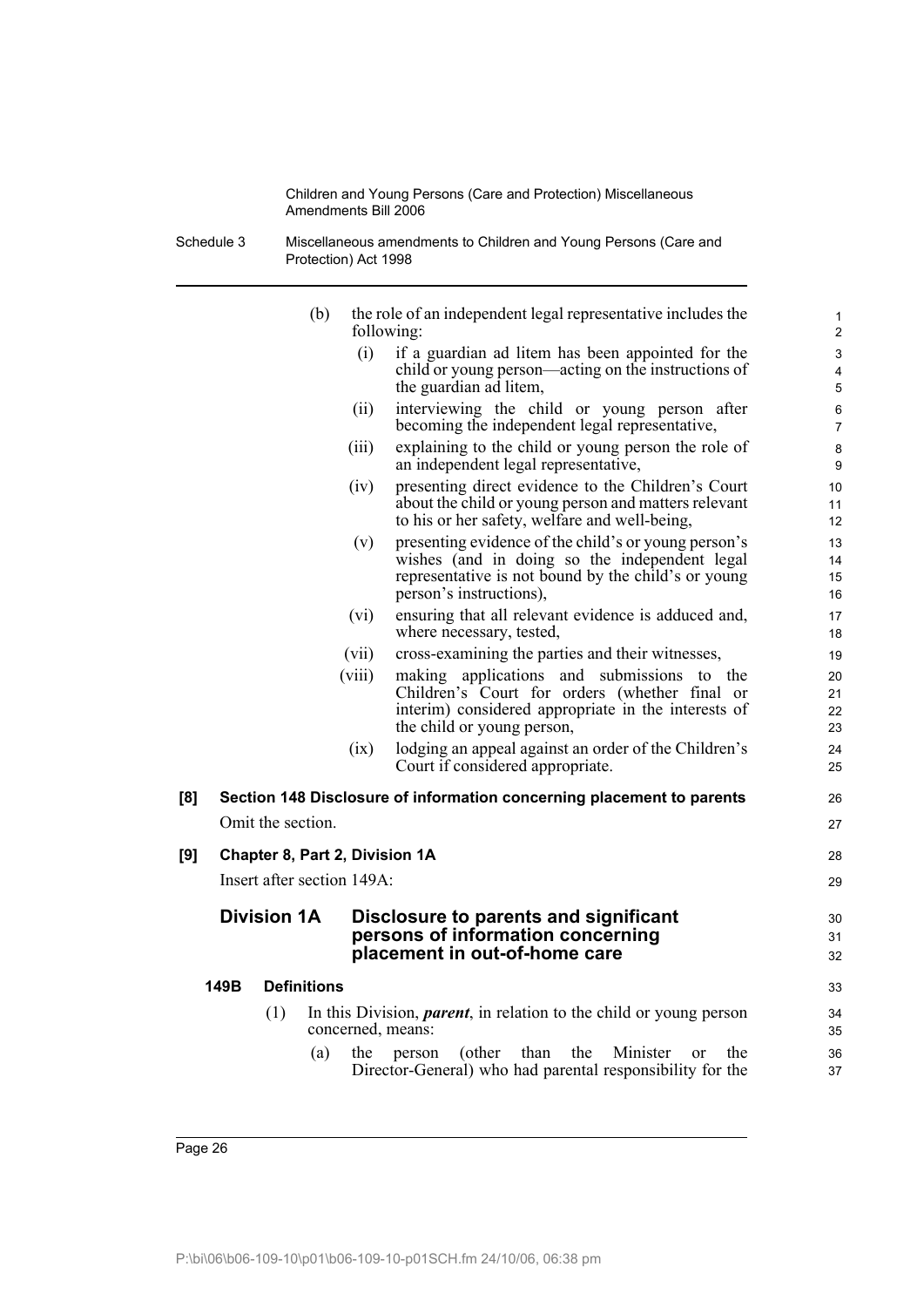Miscellaneous amendments to Children and Young Persons (Care and Protection) Act 1998 Schedule 3

> child or young person immediately before the child or young person was placed in out-of-home care, and

- (b) if the person referred to in paragraph (a), or the Minister or the Director-General, had parental responsibility for the child or young person pursuant to an order of the Children's Court—the person who had parental responsibility for the child or young person immediately before the order of the Children's Court was made.
- (2) A reference in this Division to a person who is *significant* to a child or young person is a reference to a person referred to in section  $9(g)$ .

#### **149C Disclosure to parents and significant persons**

- (1) The designated agency responsible for the placement of a child or young person in out-of-home care must, in accordance with this Division, disclose information concerning the placement of the child or young person to the following persons:
	- (a) the birth parents and adoptive parents (if any) of the child or young person,
	- (b) any other person who is significant to the child or young person and who makes a written request for the information.
- (2) The information must be disclosed as soon as practicable after the placement of the child or young person.
- (3) This section is subject to sections 149E (Consent of authorised carer to disclosure of high level identification information) and 149I (Refusal to disclose information concerning placement).

#### **149D Type and amount of information to be disclosed**

When considering the type and amount of information to be disclosed under this Division, the designated agency must have regard to:

- (a) the wishes of the child or young person concerned, and
- (b) any guidelines prepared by the Children's Guardian in relation to disclosure, which may include, but are not limited to, any guidelines relating to the following:
	- (i) particular classes of people, in addition to parents and including persons significant to the child or young person, who should normally receive information concerning placement,

Page 27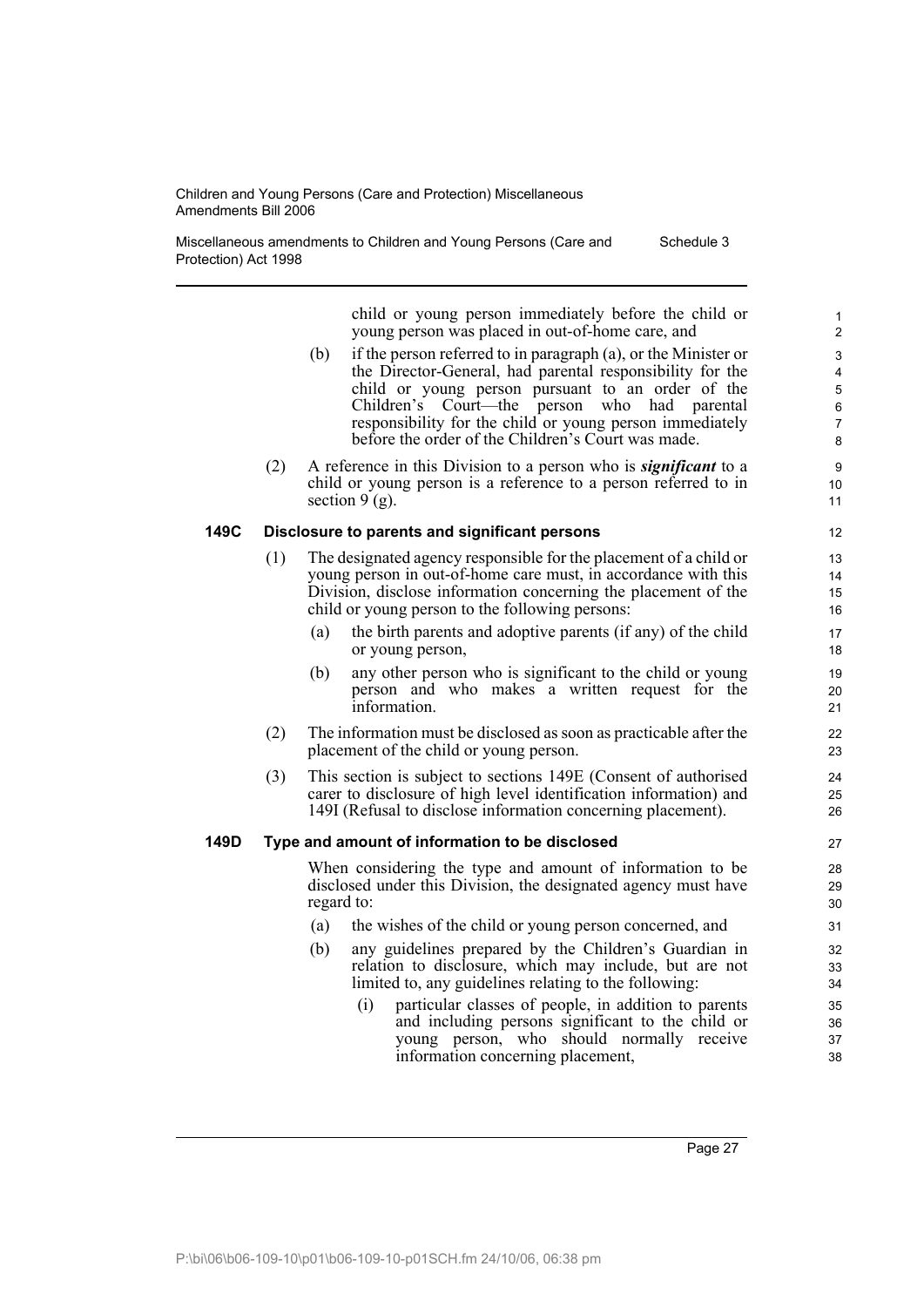Schedule 3 Miscellaneous amendments to Children and Young Persons (Care and Protection) Act 1998

| (ii) |  | particular types of information concerning   |  |
|------|--|----------------------------------------------|--|
|      |  | placement that should normally be disclosed, |  |

- (iii) guidance as to any persons who should not receive information concerning placement,
- (iv) guidance as to how the child or young person concerned is to participate in any decision-making processes relating to the disclosure of information concerning the authorised carer of the child or young person.

#### **149E Consent of authorised carer to disclosure of high level identification information**

- (1) Except as provided by this section (and despite section 149C), a designated agency must not disclose high level identification information concerning the placement of a child or young person unless:
	- (a) the designated agency has contacted the authorised carer of the child or young person concerned and requested the consent of that authorised carer to the disclosure, and
	- (b) the authorised carer has consented in writing to the disclosure.
- (2) The information may be disclosed even though the authorised carer of the child or young person concerned has refused to consent to the disclosure, or has not consented to the disclosure within 28 days after being requested to do so under this section, if the designated agency:
	- (a) believes on reasonable grounds that the disclosure will not pose any risk to the safety, welfare or well-being of:
		- (i) the child or young person concerned, or
		- (ii) the authorised carer of the child or young person, or
		- (iii) any member of the family or household of the authorised carer of the child or young person, and
	- (b) complies with sections 149F and 149G.

#### **149F Disclosure of high level identification information without consent of authorised carer**

- (1) Before disclosing high level identification information without the consent of the authorised carer of the child or young person concerned, the designated agency:
	- (a) must provide written reasons to the authorised carer as to why it believes that the disclosure of the information will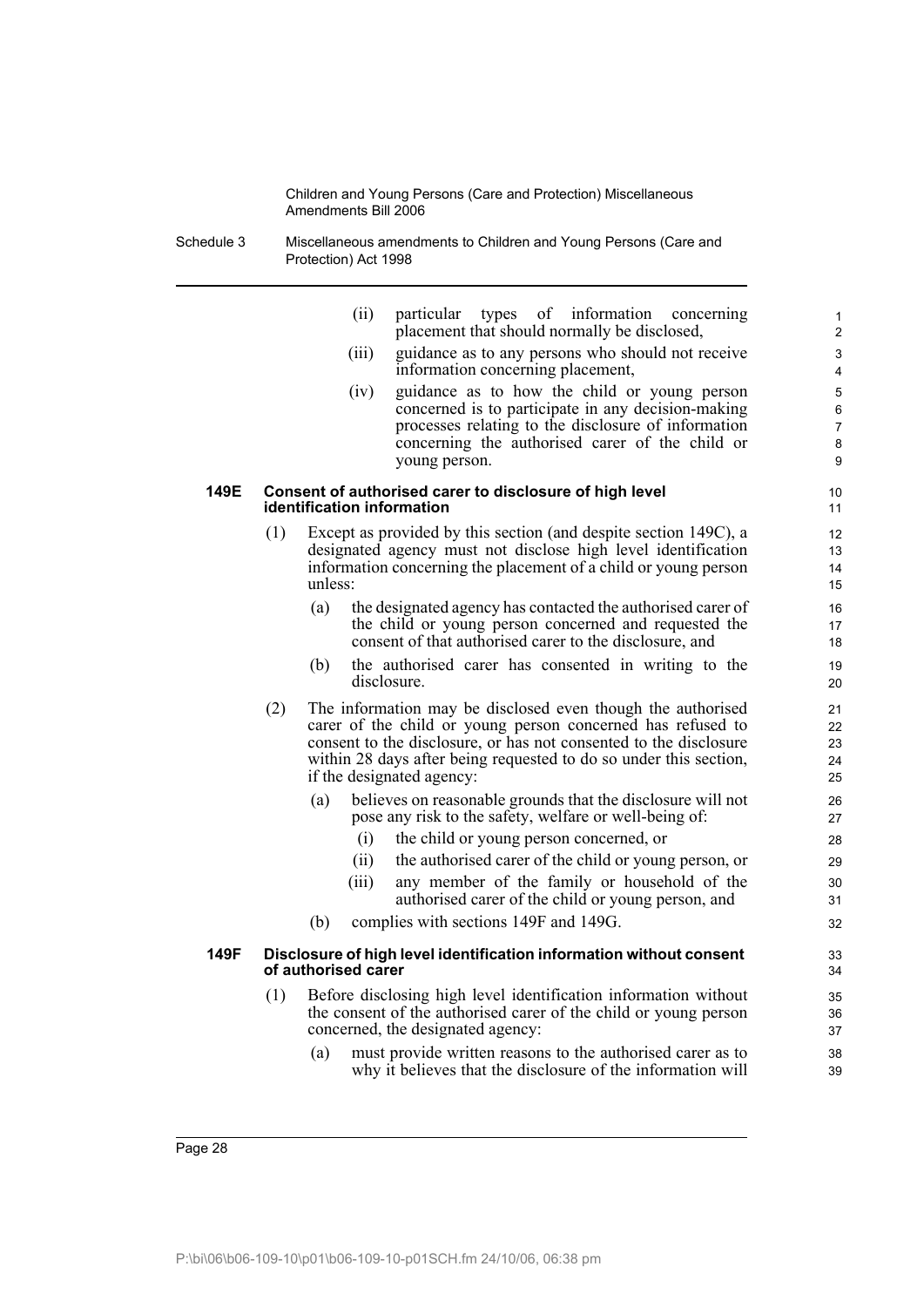Miscellaneous amendments to Children and Young Persons (Care and Protection) Act 1998 Schedule 3

> not pose any risk of the kind referred to in section 149 $E(2)$  (a), and

- (b) if the child or young person concerned is 12 years of age or older—must provide a copy of the written reasons to the child or young person (unless the agency considers that it is not in the child or young person's best interests to do so), and
- (c) if the child concerned is less than 12 years of age—must supply a copy of the written reasons to any person nominated by the child (unless the agency considers that it is not in the child's best interests to do so or that the child is too young to nominate a person), and
- (d) must ensure that a copy of the written reasons is retained on the designated agency's file for the purpose of disclosing them to the child after he or she reaches the age of 12 (unless the agency considers that it is not in the child's best interests to do so).
- (2) The designated agency must also give the authorised carer a written notice stating:
	- (a) that the information will not be disclosed within the period of 21 days after the date of the notice, and
	- (b) that the decision to disclose the information may be reviewed by the Administrative Decisions Tribunal:
		- (i) on the application of the authorised carer, or
		- (ii) on the application of the designated agency (on behalf of the authorised carer) at the request of the authorised carer made before the expiry of the 21-day period referred to in paragraph (a).

#### **149G Application for review of decision to disclose high level identification information**

- (1) If a designated agency decides to disclose high level identification information under this Division despite the authorised carer's refusing, or failing to give, consent to the disclosure, the authorised carer:
	- (a) may apply to the Administrative Decisions Tribunal for a review of the decision to disclose the information, or
	- (b) may, within the time allowed under section 149F (2) (b) (ii), request the designated agency to apply to the Administrative Decisions Tribunal, on behalf of the authorised carer, for a review of the decision to disclose the information.

Page 29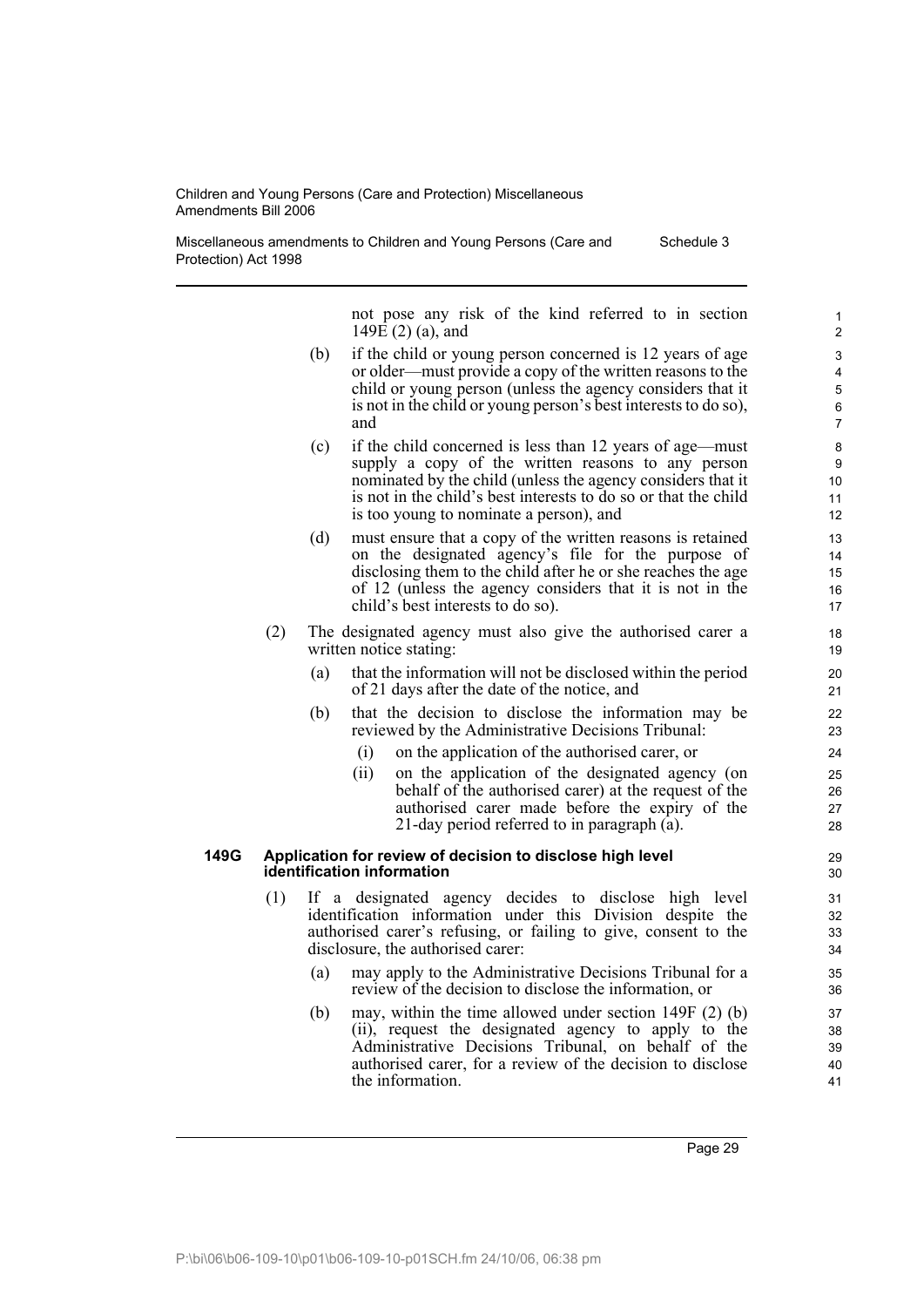- Schedule 3 Miscellaneous amendments to Children and Young Persons (Care and Protection) Act 1998
	- (2) The designated agency must comply with any request made in accordance with subsection  $(1)$   $(b)$  and, before doing so, must carry out an internal review of the decision in accordance with section 53 of the *Administrative Decisions Tribunal Act 1997* as modified by section 149H and the regulations (if any).

(3) If an application is made to the Administrative Decisions Tribunal under this section, the designated agency must not disclose the information to which the application relates otherwise than in accordance with the final determination of the application (unless the application is withdrawn by or at the request of the authorised carer).

#### **149H Modification of Administrative Decisions Tribunal Act 1997**

- (1) If an application for a review of a decision to disclose high level identification information under this Division is to be made by a designated agency at the request of, and on behalf of, an authorised carer:
	- (a) the designated agency is taken to be an *interested person* for the purposes of the ADT Act, and
	- (b) the following provisions of the ADT Act do not apply in relation to the application:
		- (i) Division 2 (Duty to give reasons on request) of Part 2 of Chapter 5,
		- (ii) section 53 (2) (Requirements for an application),
		- (iii) Division 2 (Effect of pending applications on reviewable decisions) of Part 3 of Chapter 5, and
	- (c) a reference in section 58 (1) of the ADT Act to receiving notice of an application is to be construed as a reference to the making of an application, and
	- (d) a reference in section 58 of the ADT Act to the giving of reasons under section 49 of that Act is to be construed as a reference to the provision of reasons to the authorised carer under section 149F of this Act, and
	- (e) the application is taken, after it is made, to have been made by the authorised carer.
- (2) The regulations may further modify the application of the ADT Act in relation to an application referred to in subsection (1).
- (3) In this section, *the ADT Act* means the *Administrative Decisions Tribunal Act 1997*.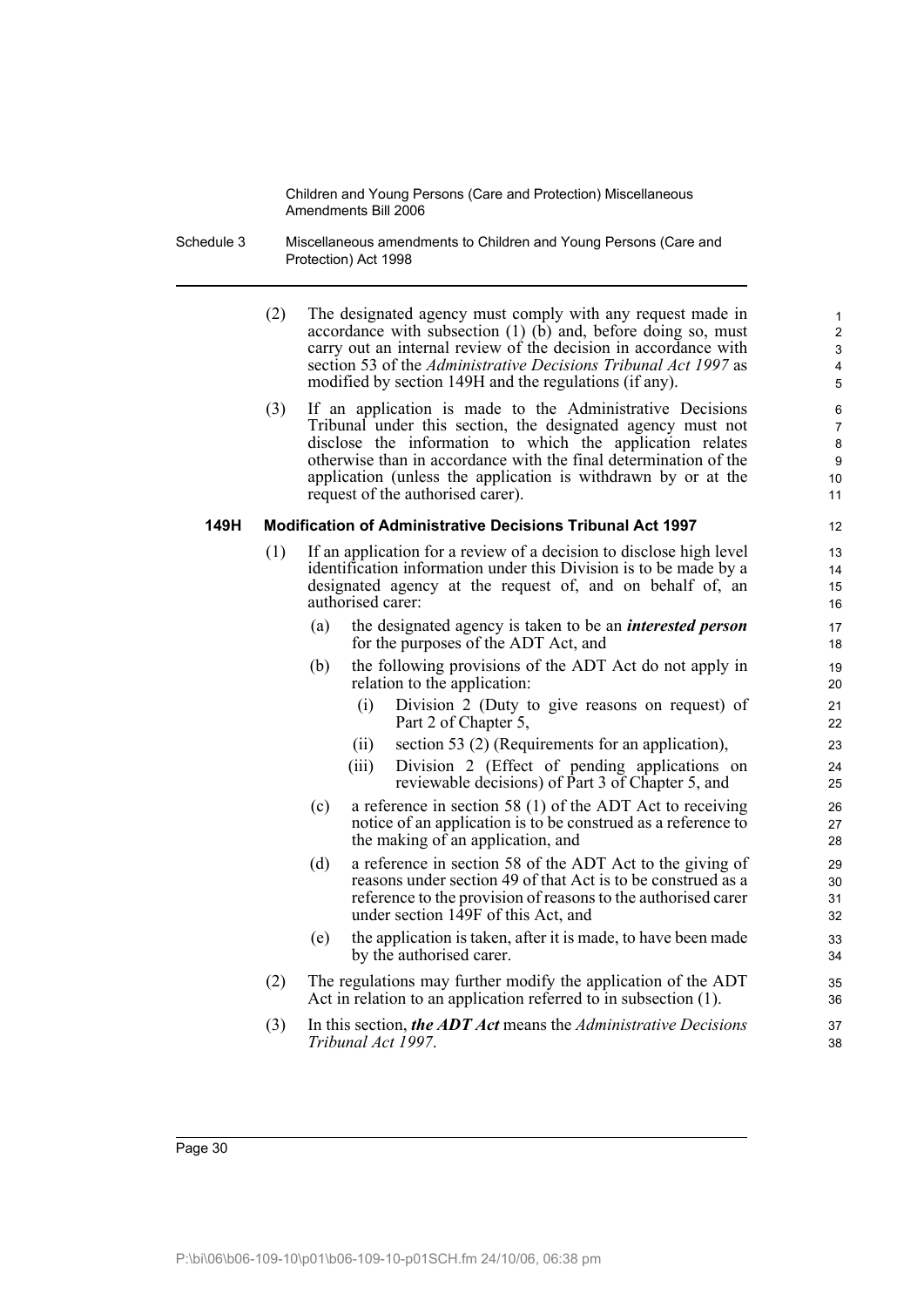Miscellaneous amendments to Children and Young Persons (Care and Protection) Act 1998 Schedule 3

#### **149I Refusal to disclose information concerning placement** (1) Despite section 149C, a designated agency must refuse to disclose information concerning placement under this Division, or must impose conditions on the disclosure, if it believes on reasonable grounds that the disclosure of the information would adversely affect the safety, welfare or well-being of: (a) the child or young person concerned, or (b) an authorised carer of that child or young person, or (c) any member of the family or household of the authorised carer of that child or young person. (2) If a designated agency decides to refuse to disclose information concerning placement under this Division, it must give written notification of the decision: (a) to the parents of the child or young person, and (b) to any other person who is significant to the child or young person and who has made a written request for the information. (3) For the purposes of deciding whether or not to refuse to disclose information concerning placement, or to disclose such information subject to conditions, the designated agency must have regard to: (a) the wishes of the child or young person concerned, and (b) any guidelines prepared by the Children's Guardian (as referred to in section 149D (b)). **149J Disclosure not contravention of confidentiality or contravention of privacy law** A disclosure of information concerning placement made in good faith under this Division does not constitute a contravention of any provision as to confidentiality in this Act or a contravention of the *Health Records and Information Privacy Act 2002* or the *Privacy and Personal Information Protection Act 1998*. **149K No conflict with court order** (1) This Division does not authorise a disclosure of information concerning placement if that disclosure is prevented by an order of any court or tribunal. (2) This Division does not prevent a disclosure of information concerning placement if that disclosure is required by an order of 1 2 3 4 5 6 7 8 9 10 11 12 13 14 15 16 17 18 19 20 21 22 23  $24$ 25 26 27 28 29 30 31 32 33 34 35 36 37

Page 31

38

any court or tribunal.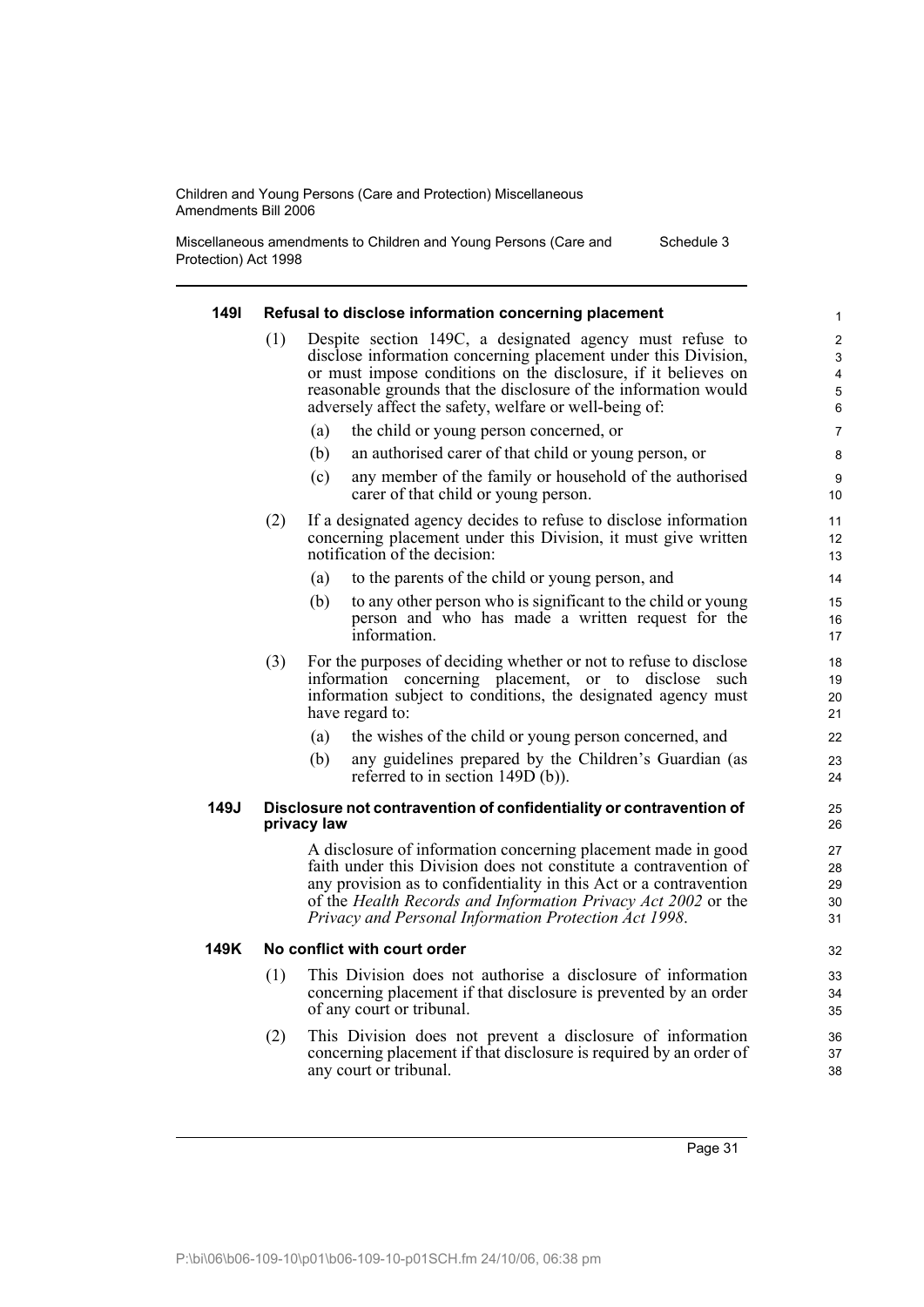Schedule 3 Miscellaneous amendments to Children and Young Persons (Care and Protection) Act 1998

| $[10]$ |                                | Section 168 Access to personal information                                                                                                                                                                                          | $\mathbf{1}$         |
|--------|--------------------------------|-------------------------------------------------------------------------------------------------------------------------------------------------------------------------------------------------------------------------------------|----------------------|
|        |                                | Insert after section $168(1)$ :                                                                                                                                                                                                     | $\overline{2}$       |
|        | (1A)                           | In this section, a reference to records kept by a designated agency<br>includes a reference to records formerly kept by the agency and<br>delivered to the Director-General as referred to in section 170<br>$(2A)$ .               | 3<br>4<br>5<br>6     |
| $[11]$ |                                | <b>Section 170 Retention of records</b>                                                                                                                                                                                             | $\overline{7}$       |
|        |                                | Insert at the end of section $170(3)$ :                                                                                                                                                                                             | 8                    |
|        |                                | However, subsection (2A) applies despite the provisions of that<br>Act.                                                                                                                                                             | 9<br>10              |
| $[12]$ | <b>Section 199 Definitions</b> |                                                                                                                                                                                                                                     | 11                   |
|        |                                | Insert in alphabetical order:                                                                                                                                                                                                       | 12                   |
|        |                                | <i>exempt premises</i> means:                                                                                                                                                                                                       | 13                   |
|        |                                | any premises belonging to a class of premises prescribed<br>(a)<br>by the regulations for the purposes of this paragraph, and                                                                                                       | 14<br>15             |
|        |                                | in relation to any provision of this Chapter, any premises<br>(b)<br>declared to be exempt premises for the purposes of that<br>provision by an order of the Minister published in the<br>Gazette, being an order that is in force. | 16<br>17<br>18<br>19 |
| $[13]$ |                                | Section 199, definition of "home based children's service"                                                                                                                                                                          | 20                   |
|        |                                | Insert "by the carer" after "provided".                                                                                                                                                                                             | 21                   |
| $[14]$ | <b>Section 199 (2)</b>         |                                                                                                                                                                                                                                     | 22                   |
|        |                                | Insert at the end of section 199:                                                                                                                                                                                                   | 23                   |
|        | (2)                            | The Minister may make orders of the kind referred to in<br>paragraph (b) of the definition of <i>exempt premises</i> in<br>subsection $(1)$ .                                                                                       | 24<br>25<br>26       |
| $[15]$ |                                | Section 200 Meaning of "children's services"                                                                                                                                                                                        | 27                   |
|        |                                | Omit section 200 (2) (d). Insert instead:                                                                                                                                                                                           | 28                   |
|        |                                | (d)<br>a service involving medical or clinical care provided by a<br>hospital,                                                                                                                                                      | 29<br>30             |
|        |                                | (d1)<br>a regular child-minding service:                                                                                                                                                                                            | 31                   |
|        |                                | that is provided in connection with a hospital, health<br>(i)<br>service or a recreational or commercial facility, and                                                                                                              | 32<br>33             |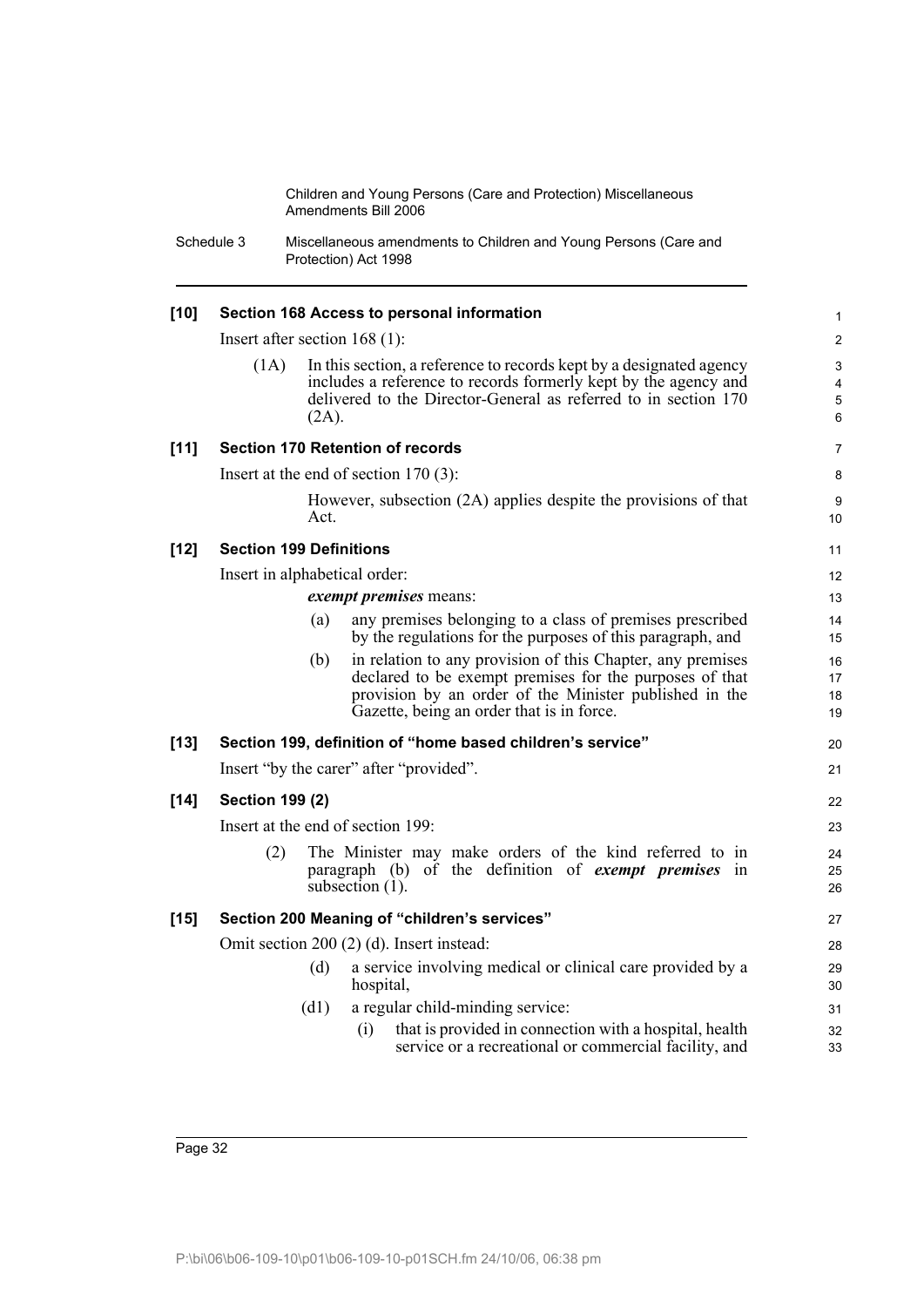Miscellaneous amendments to Children and Young Persons (Care and Protection) Act 1998 Schedule 3

|      |                                      |     | (ii)<br>(iii)          | (A)<br>(B)   | that is provided by or on behalf of the person<br>conducting<br>the<br>hospital,<br>health<br>service<br><sub>or</sub><br>recreational or commercial facility, and<br>that is provided to care for children only:<br>while a sibling of the child being cared for is<br>being treated at the hospital or health service,<br><sub>or</sub><br>while the children's parents or authorised<br>carers are visiting or being treated at the<br>hospital or health service or are using the<br>recreational or commercial facility, | $\mathbf{1}$<br>$\overline{c}$<br>$\mathsf 3$<br>4<br>5<br>6<br>$\overline{7}$<br>8<br>9<br>10<br>11 |
|------|--------------------------------------|-----|------------------------|--------------|-------------------------------------------------------------------------------------------------------------------------------------------------------------------------------------------------------------------------------------------------------------------------------------------------------------------------------------------------------------------------------------------------------------------------------------------------------------------------------------------------------------------------------|------------------------------------------------------------------------------------------------------|
| [16] | <b>Section 200 (3)</b>               |     |                        |              |                                                                                                                                                                                                                                                                                                                                                                                                                                                                                                                               | 12                                                                                                   |
|      | Omit the subsection. Insert instead: |     |                        |              |                                                                                                                                                                                                                                                                                                                                                                                                                                                                                                                               | 13                                                                                                   |
|      | (3)                                  |     | In this section:       |              |                                                                                                                                                                                                                                                                                                                                                                                                                                                                                                                               | 14                                                                                                   |
|      |                                      |     | <i>hospital</i> means: |              |                                                                                                                                                                                                                                                                                                                                                                                                                                                                                                                               | 15                                                                                                   |
|      |                                      | (a) |                        | Act 1988, or | a private hospital or day procedure centre licensed under<br>the Private Hospitals and Day Procedure Centres                                                                                                                                                                                                                                                                                                                                                                                                                  | 16<br>17<br>18                                                                                       |
|      |                                      | (b) |                        |              | a hospital or an authorised hospital within the meaning of<br>the Mental Health Act 1990, or                                                                                                                                                                                                                                                                                                                                                                                                                                  | 19<br>20                                                                                             |
|      |                                      | (c) |                        | Act 1997.    | a public hospital within the meaning of the <i>Health Services</i>                                                                                                                                                                                                                                                                                                                                                                                                                                                            | 21<br>22                                                                                             |
| [17] |                                      |     |                        |              | <b>Section 219 Time for instituting proceedings</b>                                                                                                                                                                                                                                                                                                                                                                                                                                                                           | 23                                                                                                   |
|      | Omit the section.                    |     |                        |              |                                                                                                                                                                                                                                                                                                                                                                                                                                                                                                                               | 24                                                                                                   |
| [18] | <b>Tribunal</b>                      |     |                        |              | Section 245 Decisions that are reviewable by Administrative Decisions                                                                                                                                                                                                                                                                                                                                                                                                                                                         | 25<br>26                                                                                             |
|      | Insert after section 245 $(1)$ (i):  |     |                        |              |                                                                                                                                                                                                                                                                                                                                                                                                                                                                                                                               | 27                                                                                                   |
|      |                                      | (j) |                        |              | a decision of a designated agency to disclose high level<br>identification information concerning the placement of a<br>child or young person,                                                                                                                                                                                                                                                                                                                                                                                | 28<br>29<br>30                                                                                       |
|      |                                      | (k) | person.                |              | a decision of a designated agency to refuse to disclose<br>information concerning the placement of a child or young                                                                                                                                                                                                                                                                                                                                                                                                           | 31<br>32<br>33                                                                                       |
|      |                                      |     |                        |              |                                                                                                                                                                                                                                                                                                                                                                                                                                                                                                                               |                                                                                                      |

Page 33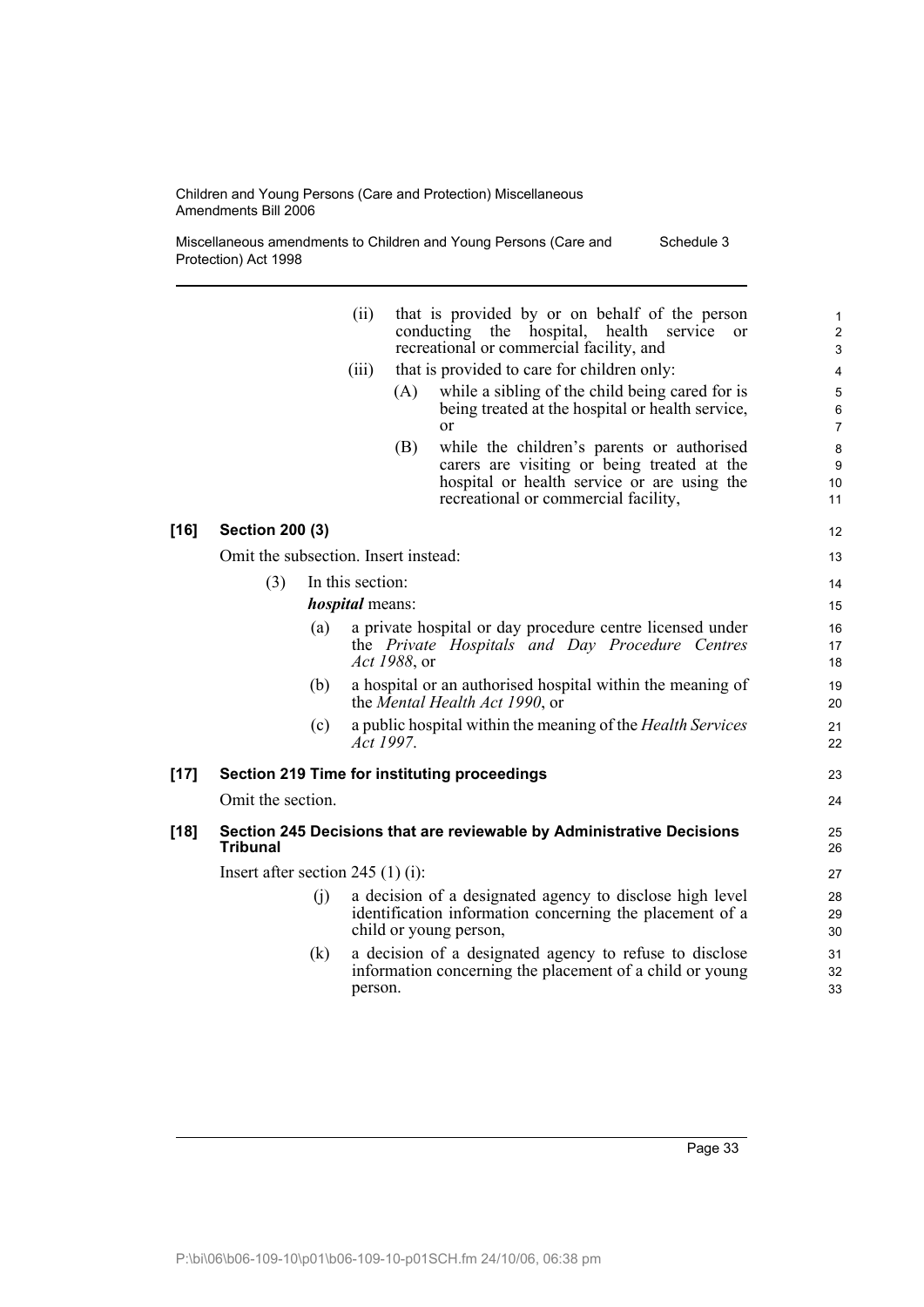Schedule 3 Miscellaneous amendments to Children and Young Persons (Care and Protection) Act 1998

#### **[19] Section 245 (1A)**

Insert after section 245 (1):

(1A) Sections 29–31 of the *Community Services (Complaints, Reviews and Monitoring) Act 1993* do not apply in respect of a review of a decision referred to in subsection  $(1)$   $(i)$  or  $(k)$ .

21 22

### **[20] Section 246 Separation of children and young persons from offenders** Omit the second paragraph of the note.

**[21] Section 246 (2) and (3)**

Insert after the note to section 246:

- (2) Subsection (1) does not apply in respect of a child or young person who:
	- (a) is on remand, or
	- (b) is subject to an order under section 33 (1) (g) of the *Children (Criminal Proceedings) Act 1987*.
- (3) If a child or young person in the care responsibility of the Director-General or in the parental responsibility of the Minister under this Act is detained by the police on a warrant issued for his or her arrest, the child or young person cannot be held in a detention centre (within the meaning of the *Children (Detention Centres) Act 1987*) pending his or her appearance in court.

#### **[22] Section 258A**

Insert after section 258:

#### **258A Time for instituting proceedings**

- (1) Proceedings for an offence under this Act or the regulations may be commenced not later than 6 months after the offence was alleged to have been committed.
- (2) Proceedings for an offence against this Act or the regulations may also be commenced:
	- (a) in the case of an offence against Chapter 12 or against a regulation made in relation to children's services—within but not later than 2 years after the Director-General became aware of the alleged offence, or
	- (b) in any other case—within but not later than 6 months after the Director-General became aware of the alleged offence.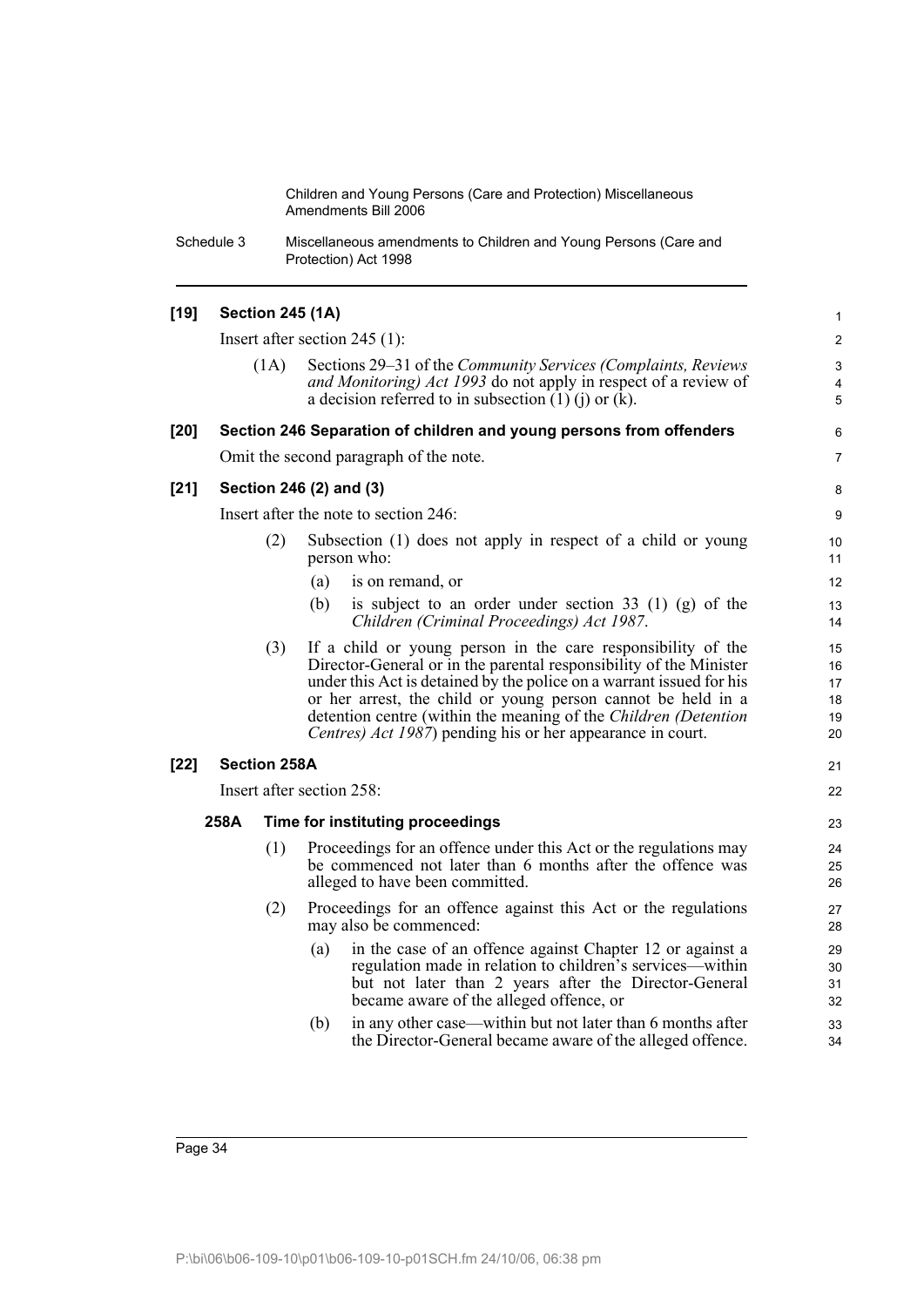Miscellaneous amendments to Children and Young Persons (Care and Protection) Act 1998 Schedule 3

|        | (3)         | If subsection (2) is relied on for the purpose of commencing<br>proceedings for an offence, the court attendance notice or<br>application must contain particulars of the date on which<br>evidence of the alleged offence first came to the attention of the<br>Director-General and need not contain particulars of the date on<br>which the offence was alleged to have been committed. The date<br>on which evidence first came to the attention of the<br>Director-General is the date specified in the court attendance<br>notice or application, unless the contrary is established. | 1<br>$\overline{2}$<br>$\ensuremath{\mathsf{3}}$<br>$\overline{\mathbf{4}}$<br>$\overline{5}$<br>$\,6\,$<br>$\overline{7}$<br>8<br>9 |
|--------|-------------|---------------------------------------------------------------------------------------------------------------------------------------------------------------------------------------------------------------------------------------------------------------------------------------------------------------------------------------------------------------------------------------------------------------------------------------------------------------------------------------------------------------------------------------------------------------------------------------------|--------------------------------------------------------------------------------------------------------------------------------------|
|        | (4)         | This section applies despite anything in the Criminal Procedure<br><i>Act 1986</i> or any other Act.                                                                                                                                                                                                                                                                                                                                                                                                                                                                                        | 10<br>11                                                                                                                             |
|        | (5)         | In this section:<br>evidence of an offence means evidence of any act or omission<br>constituting the offence.                                                                                                                                                                                                                                                                                                                                                                                                                                                                               | 12<br>13<br>14                                                                                                                       |
| $[23]$ |             | Schedule 3 Savings, transitional and other provisions                                                                                                                                                                                                                                                                                                                                                                                                                                                                                                                                       | 15                                                                                                                                   |
|        |             | Insert at the end of clause $1(1)$ :                                                                                                                                                                                                                                                                                                                                                                                                                                                                                                                                                        | 16                                                                                                                                   |
|        |             | Children and Young Persons<br>(Care<br>and Protection)<br>Miscellaneous Amendments Act 2006                                                                                                                                                                                                                                                                                                                                                                                                                                                                                                 | 17<br>18                                                                                                                             |
| $[24]$ | Schedule 3  |                                                                                                                                                                                                                                                                                                                                                                                                                                                                                                                                                                                             | 19                                                                                                                                   |
|        |             | Insert (with appropriate numbering) at the end of the Schedule:                                                                                                                                                                                                                                                                                                                                                                                                                                                                                                                             | 20                                                                                                                                   |
|        | <b>Part</b> | Provisions consequent on enactment of<br><b>Children and Young Persons (Care and</b><br><b>Protection) Miscellaneous Amendments</b><br><b>Act 2006</b>                                                                                                                                                                                                                                                                                                                                                                                                                                      | 21<br>22<br>23<br>24                                                                                                                 |
|        |             | <b>Definition</b>                                                                                                                                                                                                                                                                                                                                                                                                                                                                                                                                                                           | 25                                                                                                                                   |
|        |             | In this Part:                                                                                                                                                                                                                                                                                                                                                                                                                                                                                                                                                                               | 26                                                                                                                                   |
|        |             | <b>amending Act</b> means the Children and Young Persons (Care and<br>Protection) Miscellaneous Amendments Act 2006.                                                                                                                                                                                                                                                                                                                                                                                                                                                                        | 27<br>28                                                                                                                             |
|        |             | <b>Legal representation</b>                                                                                                                                                                                                                                                                                                                                                                                                                                                                                                                                                                 | 29                                                                                                                                   |
|        |             | Section 99 as in force before its repeal and re-enactment by the<br>amending Act continues to apply to any proceedings before the<br>Children's Court that were pending (but not finally determined)<br>before that repeal and re-enactment.                                                                                                                                                                                                                                                                                                                                                | 30<br>31<br>32<br>33                                                                                                                 |
|        |             |                                                                                                                                                                                                                                                                                                                                                                                                                                                                                                                                                                                             |                                                                                                                                      |

Page 35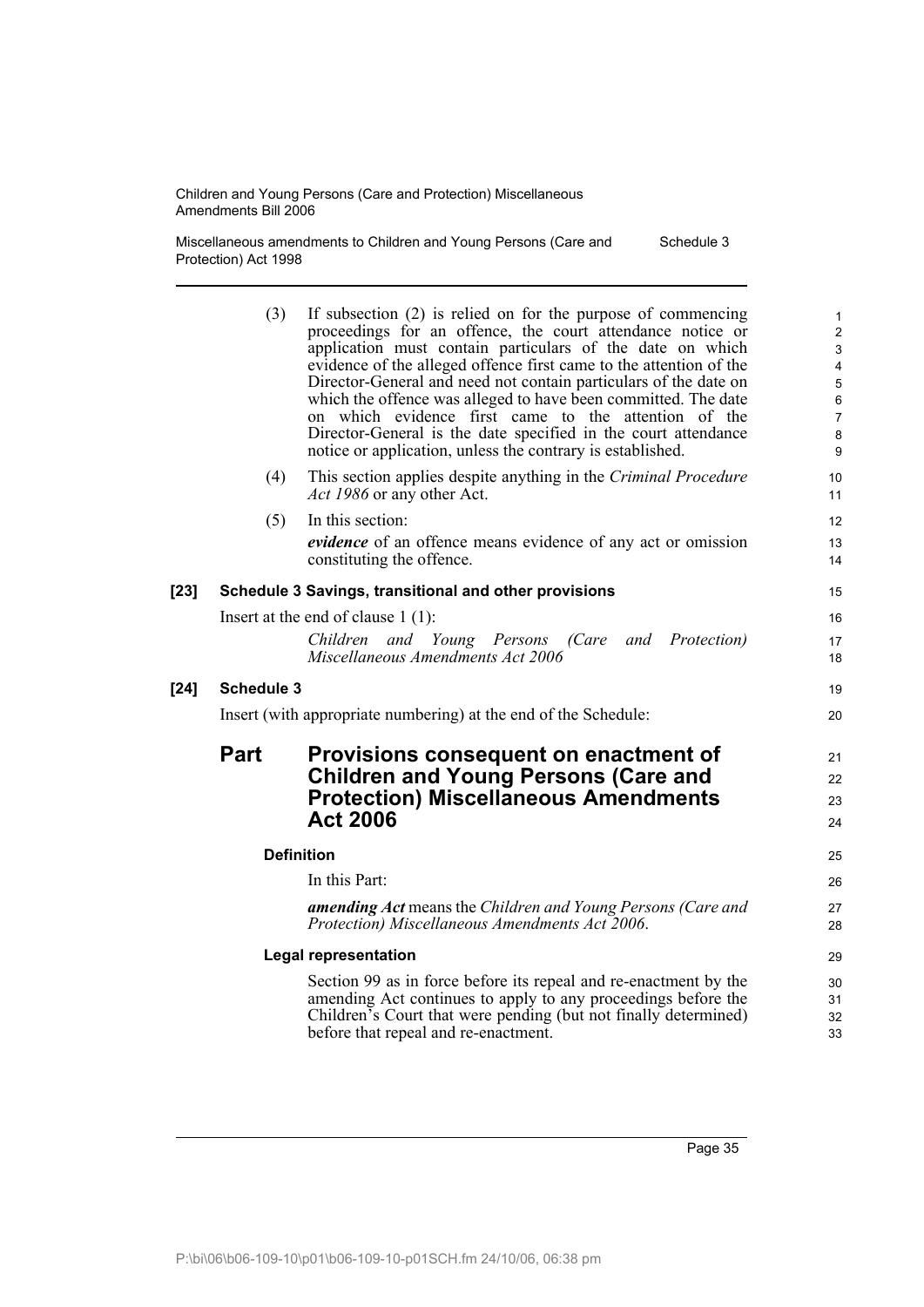Schedule 3 Miscellaneous amendments to Children and Young Persons (Care and Protection) Act 1998

#### **Admissibility of certain evidence**

Sections 106A and 107 (3A), as inserted by the amending Act, extend to apply in respect of proceedings before the Children's Court that were pending (but not finally determined) immediately before the commencement of the section concerned.

#### **Exempt premises**

Premises that were exempt premises within the meaning of section 200 (3) (b) or (c) immediately before the repeal of those paragraphs by the amending Act are taken to be exempt premises within the meaning of section 199 as amended by the amending Act.

#### **Institution of proceedings**

Section 258A, as inserted by the amending Act, extends to apply in respect of offences alleged to have been committed before the commencement of that section.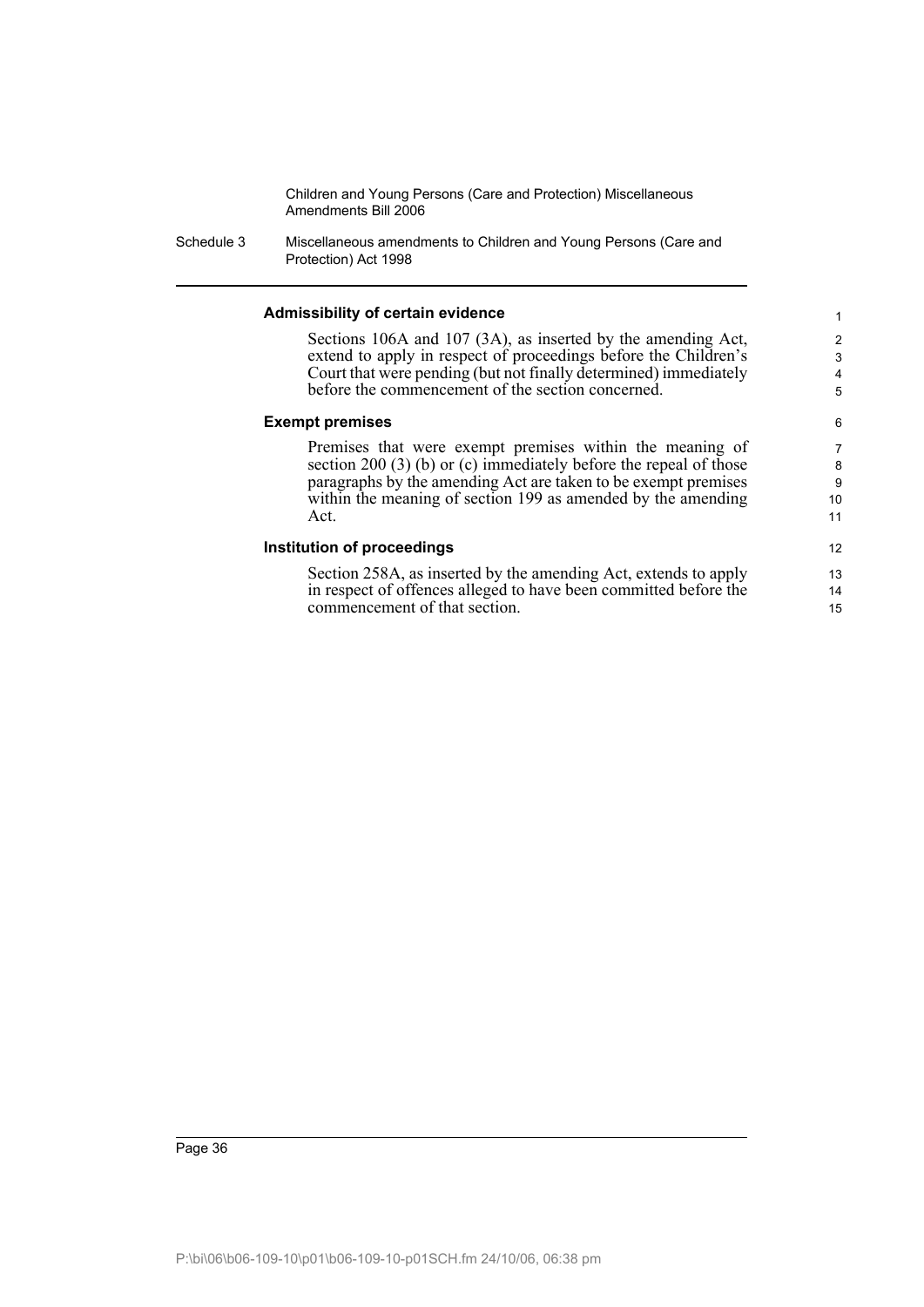Amendment of other Acts Schedule 4

<span id="page-50-0"></span>

| <b>Schedule 4</b> |                             | <b>Amendment of other Acts</b>                                                                                                                                                                                                                           |                          |  |  |
|-------------------|-----------------------------|----------------------------------------------------------------------------------------------------------------------------------------------------------------------------------------------------------------------------------------------------------|--------------------------|--|--|
|                   |                             | (Section 4)                                                                                                                                                                                                                                              | 2                        |  |  |
| 4.1               |                             | <b>Child Protection (International Measures) Act 2006 No 12</b>                                                                                                                                                                                          | 3                        |  |  |
|                   |                             | <b>Section 4 Application of Act</b>                                                                                                                                                                                                                      | $\overline{4}$           |  |  |
|                   |                             | Insert after section $4(2)$ :                                                                                                                                                                                                                            | 5                        |  |  |
|                   | (3)                         | This Act does not apply in relation to matters dealt with under an<br>arrangement with New Zealand under Chapter 14A of the<br>Children and Young Persons (Care and Protection) Act 1998.                                                                | 6<br>$\overline{7}$<br>8 |  |  |
|                   | (4)                         | To the extent that this Act and an arrangement referred to in<br>subsection (3) are inconsistent in providing for the exercise of<br>jurisdiction by a New South Wales authority or a competent<br>authority in a Convention country, this Act prevails. | 9<br>10<br>11<br>12      |  |  |
| 4.2               |                             | <b>Children and Young Persons (Care and Protection)</b><br>Amendment Act 2005 No 93                                                                                                                                                                      | 13<br>14                 |  |  |
|                   | <b>Protection) Act 1998</b> | Schedule 1 Amendment of Children and Young Persons (Care and                                                                                                                                                                                             | 15<br>16                 |  |  |
|                   |                             | Insert at the end of section 109B of the Children and Young Persons (Care and<br><i>Protection) Act 1998</i> (as proposed to be inserted by Schedule 1 [8]):                                                                                             | 17<br>18                 |  |  |
|                   | (6)                         | In this section:<br><i>parent</i> of a child or young person includes a birth parent, or an<br>adoptive parent, of the child or young person who does not have<br>parental responsibility for the child or young person.                                 | 19<br>20<br>21<br>22     |  |  |

Page 37